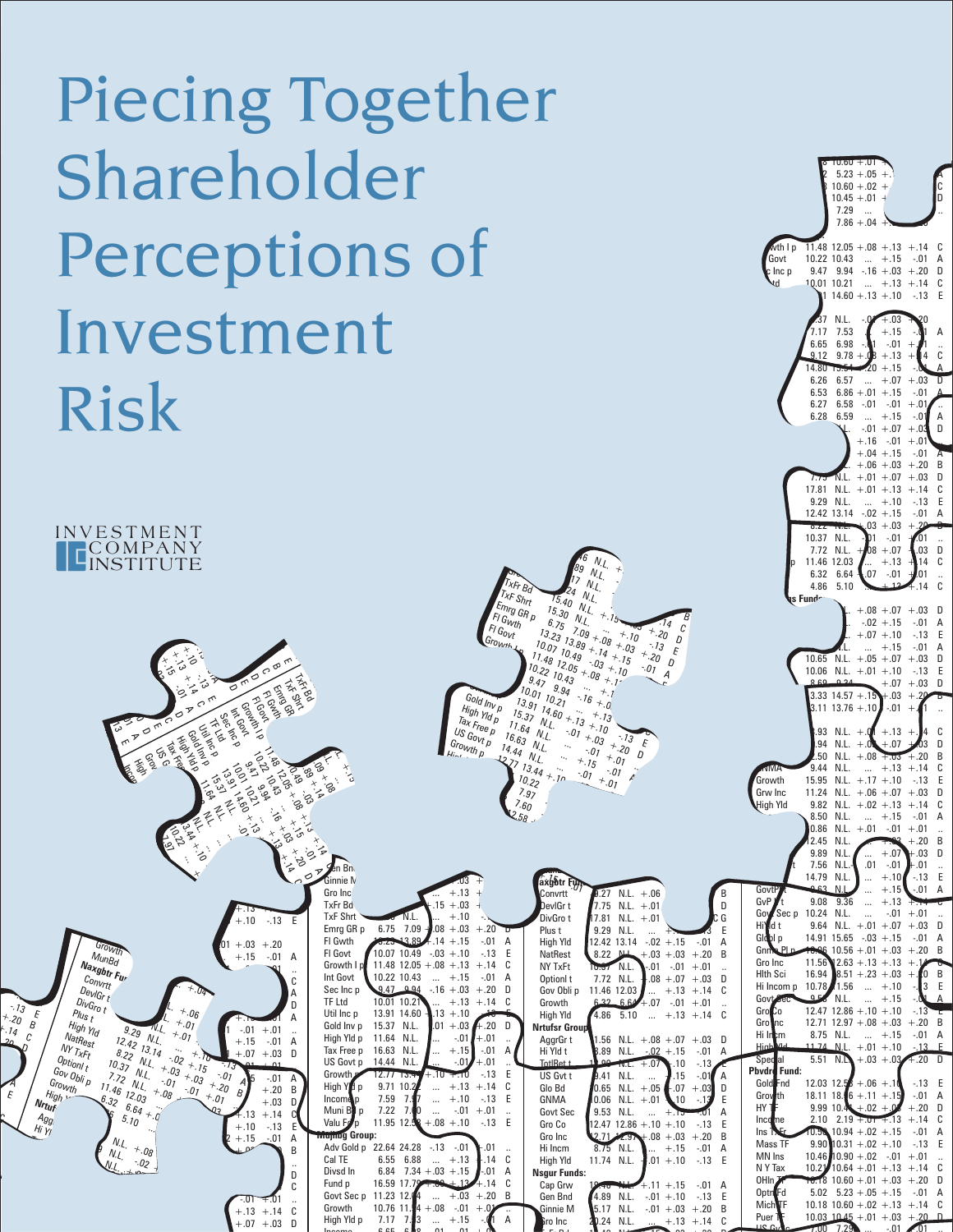Piecing Together Shareholder Perceptions of Investment Risk

> Research Department Investment Company Institute Spring 1993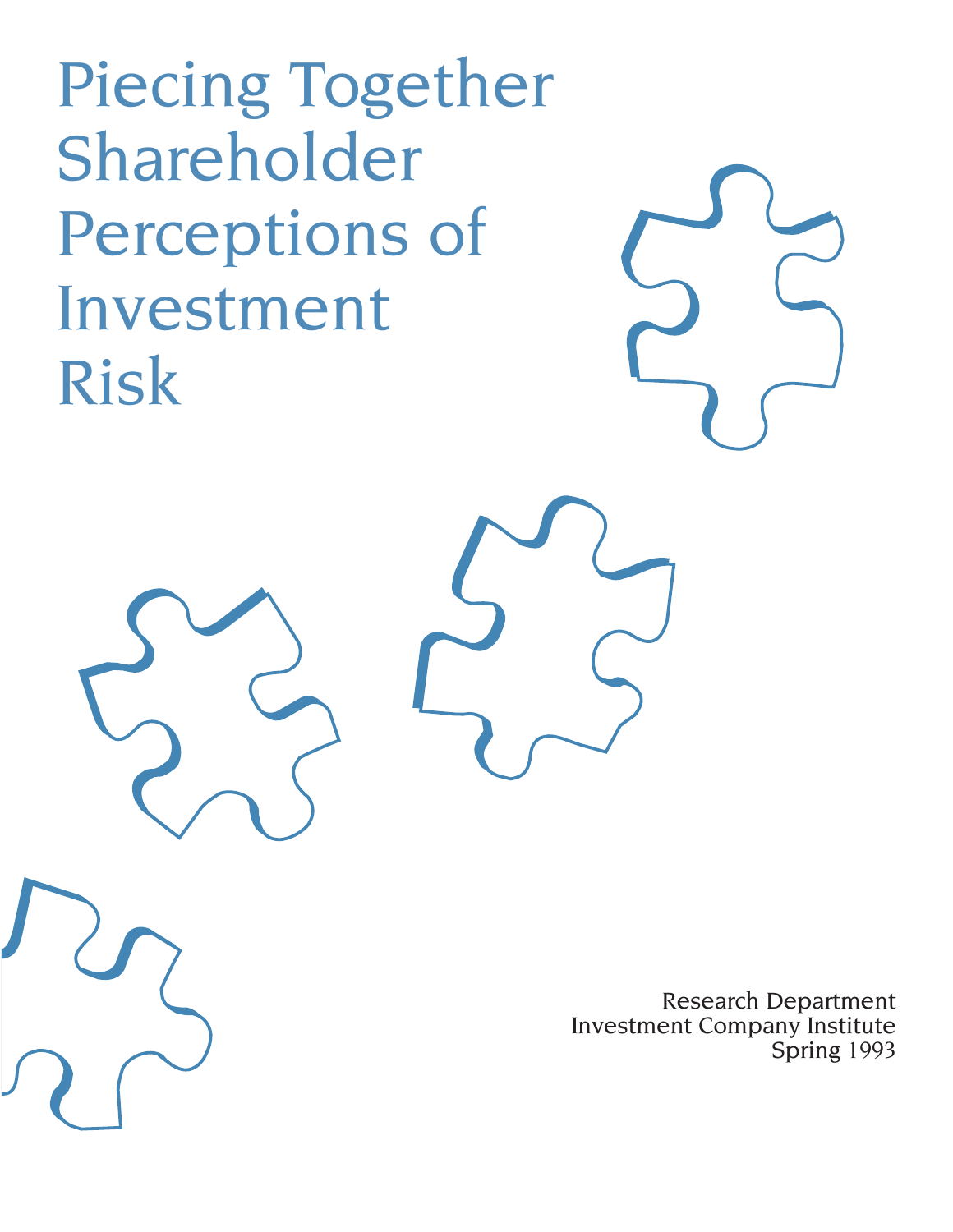Copyright © 1993 by the Investment Company Institute. This publication has been printed on recycled paper.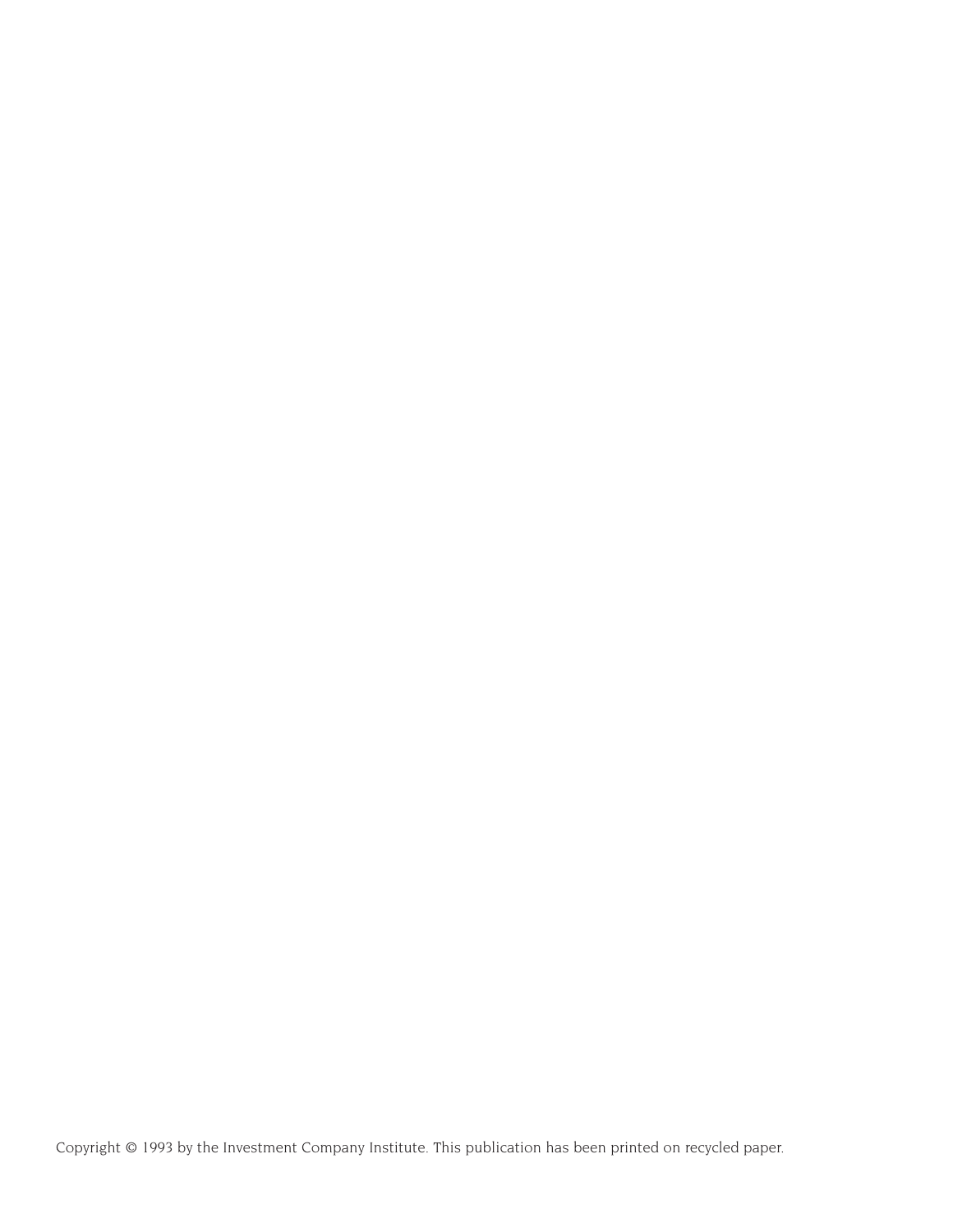# ❦T*able of* C*ontent*<sup>s</sup>

| Shareholders' Willingness to Take Financial Risk 9                                   |
|--------------------------------------------------------------------------------------|
|                                                                                      |
|                                                                                      |
|                                                                                      |
|                                                                                      |
|                                                                                      |
|                                                                                      |
|                                                                                      |
|                                                                                      |
|                                                                                      |
|                                                                                      |
|                                                                                      |
|                                                                                      |
| 4. Segmentation of Shareholder Attitudes Toward Risk 27                              |
|                                                                                      |
| Conservative Disinterested Shareholders 36                                           |
|                                                                                      |
|                                                                                      |
| Apprehensive Independent Shareholders 42                                             |
| 5. A Comparison with Nonshareholders manufacturers and Allen Manufacturers and Allen |
|                                                                                      |
|                                                                                      |
|                                                                                      |
|                                                                                      |
|                                                                                      |
|                                                                                      |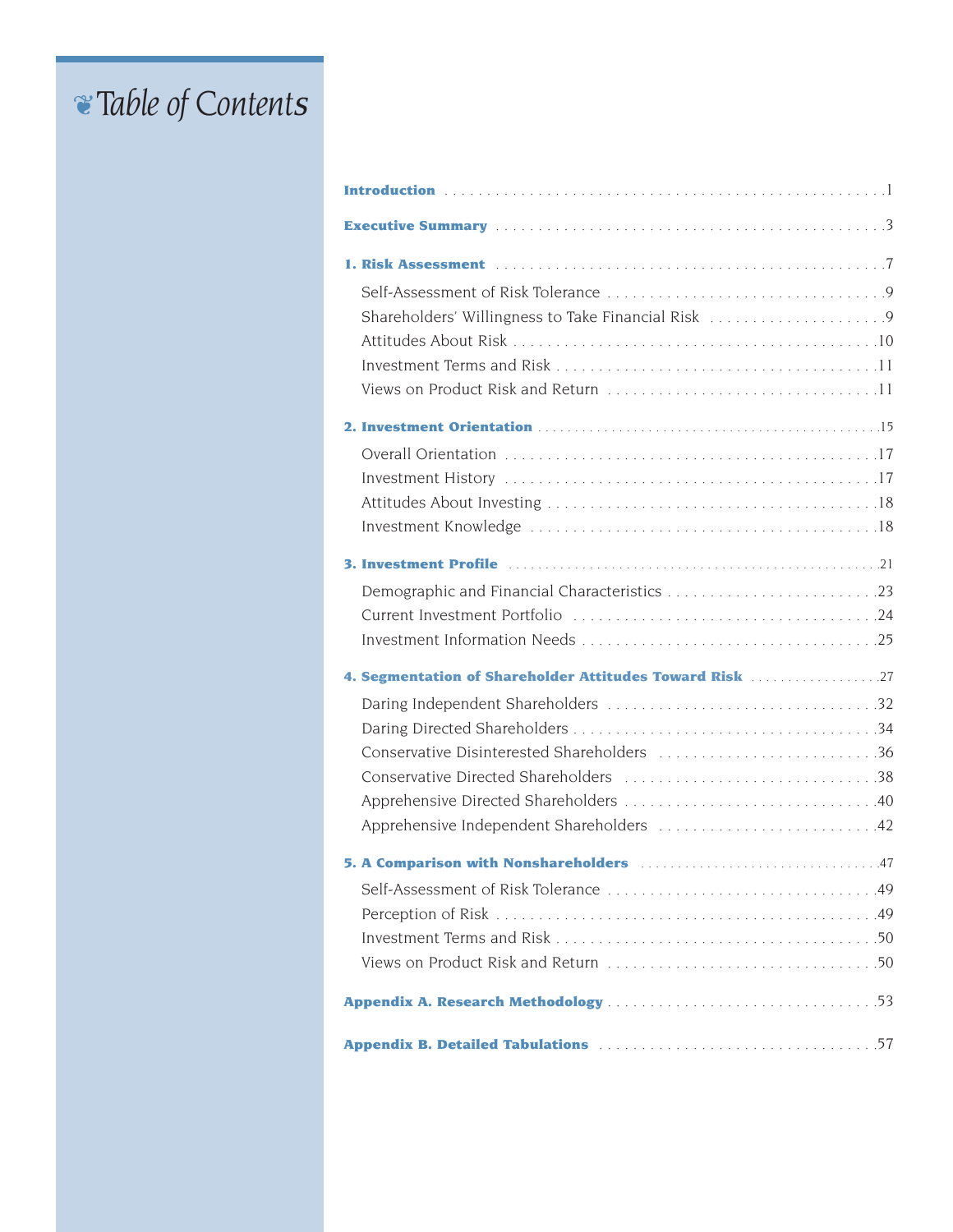# ❦L*ist of* F*igures*

### **Executive Summary**

| <b>FIGURE 1</b>  | Shareholders' Perception of Risk and Return for Four Investments 3          |
|------------------|-----------------------------------------------------------------------------|
| <b>FIGURE 2</b>  | Shareholders' Perception of Risk for Selected Investment Terms  4           |
| <b>FIGURE 3</b>  | Shareholders' Change in Risk Tolerance Since Time of First                  |
| FIGURE 4         | Shareholders' Key Demographic Characteristics by Risk Category 5            |
| FIGURE 5         | Shareholders' Risk Tolerance by Year of First Mutual Fund                   |
| FIGURE 6         | Shareholders' Use of Selected Sources for Financial Information 6           |
| <b>FIGURE 7</b>  | Comparison of Shareholders' and Nonshareholders' Willingness                |
|                  | <b>Chapter 1. Risk Assessment</b>                                           |
| FIGURE 8         | Shareholders' Key Attitudes About Financial Risk 9                          |
| <b>FIGURE 9</b>  | Shareholders' Willingness to Take Financial Risk 10                         |
| FIGURE 10        | Shareholders' Attitudes About Financial Risk 10                             |
| <b>FIGURE 11</b> | Shareholders' Perception of Risk for Selected Investment Terms              |
| FIGURE 12        | Shareholders' Perception of Risk and Return for Four Investments 11         |
| <b>FIGURE 13</b> | Shareholders' Association of Selected Investments with                      |
| FIGURE 14        | Shareholders' Perception of Liquidity for Four Investments 13               |
| FIGURE 15        | Shareholders' Perception of Long-term Growth for Four                       |
|                  | <b>Chapter 2. Investment Orientation</b>                                    |
| FIGURE 16        | Shareholders' Overall Investment Orientation 17                             |
| FIGURE 17        |                                                                             |
| FIGURE 18        |                                                                             |
|                  | <b>Chapter 3. Investment Profile</b>                                        |
| FIGURE 19        |                                                                             |
| <b>FIGURE 20</b> | Shareholders' Demographic and Financial Characteristics by Risk<br>Category |
| <b>FIGURE 21</b> | Mutual Fund Ownership by Risk Category 24                                   |
| FIGURE 22        | Ownership of Nonfund Investments by Risk Category 25                        |
| FIGURE 23        | Information Important to the Mutual Fund Investment Decision 25             |
| FIGURE 24        | Sources Shareholders Contact for Investment Information 26                  |
|                  |                                                                             |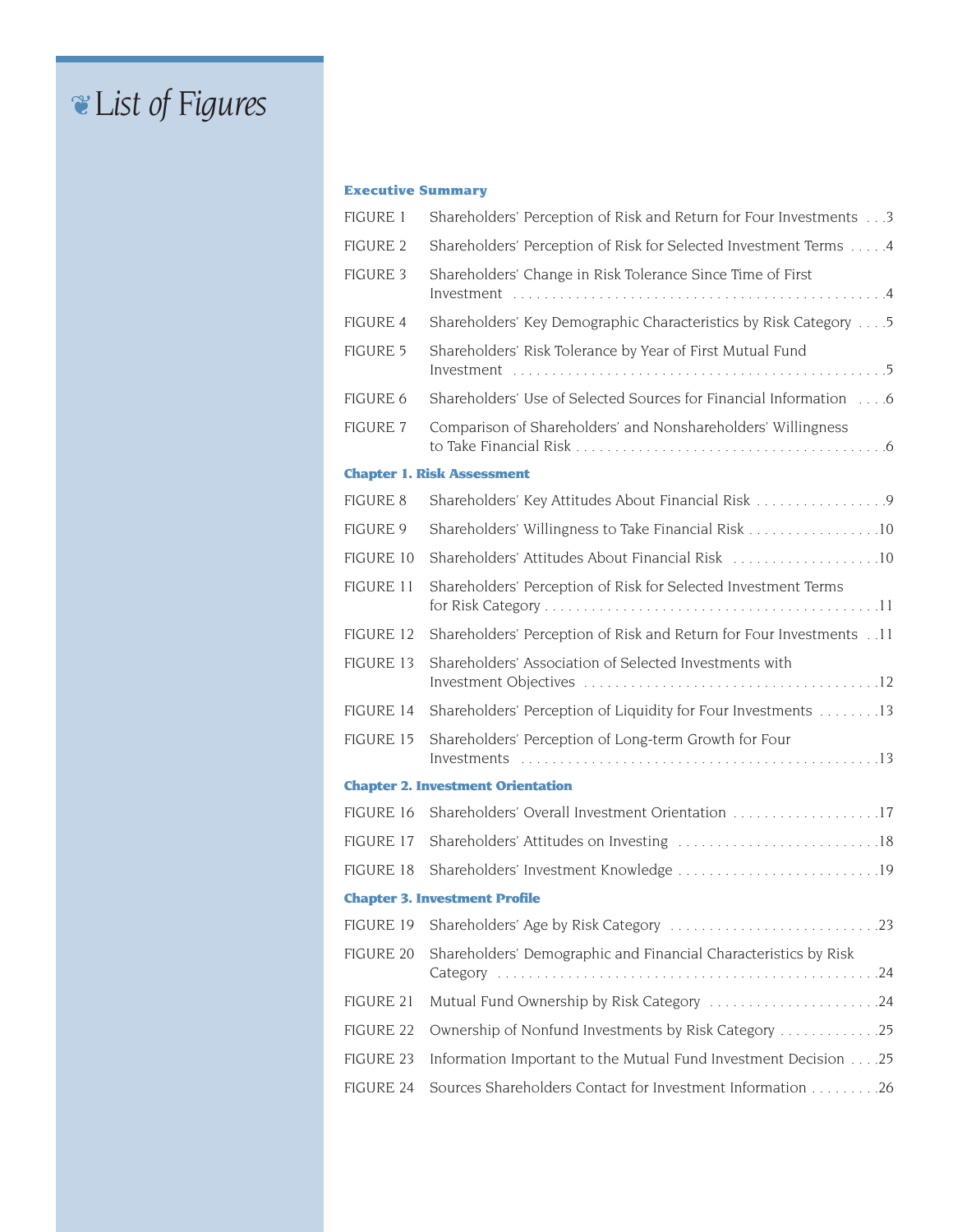#### **Chapter 4. Segmentation of Shareholder Attitudes Toward Risk**

| FIGURE 25 |                                                                                                                  |
|-----------|------------------------------------------------------------------------------------------------------------------|
| FIGURE 26 |                                                                                                                  |
| FIGURE 27 |                                                                                                                  |
| FIGURE 28 |                                                                                                                  |
| FIGURE 29 |                                                                                                                  |
| FIGURE 30 |                                                                                                                  |
| FIGURE 31 |                                                                                                                  |
| FIGURE 32 | Key Sources Daring Directed Shareholders Contact for Investment Information 35                                   |
| FIGURE 33 |                                                                                                                  |
| FIGURE 34 |                                                                                                                  |
| FIGURE 35 |                                                                                                                  |
| FIGURE 36 |                                                                                                                  |
| FIGURE 37 |                                                                                                                  |
| FIGURE 38 |                                                                                                                  |
| FIGURE 39 |                                                                                                                  |
| FIGURE 40 |                                                                                                                  |
| FIGURE 41 |                                                                                                                  |
| FIGURE 42 |                                                                                                                  |
| FIGURE 43 |                                                                                                                  |
| FIGURE 44 |                                                                                                                  |
| FIGURE 45 |                                                                                                                  |
| FIGURE 46 |                                                                                                                  |
| FIGURE 47 |                                                                                                                  |
|           | <b>Chapter 5. A Comparison with Nonshareholders</b>                                                              |
|           | FIGURE 48 Comparison of Shareholders' and Nonshareholders' Current Risk Tolerance with Risk Tolerance at Time of |
| FIGURE 49 |                                                                                                                  |
| FIGURE 50 | Comparison of the Level of Risk Associated with Investment Terms by Shareholders and Nonshareholders 50          |
| FIGURE 51 |                                                                                                                  |
|           | <b>Appendix A. Research Methodology</b>                                                                          |
| FIGURE 52 |                                                                                                                  |
|           | <b>Appendix B. Detailed Tabulations</b>                                                                          |
| FIGURE 53 |                                                                                                                  |
| FIGURE 54 |                                                                                                                  |
| FIGURE 55 |                                                                                                                  |
| FIGURE 56 |                                                                                                                  |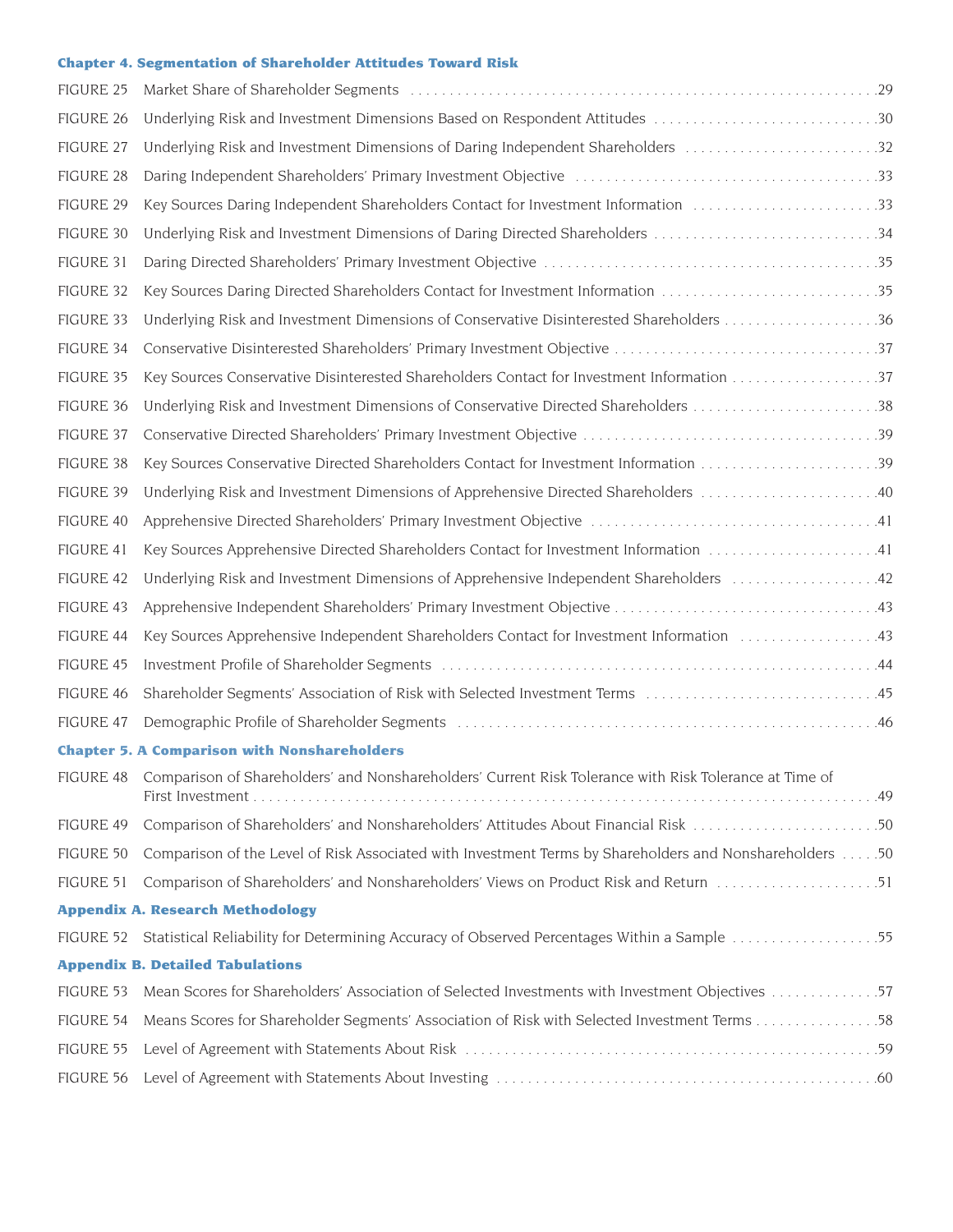# ❦I*ntroduction*

 $\mathbf{R}$  isk is one of the key elements of investing, and financial professionals strive to communicate its meaning particularly the risk-reward characteristics of different investments—in words and concepts the average person can understand. Nevertheless, risk is one of the more misunderstood principles of investing. Findings based on a series of focus groups, commissioned as a part of this study, reveal that most investors look at financial risk as the potential to lose principal.

Broadly defined, risk is the chance of loss. However, financial risk is multifaceted. Investments can have currency, interest rate, inflation, credit, liquidity, or prepayment risks, among others. Complicating the analysis of financial risk is the fact that each investor has his or her own tolerance of and attitude toward risk, so that an investment considered "high risk" by one investor may be considered "low risk" by another. For example, an investor with a low risk tolerance may be kept awake at night by concerns about stock market investments while another investor with a high risk tolerance may consider stock market investments relatively low risk. Nevertheless, while risk-averse investors may be drawn to investments such as U.S. Treasury bonds, which have virtually no credit risk, they are accepting, knowingly or unknowingly, other risks such as liquidity risk, interest rate risk, and inflation risk.

*Piecing Together Shareholder Perceptions of Investment Risk* is an empirical study that seeks to discern shareholders' attitudes and perceptions about risk. This report concentrates on investors' perception of risk rather than the investment community's definition of risk. The study constructs a profile of shareholders according to their

tolerance for risk and seeks to answer the following:

- ❦ What are mutual fund shareholders' attitudes about financial risk?
- ❦ How do shareholders who are high risk-tolerant differ from those who are low or moderately risk-tolerant?
- $\bullet$  Is there a strong relationship between shareholders' risk tolerance and the types of financial products they own?
- ❦ Do some words suggest more risk to shareholders than other words?
- ❦ Do mutual fund shareholders and nonshareholders have different attitudes toward risk?

This study is a product of the Investment Company Institute's research staff and its Research Committee members. The Response Analysis Corporation (RAC) was engaged to work with ICI on this project.

### **Research Objectives and Methodology**

The research objectives of this study are to examine mutual fund shareholders' perceptions of risk, identify selected words and phrases associated with risk, and determine the level of perceived risk mutual fund owners associate with various financial products. Finally, the study seeks to characterize shareholders according to their perceptions of and tolerance for financial risk.

RAC conducted in-home interviews with a random sample of 311 mutual fund-owning households and with 293 nonfund-owning households. The interviews were held with the household's primary or codecisionmaker for savings and investments.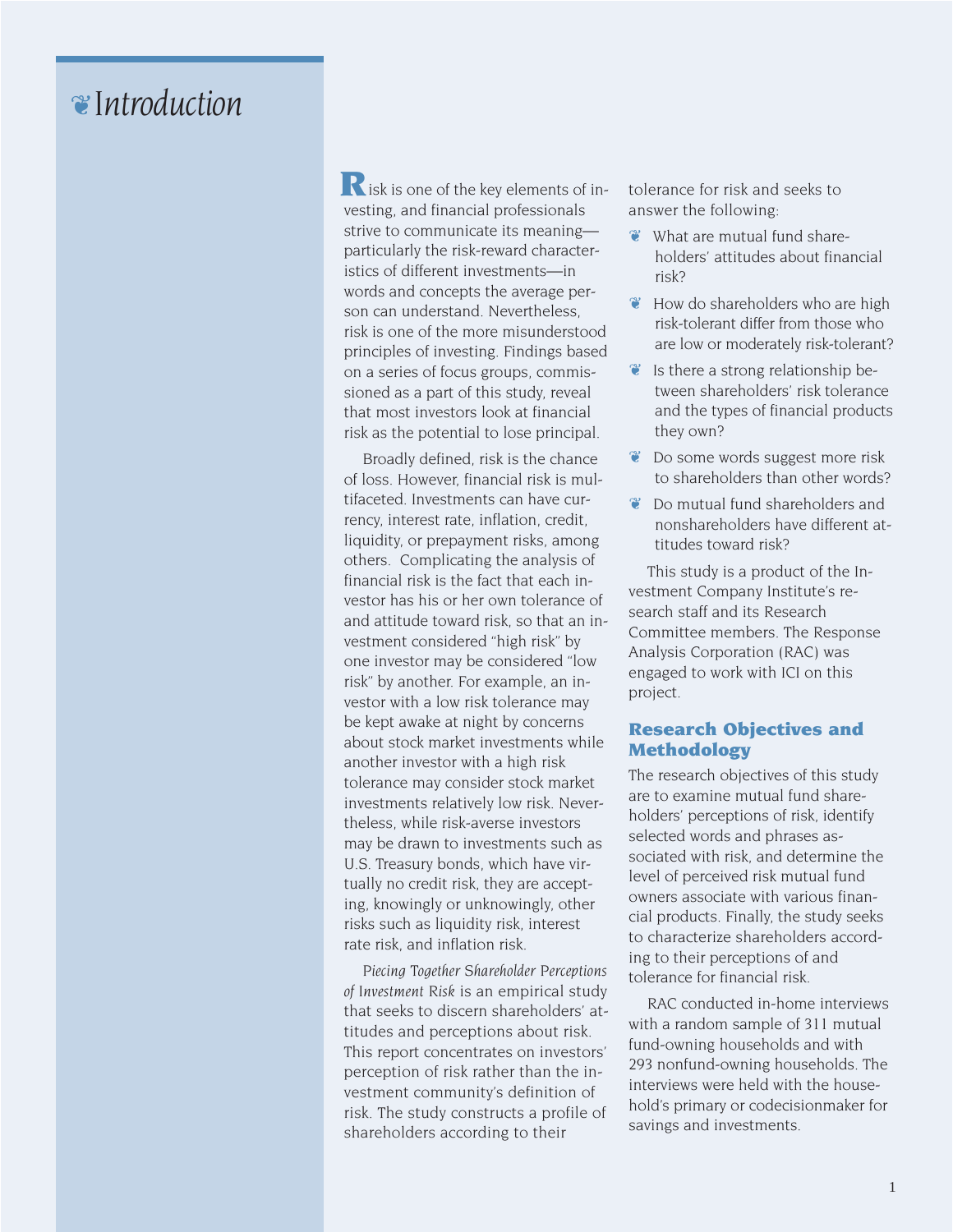The use of sample surveys is standard practice for deriving estimates about a total population. Estimates derived through survey sampling are subject to sampling error. The findings in this report represent the total population of mutual fund shareholders within an overall sampling error of plus or minus 7 percent at the 95 percent confidence level. The sampling error for the findings on nonshareholders is also plus or minus 7 percent. Appendix A includes a table showing the standard levels of error that should be applied to the detailed survey data in this report.

To construct a questionnaire that reflected investors' perception and definition of risk, ICI and RAC held focus groups with mutual fund owners and nonowners. The discussions revealed that investors recognize risk as an element of any investment, but that they perceive risk narrowly. Most focus group participants defined investment risk as the chance of losing the principal of their original investment. After some probing, a few individuals mentioned some of the other elements that make up risk and vocalized the idea that greater risk can lead to greater return. Overall, however, the concepts of investment risk were not wellarticulated.

The reader should note that this research was not designed to provide demographic and financial characteristics of the general population of mutual fund shareholders. For a profile of the typical mutual fund shareholder and key shareholder segments, see ICI's *Profiles of Mutual Fund Shareholders*.

Because of rounding to the whole integer, some totals in figures throughout the report may not exactly equal 100 percent.

#### **Organization of the Report**

This report is divided into five chapters. The first three provide a detailed analysis of the risk assessment, investment orientation, and investment profile of low, moderate, and high risk-tolerant shareholders. Chapter 4 presents the results of the segmentation analysis of shareholder attitudes toward risk. Chapter 5 compares shareholders' risk assessment with nonshareholders' risk assessment. Methodological details and detailed tabulations are provided in the appendices.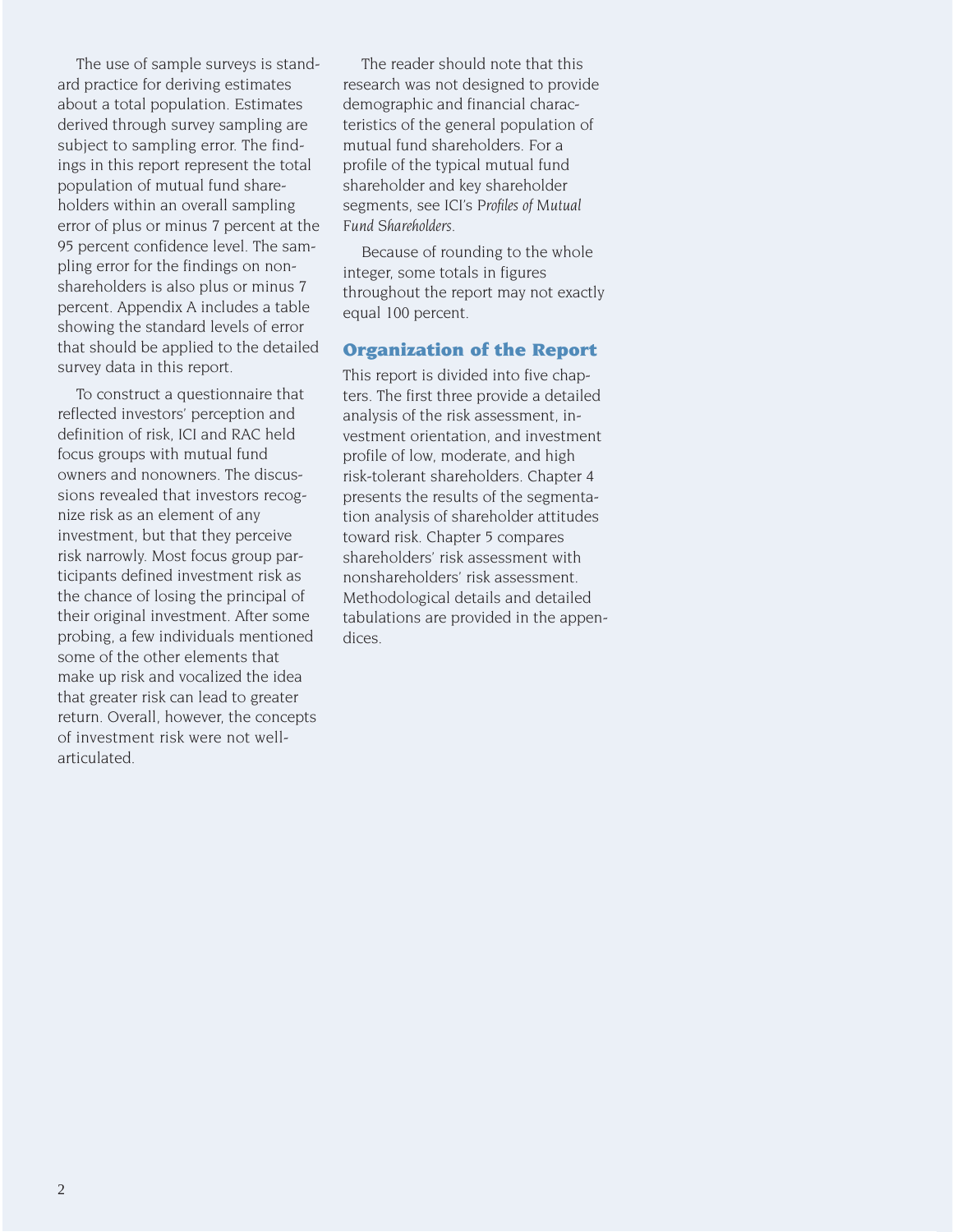# ❦E*xecutive* S*ummary*

*iecing Together Shareholder Perceptions of Investment Risk* is an empirical study that seeks to discern shareholders' attitudes and perceptions about investment risk. It concentrates on investors' perception of risk rather than the investment community's definition of risk. In addition to characterizing shareholders according to their perceptions of and tolerance for financial risk, the study identifies several other factors that will help financial advisers assess an individual's risk tolerance. The findings will also assist mutual fund complexes in communicating risk to investors and in better understanding their investors' investment expectations. The following summary highlights the key research findings. **P**

**1. Financial risk is multisided. Investments can have currency, interest rate, inflation, credit, liquidity, or prepayment risks, among others. However, ICI research shows that most investors perceive risk narrowly.** Both fundowning and nonfund-owning focus

group participants typically defined investment risk as the potential to lose principal—a one-dimensional view. Clearly, the multidimensional aspect of risk is one of the least understood principles of investing despite financial professionals' efforts to communicate its meaning to investors.

**2. In examining investors' perception of the risk-return tradeoff, the ICI findings suggest that mutual fund shareholders have a better understanding of an investment's potential risk than its potential return, particularly the potential return of fixed-income products.** Figure 1 shows that shareholders have a fairly accurate understanding of the potential risk associated with four investments that represent different points on the risk-return spectrum global equity funds, blue-chip stocks, long-term municipal bond funds, and U.S. Treasury bonds. However, they perceive blue-chip stocks as having a greater potential return than global equity funds, and view long-term

#### FIGURE 1

**Shareholders' Perception of Risk and Return for Four Investments** (mean score)\*



*\*Mean score, with ten equaling very risky or very high return and zero equaling not very risky or very low return*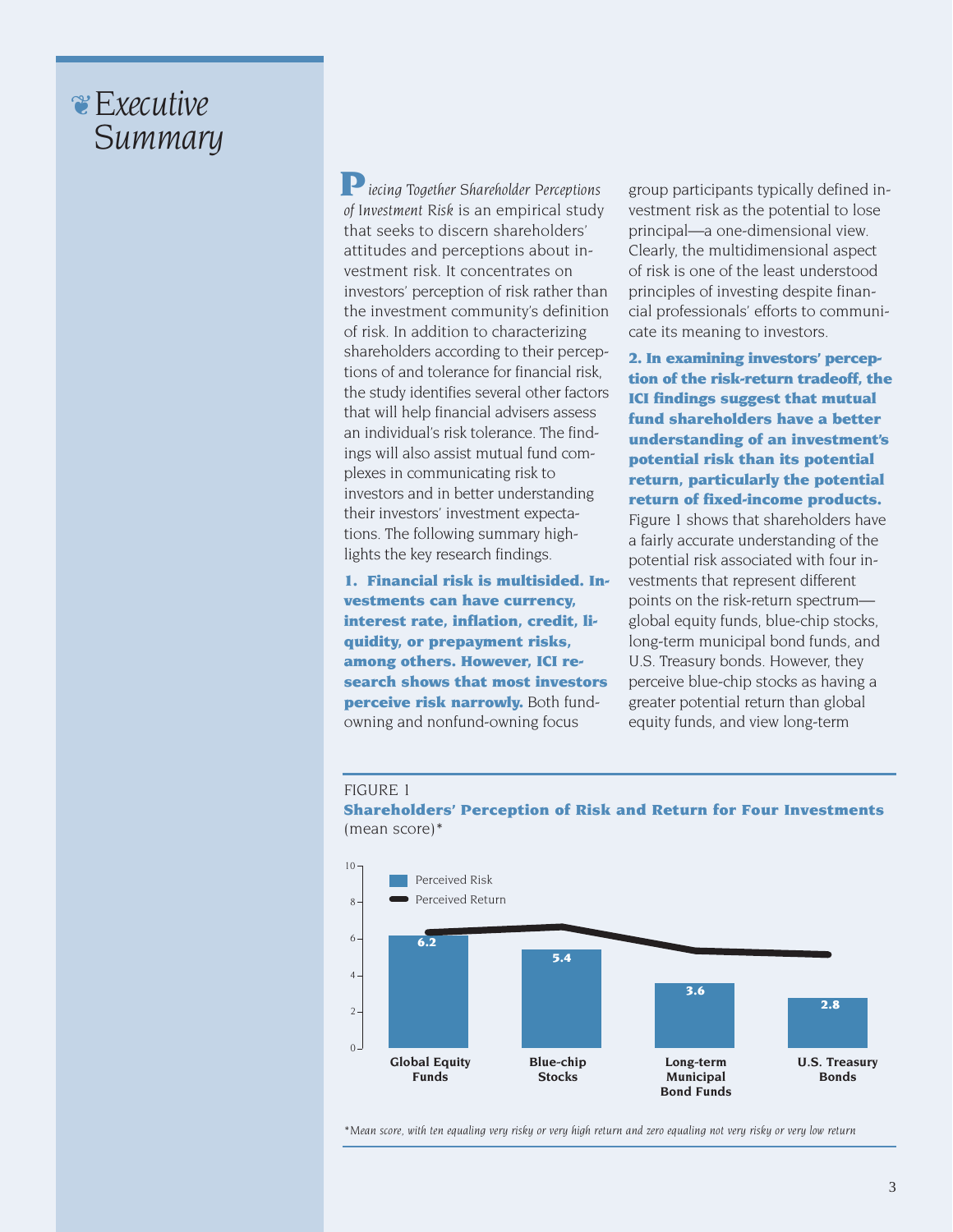#### FIGURE 2 **Shareholders' Percentage of Risk for Selected Investment Terms** (mean score)\*



*\*Mean score, with ten equaling great deal of risk and zero equaling no risk*

#### FIGURE 3 **Shareholders' Change in Risk Tolerance Since Time of First Investment\***

(percent of respondents)



*\*See Appendix A for an explanation of the construction of the shareholder risk categories.*

municipal bond funds as having a potential rate of return similar to U.S. Treasury bonds. Moreover, the rate of return they associate with the two fixed-income products is high relative to the return they associate with the two equity products. (See page 11.)

# **3. Some investment terms connote more risk to shareholders than**

**other terms.** Figure 2 shows that, on a scale of zero to ten, with a score of ten equaling a great deal of risk, with a mean score of 7.2, "high-yield" evokes the image of most risk to shareholders. "Emerging growth" follows at 6.9. "Maximum return," "international," and "variable rate" each received a mean score between 6.0 and 7.0. At the other end of the scale, "guaranteed investment," "fixed-rate," and "tax-free" suggest very little risk to shareholders. Financial communicators may wish to pursue further shareholders' perception of investment terminology. (See page 11.)

### **4. A shareholder's family history can influence his or her investment behavior and tolerance for finan-**

**cial risk.** More high risk-tolerant shareholders grew up in households that were interested in investing, discussed it, and owned investments than did low and moderate risktolerant shareholders. When compared with other shareholders, high risk-tolerant shareholders also made their first investment at a slightly earlier age and were more apt to invest in corporate stock, a financial product compatible with their acceptance of risk. (See page 17.)

**5. Risk tolerance can change, which is good news for investor education programs. More than half of all shareholders indicate that their tolerance for risk has changed from the time of their first investment, a finding that reinforces the idea that an investor's position on the risk-reward spectrum is often dynamic, not static.** Depicted in Figure 3, nearly a third of respondents say they have be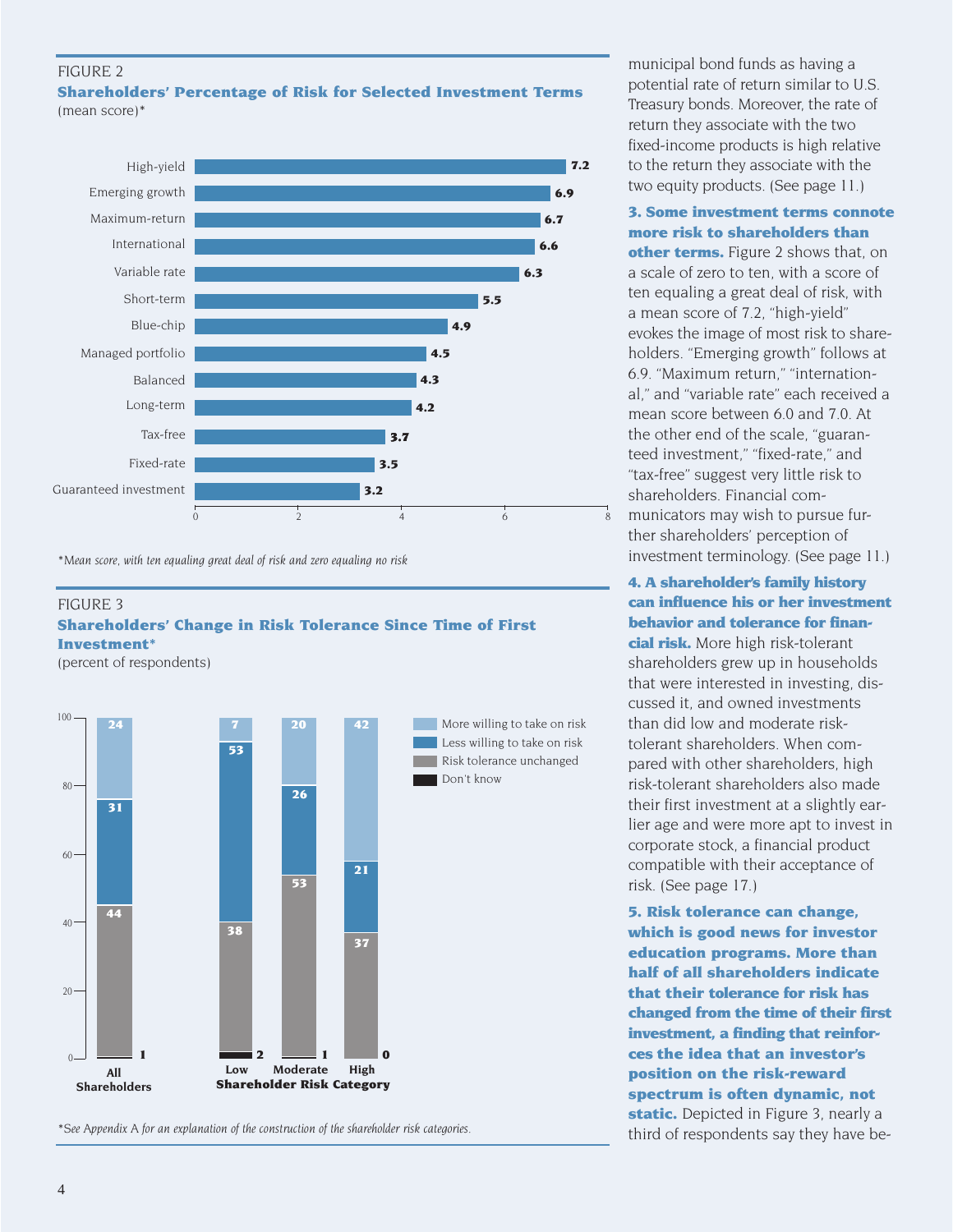come more risk tolerant since they first started investing, while nearly one quarter say they have become less risk tolerant. (See page 9). As Figure 4 shows, changes in shareholders' risk tolerance also appear to be linked to demographic and economic factors such as changes in assets available for investing. (See page 23.)

**6. In many instances, the content of a shareholder's portfolio reflects his or her tolerance for financial risk, and in other instances shows contradiction. These findings indicate that many investors could benefit from professional guidance in building a portfolio that meets their investment needs. Because shareholders understand that a diversified portfolio reduces financial risk and currently own several types of investments, they should be open to restructuring their portfolios to better match their tolerance for risk.** Illustrating that

shareholders often own investments that reflect their acceptance of risk, high risk-tolerant shareholders are the group most likely to own stock funds and individual stocks. Sixty-six percent of high risk-tolerant shareholders own stock mutual funds compared with just under half of low risktolerant shareholders. Illustrating that shareholders often own investments that contradict with their overall acceptance of risk, 60 percent of low risktolerant shareholders own individual stock and nearly half own stock funds. Likewise, 40 percent of high risktolerant shareholders own U.S. savings bonds, which carry virtually no credit risk, compared with 35 percent for low risk-tolerant shareholders. (See page 24.)

# **7. Shareholders who purchased their first mutual fund in the 1990s currently are more likely to be high risk-tolerant than low risktolerant.** In fact, 51 percent of shareholders who bought their first fund in 1990 or later were classified as high risk-tolerant by the research. In con-

#### FIGURE 4 **Shareholders' Key Demographic Characteristics by Risk Category\***

|                                  |          | <b>Shareholder Risk Category</b> |                |
|----------------------------------|----------|----------------------------------|----------------|
|                                  | Low      | <b>Moderate</b>                  | <b>High</b>    |
| Median age                       | 60       | 51                               | 42             |
| Median household income          | \$51,400 | \$61,200                         | \$66,100       |
| <b>Percent of respondents</b>    |          |                                  |                |
| Male                             | 39%      | 46%                              | 58%            |
| Married                          | 69       | 77                               | 85             |
| Widowed                          | 17       | 8                                | $\overline{2}$ |
| Employed full- or part-time      | 50       | 68                               | 80             |
| Retired from lifetime occupation | 53       | 31                               | 15             |
| Four-year college degree or more | 39       | 57                               | 66             |
| Graduate degree                  | 22       | 24                               | 25             |

*\*Respondents were either the household's primary or cofinancial decisionmaker*

### FIGURE 5 **Shareholders' Risk Tolerance by Year of First Mutual Fund Investment**

(percent of respondents)



High Risk-tolerant Shareholders Moderate Risk-tolerant Shareholders

Low Risk-tolerant Shareholders

trast, shareholders who purchased their first fund before 1980 currently are likely to be either low or moderately risk-tolerant (Figure 5). Of course, much of the difference in risk tolerance between newer and more seasoned shareholders can be attributed to their age and changing investment goals. Other ICI research shows that the median age of shareholders who bought their first mutual fund in the 1990s is 37 years.

**8. A shareholder's risk tolerance and investment behavior are linked. When compared with low risk-tolerant shareholders, high risk-tolerant shareholders tend to be confident, self-reliant, and very involved in their personal finances.** The findings indicate that the more tolerant shareholders are of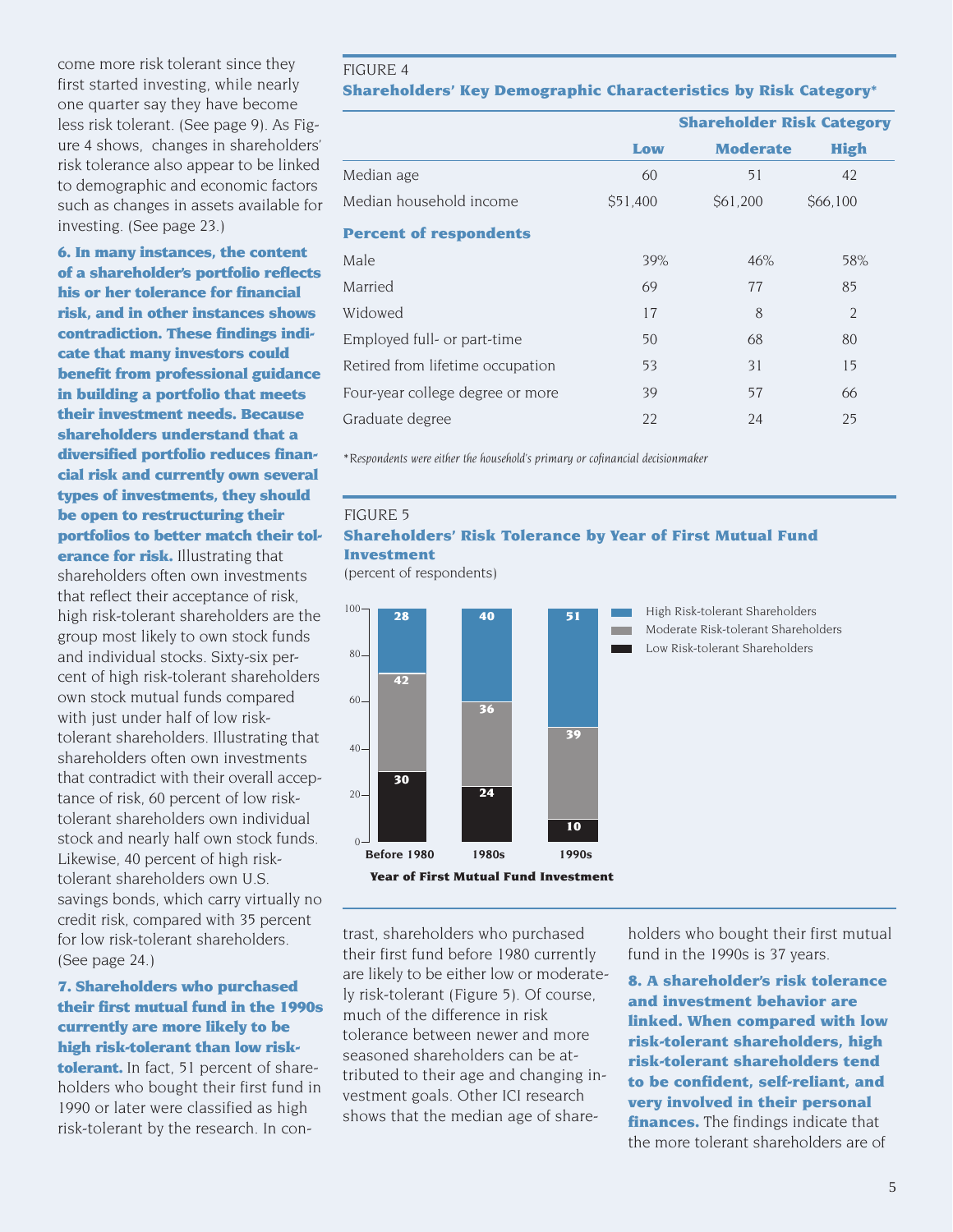# FIGURE 6

#### **Shareholders' Use of Selected Sources for Financial information\*** (percent of respondents)



*\*Multiple responses included*

#### FIGURE 7

# **Comparison of Shareholders' and Nonshareholdres' Willingness to Take Financial Risk**

(percent of respondents)



financial risk, the more closely they follow their finances, the more they enjoy managing their investments, the more likely they are to make their own investment decisions than depend on an adviser, and the more emphasis they place on long-term investment growth. The less tolerant shareholders are of risk, the more confused they tend to be by the investment options available to them, the more likely they are to turn to a broker or financial planner for assistance, and the more

emphasis they place on preserving their investment principal. (See page 18.)

### **9. The sources shareholders contact for investment information vary depending on their risk**

**tolerance.** Figure 6 shows that, high risk-tolerant shareholders, who tend to be self-reliant, are the group most likely to read a magazine or newspaper article for investment information. In fact, 46 percent of high-risk tolerant shareholders say they have

obtained investment information from a magazine or newspaper article. This compares with 20 percent for low risktolerant shareholders. Low risktolerant shareholders most often turn to friends, family, and business associates for investment advice and guidance. They also rely more heavily on accountants and bank officers than do their high risk-tolerant counterparts. (See page 25.)

**10. In order to put mutual fund shareholders' tolerance for financial risk into perspective, their responses to several questions were compared with nonshareholders' responses. This comparison reveals that the two groups have very different attitudes about investment risk, and that mutual fund shareholders are generally more willing to take financial risk than nonshareholders. (Figure 7).** However, fund owners and nonowners generally have the same perceptions about the words frequently used to describe financial concepts, a finding that indicates that written communications designed for share-

nonshareholders. (See page 49.) **11. All financial professionals recognize the importance of assessing an investor's risk profile. The ICI research indicates that identifying the following factors with an investor can help determine their investment risk tolerance:**

holders also may be appropriate for

- ❦ The investor's perception of his or her own tolerance of financial risk,
- ❦ The investor's exposure to investing while growing up,
- ❦ The investor's demographic characteristics, particularly age, income, and education, and
- ❦ The investor's investment experience and knowledge.

Because an investor's risk tolerance can change over time, financial advisers should periodically reassess their clients' tolerance and adjust their portfolios accordingly.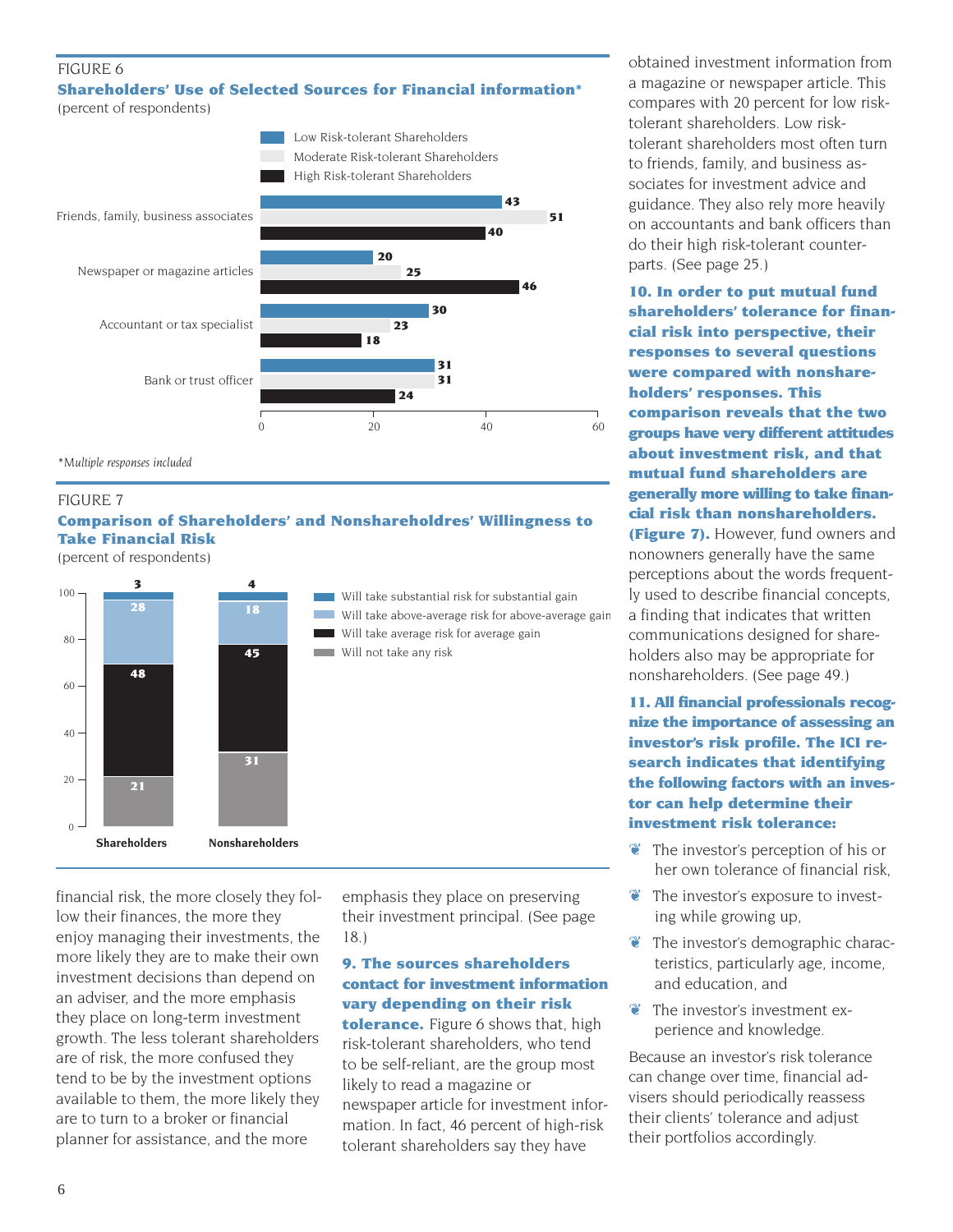# ❦*Chapter 1*

*Risk Assessment*

*Have I not walked without an upward look Of caution under stars that very well Might not have missed me when they shot and fell? It was a risk I had to take—and took*

Robert Frost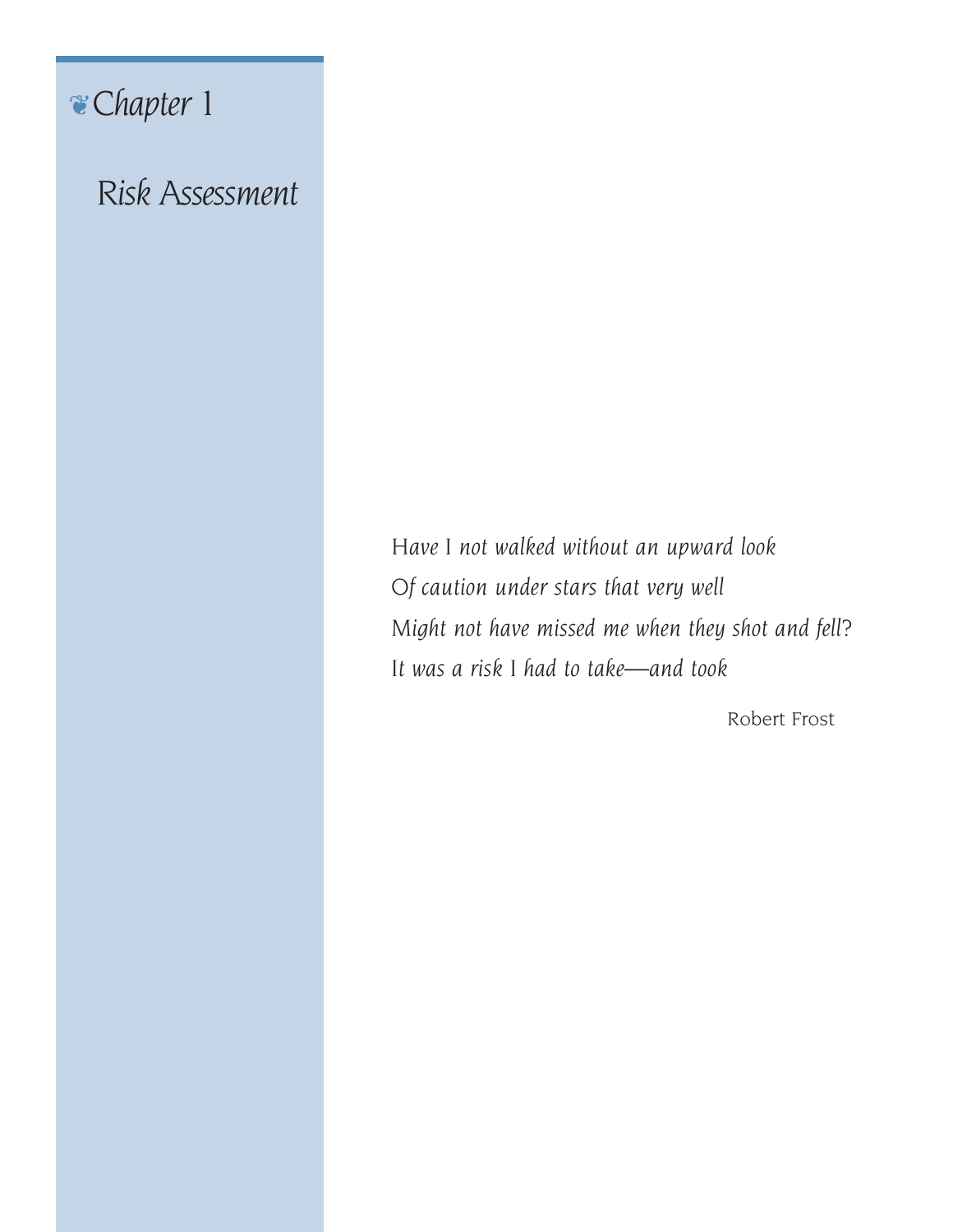# *Chapter 1. Risk Assessment*

# *Chapter Summary*

**N**early half of all shareholders describe themselves as willing to take average financial risk for average financial gain. The majority say their willingness to take investment risk has changed over time, with 31 percent saying they have become less willing and 24 percent saying they have become more willing. Most shareholders do not think the risk associated with playing the stock market is fun and exciting. They do believe that a diversified portfolio reduces risk. The research findings indicate that shareholders think they understand the relationship between investment risk and return, but in truth many do not. Although shareholders have a fairly accurate understanding of the financial risk associated with equity and fixed-income investments, the rate of return they associate with fixed-income investments is high relative to the return they associate with equity investments. Some investment terms suggest more risk to shareholders than other terms. "High-yield" evokes the most risk to shareholders, followed by "emerging growth" and "maximumreturn," respectively.

# FIGURE 8

#### **Shareholders' Key Attitudes About Financial Risk** (mean score)\*



*\*Mean score, with ten equaling strongly agree and zero equaling do not*

# **Self-Assessment of Risk Tolerance**

Mutual fund shareholders run the gamut of willingness to take financial risk. While 48 percent describe themselves as willing to take average financial risk for average gain, 28 percent say they will take above-average risk for above-average gain, and 3 percent indicate they will take substantial risk for substantial gain. At the opposite end of the spectrum, 21 percent describe themselves as unwilling to take any financial risk. Predictably, low risk-tolerant shareholders are

1

most likely to describe themselves as unwilling to take financial risk, and high risk-tolerant shareholders are most likely to describe themselves as willing to take above-average financial risk.

# **Shareholders' Willingness to Take Financial Risk**

Can a shareholder's tolerance for financial risk change? The research findings indicate that more than half of shareholders say their willingness to take risk has changed from the time of their first investment. Some

shareholders have become more riskaverse, while others have become less risk-averse—31 percent say they are less willing to take on risk and 24 percent say they are more willing. The remaining 44 percent say their risk tolerance has not changed.

Shareholders categorized as low risk-tolerant in this study are the most apt to say they have become less willing to take on risk.<sup>1</sup> Shareholders categorized as high risktolerant are the most likely to say they have become more willing to take on risk since they first started

Using shareholders' responses to six questions asked in the in-home interviews, ICI and RAC developed a score to group and analyze shareholders according to their tolerance toward investment risk. Shareholders were categorized as low, moderate, and high risk-tolerant based on their score. See Chapter 3 for a discussion of the demographic and financial characteristics of shareholders by their risk category, and see Appendix A, Research Methodology, for a detailed explanation of the construction of the risk score.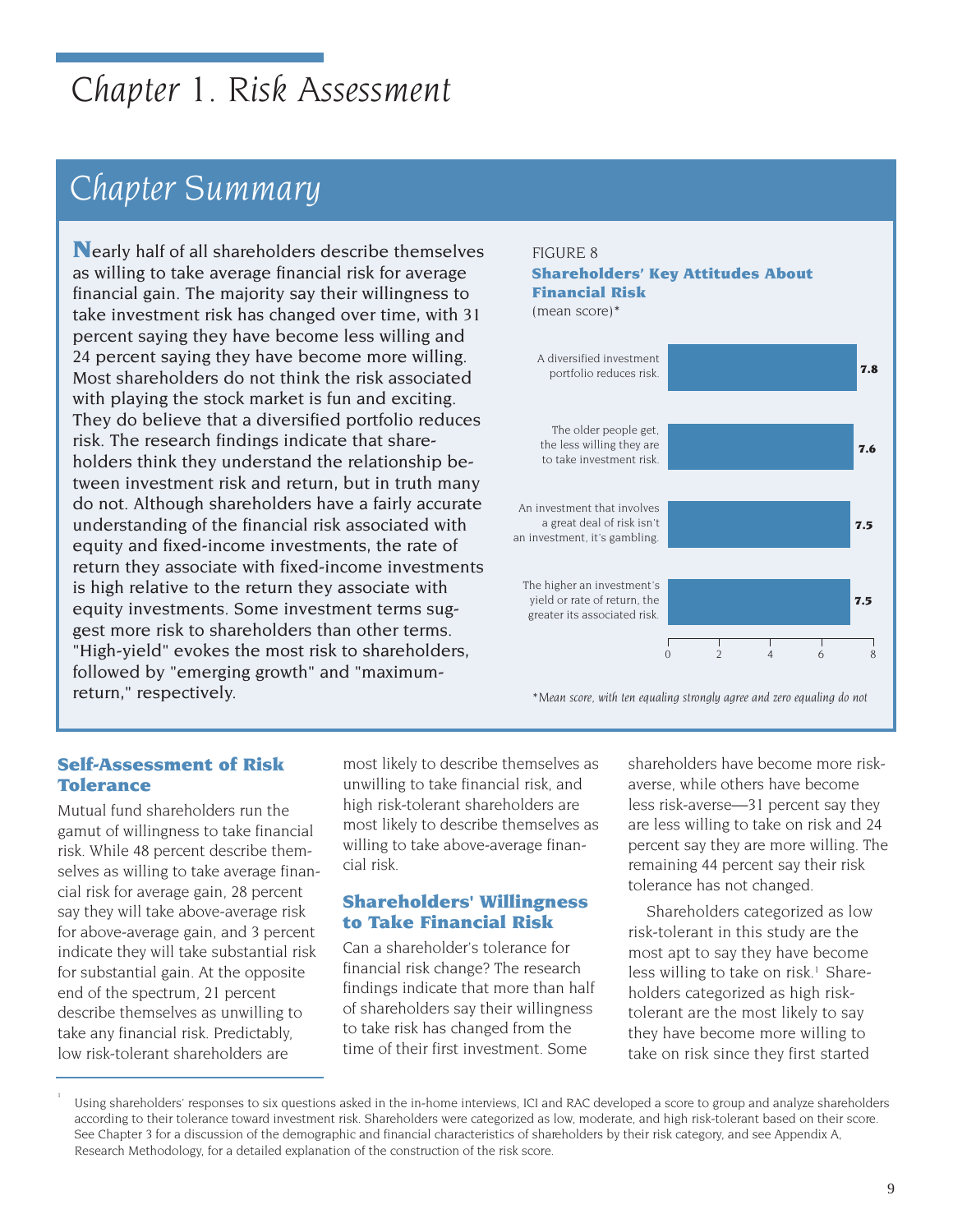#### FIGURE 9 **Shareholders' Willingness to Take Financial Risk** (percent of respondents)



### FIGURE 10

# **Shareholders' Attitudes About Financial Risk**

(mean score)\*

|                                                                                             | <b>Shareholder Risk Category</b><br>A11 |     |                 |             |
|---------------------------------------------------------------------------------------------|-----------------------------------------|-----|-----------------|-------------|
|                                                                                             | <b>Shareholders</b>                     | Low | <b>Moderate</b> | <b>High</b> |
| A diversified investment portfolio<br>reduces risk                                          | 7.8                                     | 7.8 | 7.8             | 7.9         |
| The older people get, the less willing<br>they are to take investment risk.                 | 7.6                                     | 8.6 | 7.5             | 6.7         |
| An investment that involves a great<br>deal of risk isn't an investment, it's<br>gambling.  | 7.5                                     | 9.4 | 8.3             | 5.2         |
| The higher the investment's yield or<br>rate of return, the greater its<br>associated risk. | 7.5                                     | 7.8 | 7.5             | 7.2         |
| My approach is to be cautious and<br>avoid all risky investments.                           | 6.4                                     | 8.6 | 6.8             | 4.2         |
| I only invest with extra money I can<br>afford to lose.                                     | 5.9                                     | 7.9 | 5.6.            | 4.6         |
| The more money one has, the more<br>investment risk one can take.                           | 5.7                                     | 5.5 | 5.8             | 5.6         |
| The more familiar an investment, the<br>less risky it is.                                   | 5.5                                     | 5.7 | 5.7             | 5.1         |
| The associated with playing the<br>stock market its fun and exciting.                       | 3.9                                     | 1.7 | 3.7             | 5.6         |

*\*Mean score, with ten equaling strongly agree and zero equaling do not agree*

investing. Those classified as moderately risk-tolerant are the most inclined to say that their risk tolerance has not changed over time. (See Figure 4 in the Executive Summary of Key Findings, page 5.)

# **Attitudes About Risk**

A major objective of this study is to understand shareholders' attitudes about risk. To this end, shareholders were asked to indicate, on a scale of zero to ten, their level of agreement with a number of risk-related statements. A score of ten indicates that the shareholder strongly agrees with the statement. As the mean scores of the data indicate, attitudes about risk vary widely. In addition, the scores show that shareholders believe that: a diversified portfolio reduces risk, people become more financially conservative later in life, investing in something they consider extremely risky is comparable to gambling, and financial risk and rate of return are positively related. At the opposite end of the scale, only a few shareholders say they find the risk associated with playing the stock market fun and exciting.

Low, moderate, and high risktolerant shareholders equally agree that a diversified investment portfolio reduces risk. Beyond the importance of investment diversification, however, they have quite different views on financial risk. Not unexpectedly, low risk-tolerant shareholders are the most apt to say that purchasing an investment they regard as extremely risky is analogous to gambling. Members of this group also say that they prefer to avoid all investments they consider risky and that they prefer to invest only with money they can afford to lose. In contrast, high risk-tolerant shareholders are the group most likely to agree with the statement that the risk involved in playing the stock market is fun and exciting.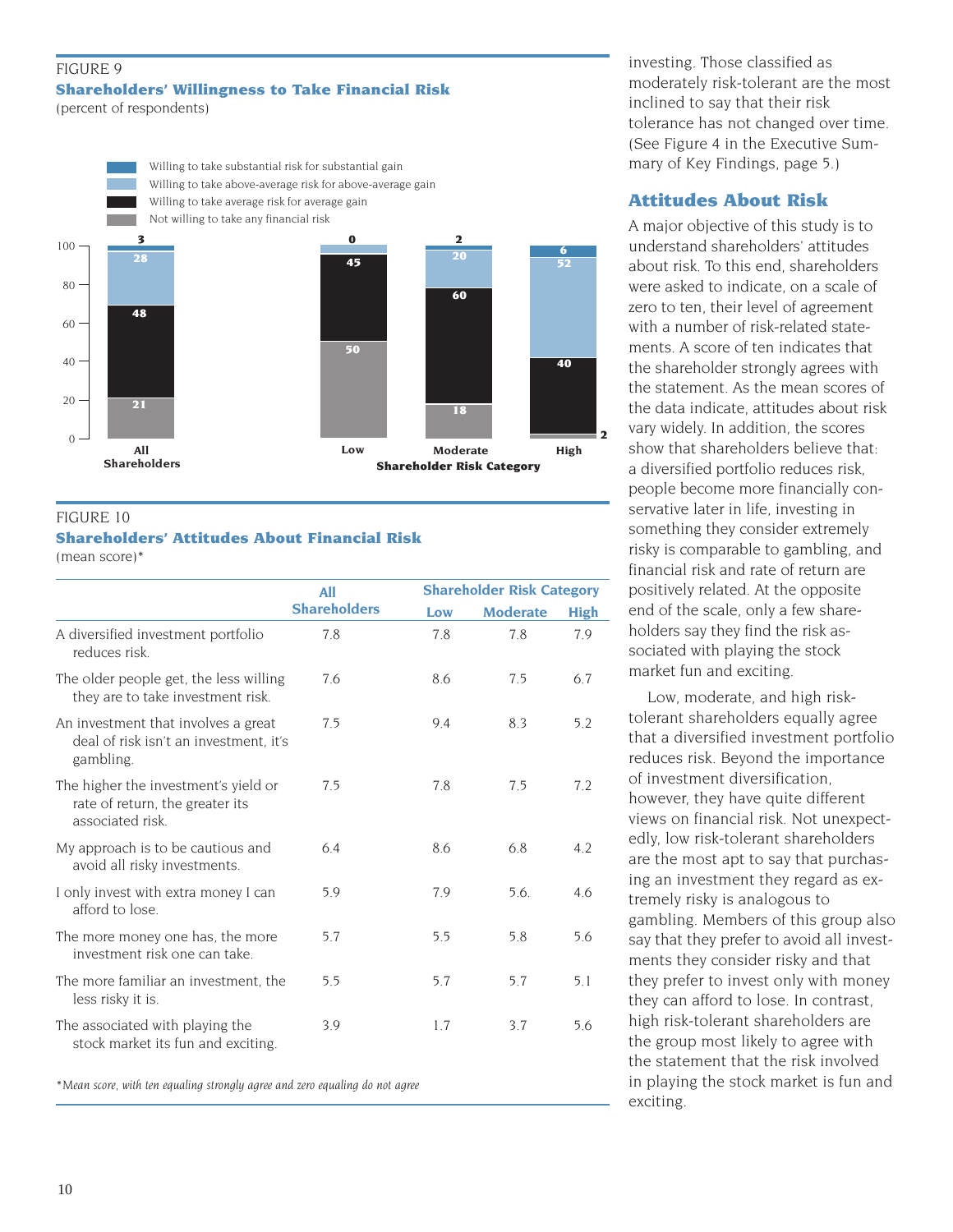### **Investment Terms and Risk**

Do some investment terms imply more risk to shareholders than others? In order to answer this question, shareholders were asked to evaluate, on a scale of zero to ten, how much risk they associate with a variety of words and phrases used by financial services companies. A score of ten indicates that the term suggests a great deal of risk.

With a mean score of 7.2, "highyield" evokes the image of most risk to shareholders, followed by "emerging growth" at 6.9. "Maximum-return," "international," and "variable rate" each received a mean score between 6.0 and 7.0. At the other end of the scale, the terms "guaranteed investment," "fixed-rate," and "tax-free" suggest very little risk to shareholders.

With two exceptions, low, moderate, and high risk-tolerant shareholders do not differ greatly in their assessment of the level of risk suggested by the investment terms. "Maximum-return" implies more risk to moderate and high risk-tolerant shareholders. "International" suggests more risk to low risk-tolerant shareholders.

# **Views on Product Risk and Return**

Shareholders were asked to indicate the level of risk and rate of return they associate with global equity funds, blue-chip stocks, long-term municipal bond funds, and U.S. Treasury bonds. These four investments portray different points in the risk-return spectrum, provide a mix of fixed-income and equity products, and represent a mix of pooled and individual investments.

Figure 12 illustrates that shareholders perceive the risks associated with the four products fairly accurately. They associate the two equity products with more risk than they do the fixed-income products. Among the equity products, shareholders perceive that global equity funds carry

more risk than blue-chip stocks. Among the fixed-income products, they view long-term municipal bond funds as holding more risk than U.S. Treasury bonds.

In addition to the greater element of risk, shareholders also generally associate a greater potential return with equity products. However, they

perceive blue-chip stocks as having a greater potential return than global equity funds, which would appear inconsistent with their assessment of the relative risks of the equity products. Shareholders also view long-term municipal bond funds as having a potential rate of return similar to U.S. Treasury bonds.

### FIGURE 11

# **Shareholders' Perception of Risk for Selected Investment Terms by Risk Category**

(mean score)\*

|                       | <b>All</b>          | <b>Shareholder Risk Category</b> |                 |             |
|-----------------------|---------------------|----------------------------------|-----------------|-------------|
|                       | <b>Shareholders</b> | Low                              | <b>Moderate</b> | <b>High</b> |
| High-yield            | 7.2                 | 7.2                              | 7.4             | 7.0         |
| Emerging growth       | 6.9                 | 7.0                              | 6.8             | 7.0         |
| Maximum-return        | 6.7                 | 6.1                              | 7.0             | 6.8         |
| International         | 6.6                 | 7.1                              | 6.5             | 6.4         |
| Variable rate         | 6.3                 | 6.3                              | 6.2             | 6.2         |
| Short-term            | 5.5                 | 5.5                              | 5.7             | 5.0         |
| Blue-chip             | 4.9                 | 5.1                              | 5.0             | 4.7         |
| Managed portfolio     | 4.5                 | 4.2                              | 4.8             | 4.4         |
| Balanced              | 4.3                 | 4.2                              | 4.3             | 4.2         |
| Long-term             | 4.2                 | 4.0                              | 4.0             | 4.5         |
| Tax-free              | 3.7                 | 3.7                              | 3.6             | 3.8         |
| Fixed-rate            | 3.5                 | 3.4                              | 3.8             | 3.2         |
| Guaranteed investment | 3.2                 | 3.2                              | 3.3             | 3.0         |

*\*Mean score, with ten equaling great deal of risk and zero equaling no risk*

#### FIGURE 12

**Shareholders' Perception of Risk and Return for Four Investments** (mean score)\*



*\*Mean score, with ten equaling very risky or very high return and zero equaling not very risky or very low return*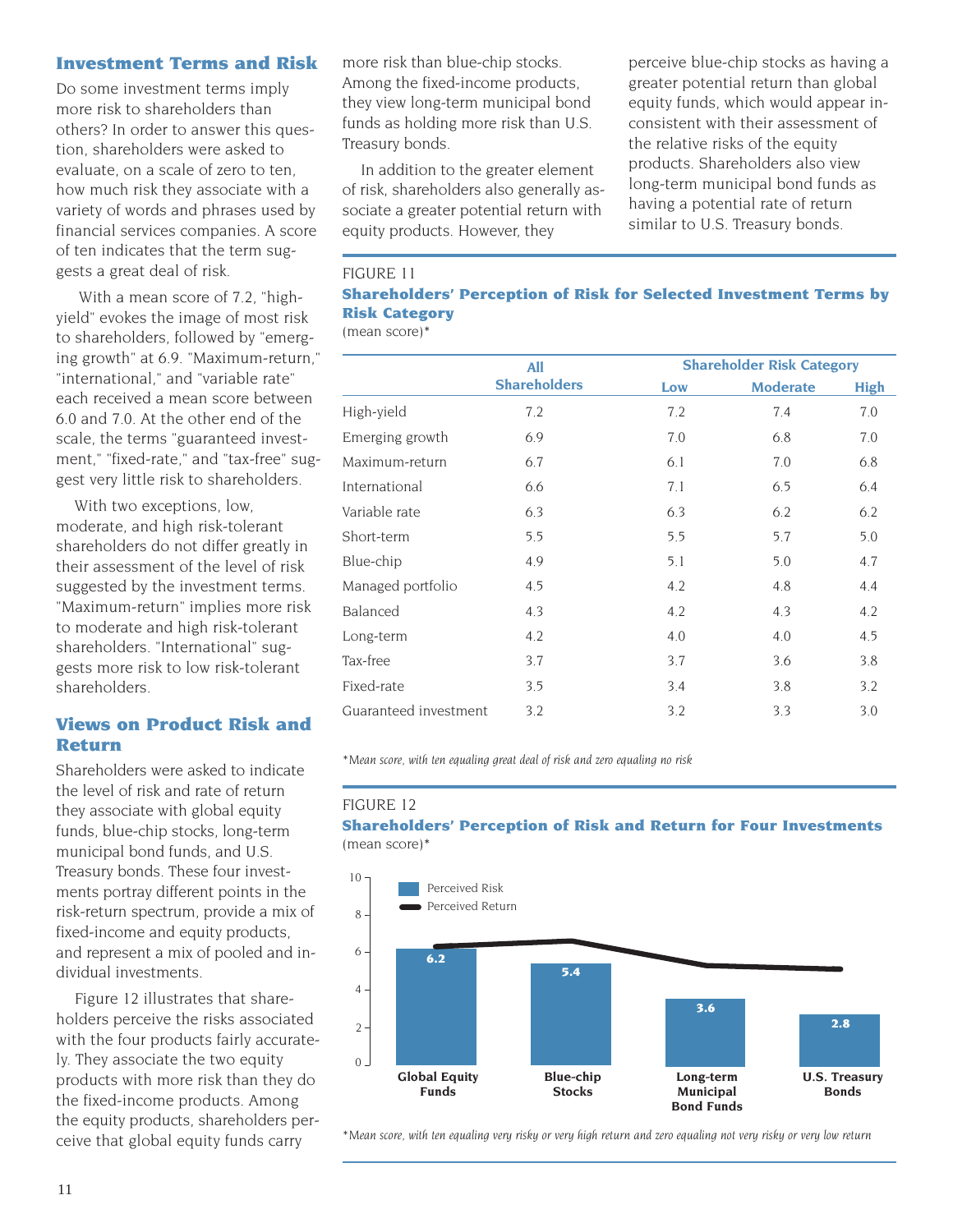Moreover, the potential return they associate with the two fixed-income investments used as examples is quite high relative to the potential return they associate with the two equity products. These findings indicate that shareholders may have unrealistic return expectations about their fixedincome investments.

In addition, shareholders were asked to indicate how well, in their opinion, global equity funds, bluechip stocks, long-term municipal bond funds, and U.S. Treasury bonds meet the following eight investment objectives:

- ❦ preservation of investment principal,
- ❦ price stability,
- $\bullet$  long-term growth,
- ❦ steady interest income,
- $\bullet$  tax-free status.
- $\bullet$  high rate of return,
- ❦ earnings that exceed inflation, and
- $\bullet$  liquidity.

Perceptual mapping was used to illustrate the degree to which shareholders think the four investments meet the eight objectives. Figure 13 shows that shareholders primarily associate blue-chip stocks with high rate of return, earnings that exceed inflation, and liquidity. Shareholders tend to associate long-term municipal bonds with tax-free status, and typically link U.S. Treasury bonds with preservation of investment principal and price stability. Long-term growth and steady interest income are located in the middle of the map, an indication that shareholders perceive that all four products satisfy these two investment objectives. Except for long-term growth and steady interest income, shareholders do not

associate global equity funds with any of the investment objectives.

Figure 14 depicts shareholders' perception of the liquidity of blue-chip stocks, global equity funds, long-term municipal bond funds, and U.S. Treasury bonds. Shareholders view blue-chip stocks as the most liquid investment, followed by global equity funds, U.S. Treasury bonds, and longterm municipal bond funds, respectively. However, the perception that blue-chip stocks and global equity funds provide liquidity is greatest among high risk-tolerant shareholders. Also, moderate risk-tolerant shareholders perceive long-term municipal bond funds and U.S. Treasury bonds as almost equally liquid. Low and high risk-tolerant shareholders view long-term municipal bond funds as the least liquid of all four products.





*This figure illustrates how shareholders perceive eight investment objectives (black dots) for four investment products (blue dots). For instance, because they are located in the center of this diagram, long-term growth and steady investment income are associated with all four investment products. High rate of return, earnings that exceed inflation, and liquidity. See page 54 in Appendix A, Research Methodology, for guidelines on how to interpret this map. See Figure 53 on page 57 in Appendix B, Detailed Tabulations, for shareholders' mean scores on these items.*

 $2^{\circ}$  See Appendix A, Research Methodology, for an explanation of perceptual mapping.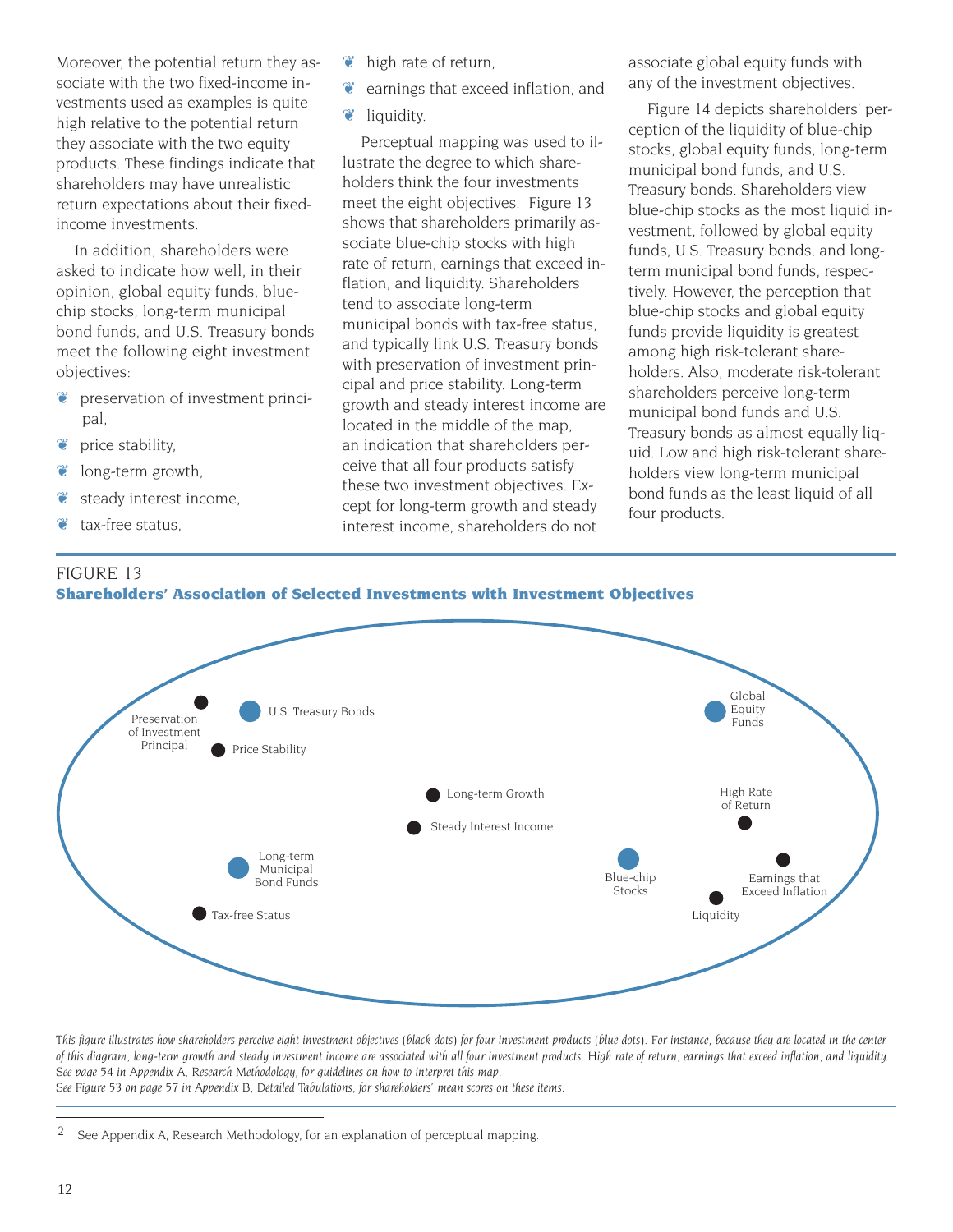Figure 15 illustrates differences in shareholders' perception of the longterm growth potential of the four products. Although not statistically significant, the differences between low, moderate, and high risk-tolerant shareholders are worth noting. On the one hand, low risk-tolerant shareholders perceive that long-term municipal bond funds and U.S. Treasury bonds provide better longterm growth opportunities than either blue-chip stocks or global equity funds. On the other hand, high risktolerant shareholders view blue-chip stocks as the investment that can best offer long-term growth potential and perceive long-term municipal bond funds as the investment that can least provide long-term growth.

#### FIGURE 14

#### **Shareholders' Perception of Liquidity for Four Investments** (mean score)\*



*\*Mean score, with ten equaling meets objective completely and zero equaling does not meet objective*

#### FIGURE 15

**Shareholders' Perception of Long-term Growth for Four Investments** (mean score)\*



*\*Mean score, with ten equaling meets objective completely and zero equaling does not meet objective*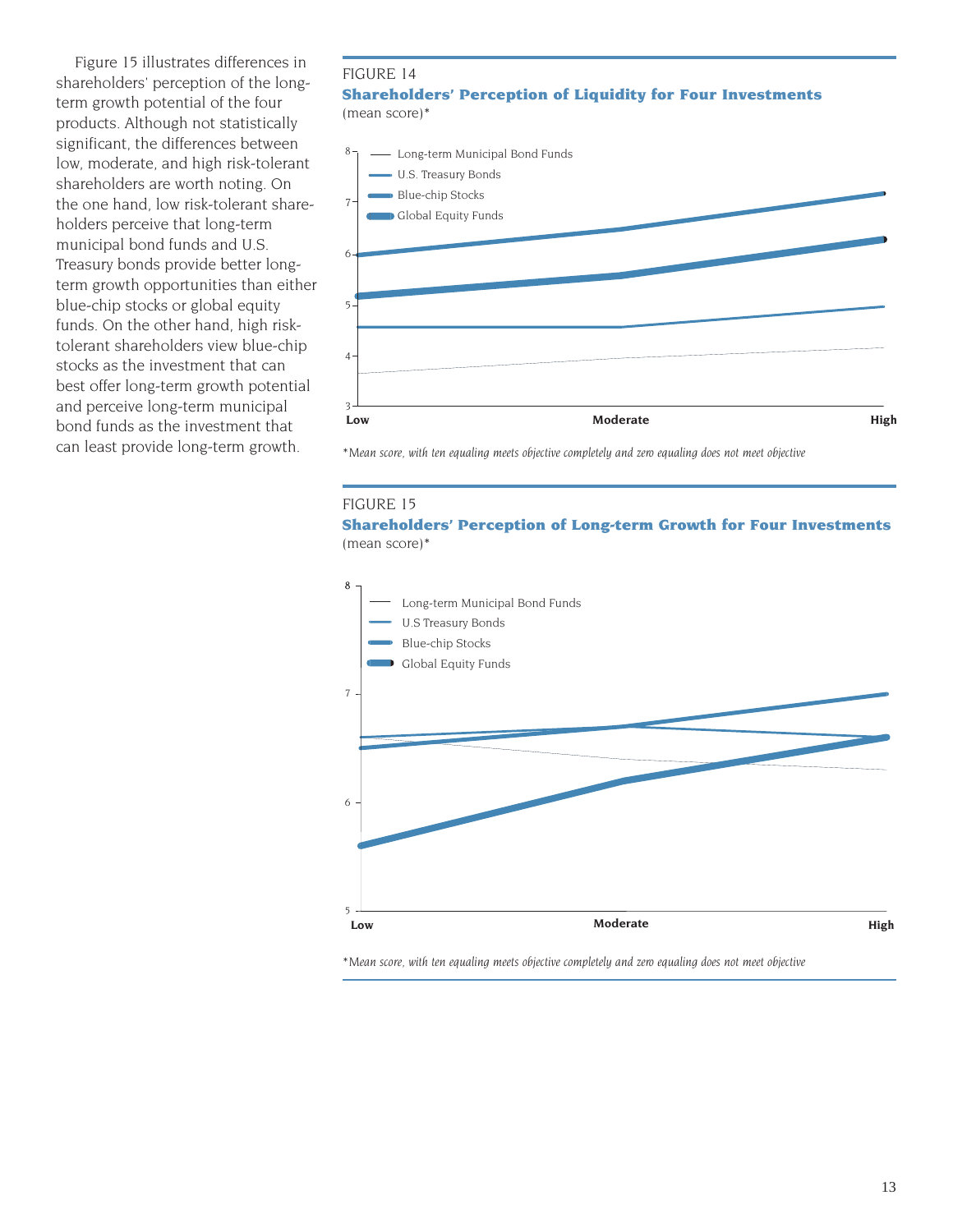# ❦*Chapter 2*

*Investment Orientation*

*The cautious seldom err.*

Confucius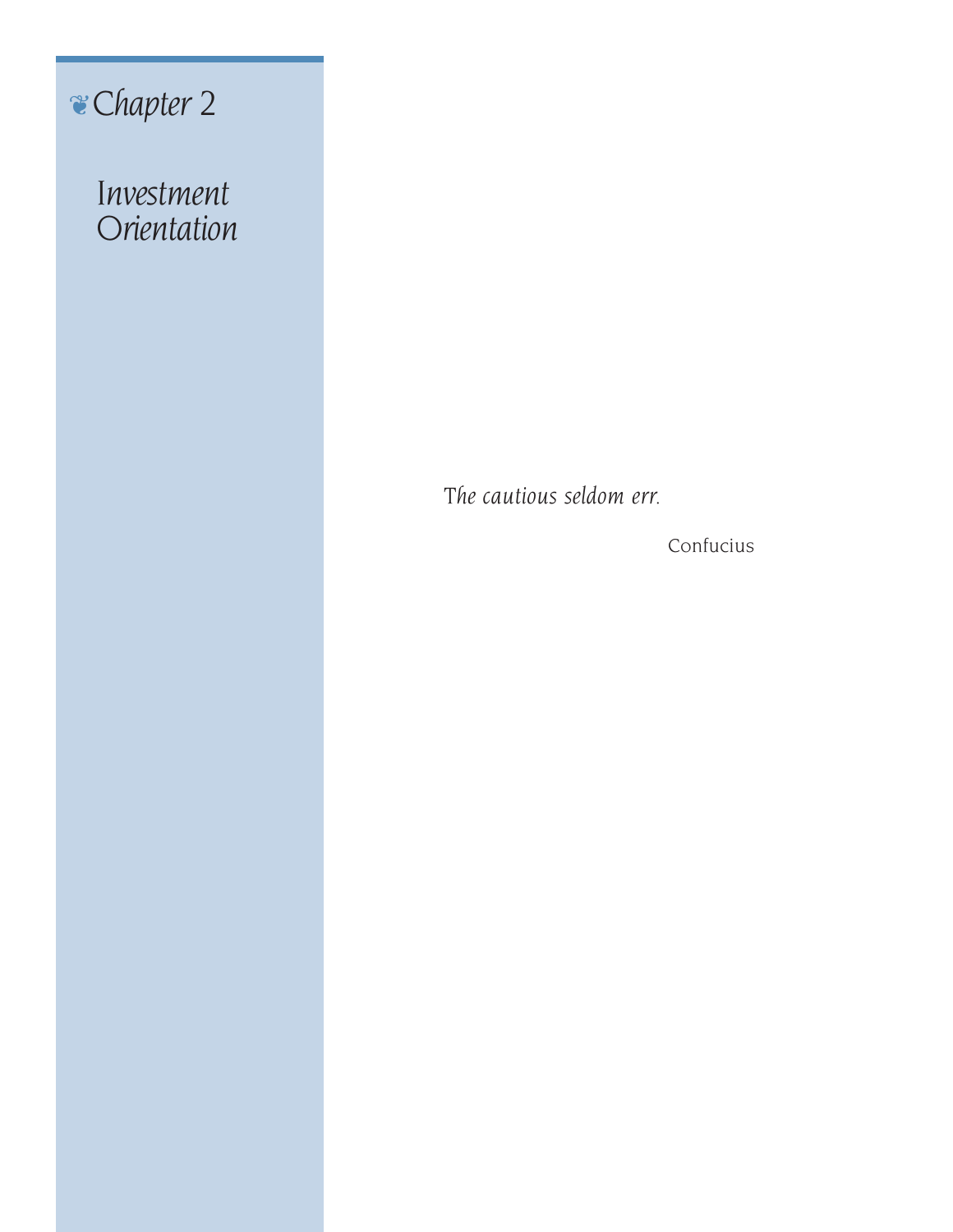# *Chapter 2. Investment Orientation*

# *Chapter Summary*

**H**igh risk-tolerant shareholders are the group most apt to describe themselves as having clear-cut financial goals. One reason has to do with their home environment. Many grew up in households that discussed and owned investments. Not surprisingly, high risk-tolerant shareholders are more likely to describe themselves as confident, involved, and independent financial decisionmakers than are low risk-tolerant shareholders. In contrast, low risktolerant shareholders tend to describe themselves as confused by the variety of investment choices available to them, and, consequently, typically turn to others for assistance. Although they say that a long-term approach to investing is the best strategy, low risk-tolerant shareholders are the group most likely to worry about short-term fluctuations—an interesting paradox. Low risk-tolerant shareholders also demonstrate very little knowledge of equity and fixed-income products. Predictably, high risktolerant shareholders have the best understanding of the principles of investing.

# FIGURE 16

#### **Shareholders' Overall Investment Orientation** (percent of respondents)



# **Overall Orientation**

High risk-tolerant shareholders appear to be more focused investors than either their low or moderate risktolerant counterparts. More than three quarters of high risk-tolerant shareholders describe themselves as having very clear-cut financial goals, while less than two in ten say they focus on financial matters only when they have to. In contrast, almost two thirds of low and moderate risktolerant shareholders perceive themselves as having clear-cut financial goals, while nearly three in ten say they deal with financial matters only when they have to.

# **Investment History**

In order to determine whether or not an individual's current tolerance for financial risk can be linked to his or her exposure to investing while growing up, respondents were asked several questions about their family's investment history. The findings indicate that a relationship between the two exists.

- ❦ More high risk-tolerant shareholders grew up in households that were interested in investing than did low and moderate risktolerant shareholders.
- ❦ Low and moderate risk-tolerant shareholders were more likely to grow up in households that did not discuss investing than were highrisk tolerant shareholders.
- ❦ When compared with high risktolerant shareholders, low and moderate risk-tolerant shareholders were more apt to grow up in households that did not invest.
- ❦ Low and moderate risk-tolerant shareholders were less likely than their high risk-tolerant counterparts to consider their family's investment approach successful.

High risk-tolerant shareholders also made their first investment at a slightly earlier age than either low or moderate risk-tolerant shareholders. Not surprisingly, high risk-tolerant shareholders were somewhat more apt than other shareholders to invest in individual stock, a financial product compatible with their willingness to take risk. Low risk-tolerant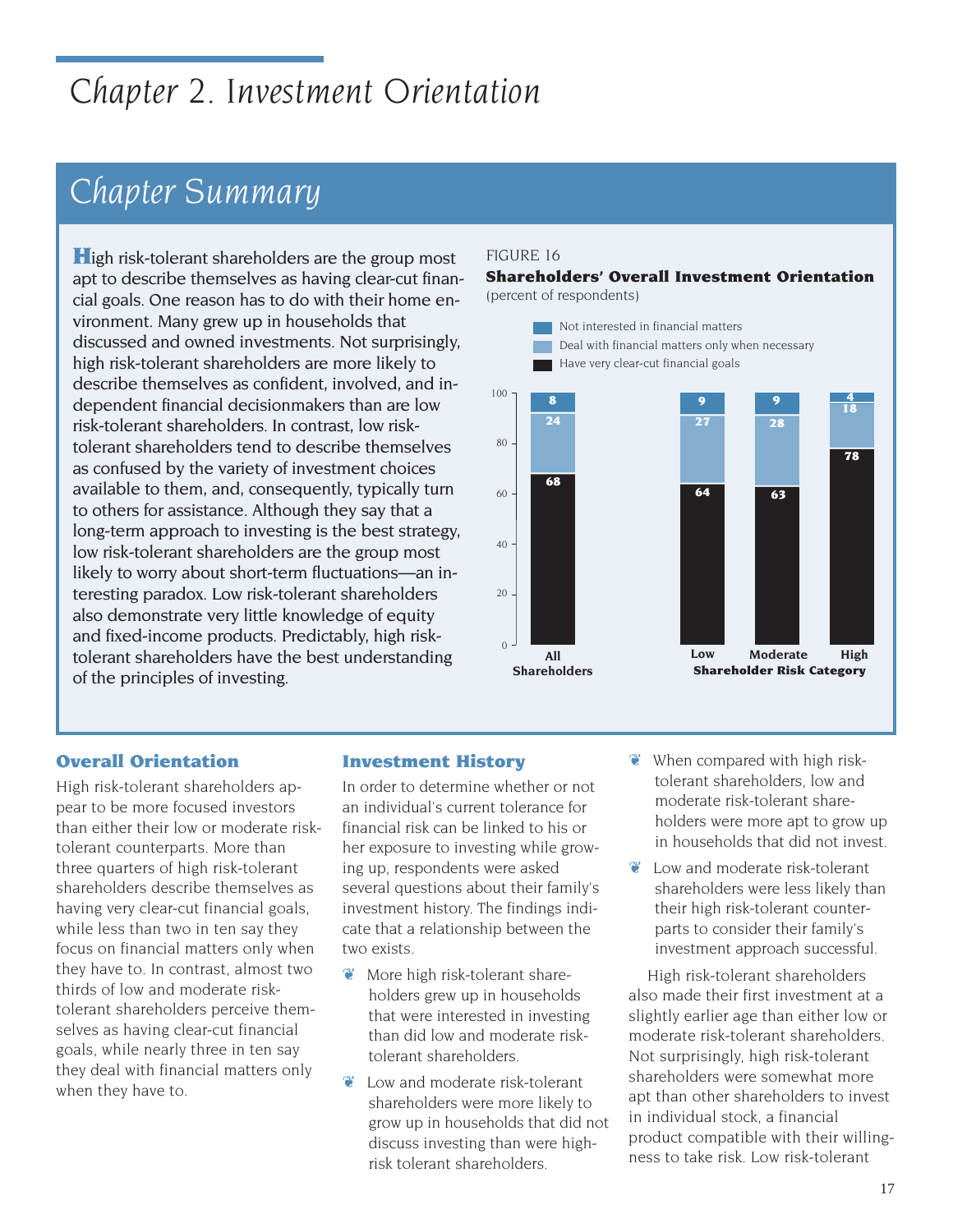shareholders were more apt than other shareholders to list investment real estate as their first investment.

## **Attitudes About Investing**

Low risk-tolerant shareholders have an investment philosophy that is different in some respects from the investment philosophy of moderate and high risk-tolerant shareholders. Although the differences are not statistically significant, when compared with their moderate and high risk-tolerant counterparts, low risktolerant shareholders are more likely to prefer tax-advantaged investments, are less concerned that their investments keep pace with inflation, and are more concerned about short-term fluctuations. This last finding is especially interesting because low risktolerant shareholders agree just as

strongly as moderate and high risktolerant shareholders that the best way to make money is to adopt a long-term strategy.

As Figure 17 shows, shareholders' knowledge of investing and involvement in their personal finances differ considerably according to their risk tolerance. The more tolerant shareholders are of financial risk, the more closely they follow their investments, the more pleasure they obtain from managing their savings and investments, and the more likely they are to make their own investment decisions. The less tolerant shareholders are of risk, the less they know about investing, and the more confused they are by the investment options available to them.

Not surprisingly, low risk-tolerant shareholders are the most adviser-dependent group. When compared with their moderate and high risk-tolerant counterparts, low risk-tolerant shareholders are more likely to indicate that a broker or financial planner recommended some of their best investments. Low risk-tolerant shareholders are also the group most likely to agree that a broker can decide the best investment risk level for them.

# **Investment Knowledge**

As the findings presented in Figure 17 indicate, many shareholders say they know quite a bit about investing, especially those that fall into the high risk-tolerant category. How much do shareholders actually know about different types of investments, particularly their inherent risks? To

# FIGURE 17 **Shareholders' Attitudes on Investing** (mean score)\*

|                                                                                          | <b>All</b>          |     | <b>Shareholder Risk Category</b> |             |  |
|------------------------------------------------------------------------------------------|---------------------|-----|----------------------------------|-------------|--|
|                                                                                          | <b>Shareholders</b> | Low | <b>Moderate</b>                  | <b>High</b> |  |
| <b>Investment Strategies</b>                                                             |                     |     |                                  |             |  |
| The best way to make money is to adopt a long-term strategy.                             | 8.2                 | 8.2 | 8.0                              | 8.3         |  |
| I try to make sure that my investments keep pace with inflation.                         | 7.4                 | 6.8 | 7.6                              | 7.7         |  |
| I prefer investments that offer tax advantages.                                          | 7.3                 | 7.6 | 7.2                              | 7.1         |  |
| I'm not too concerned if my long-term investments fluctuate in the<br>short term         | 7.0                 | 6.3 | 7.0                              | 7.3         |  |
| <b>Investment Involvement and Knowledge</b>                                              |                     |     |                                  |             |  |
| I follow the value of my investments closely.                                            | 6.4                 | 5.6 | 6.3                              | 7.1         |  |
| There are too many investments; it's hard to tell which ones are good.                   | 6.2                 | 6.7 | 6.2                              | 5.8         |  |
| I enjoy managing my savings and investments.                                             | 5.9                 | 5.0 | 5.5                              | 7.0         |  |
| Most investments are too complicated to understand.                                      | 5.1                 | 5.8 | 5.5                              | 4.1         |  |
| I can make my own investment decisions without advice from others.                       | 4.6                 | 4.2 | 4.3                              | 5.2         |  |
| I know more about investing than most people.                                            | 4.5                 | 3.9 | 4.5                              | 5.2         |  |
| <b>Views on Brokers</b>                                                                  |                     |     |                                  |             |  |
| Some of my best investments were recommended to me by my<br>broker or financial planner. | 5.2                 | 5.7 | 5.1                              | 5.0         |  |
| My broker decides the best investment risk level for me.                                 | 3.7                 | 4.6 | 3.9                              | 2.9         |  |
| *Mean score, with one equaling strongly agree and zero equaling do not agree             |                     |     |                                  |             |  |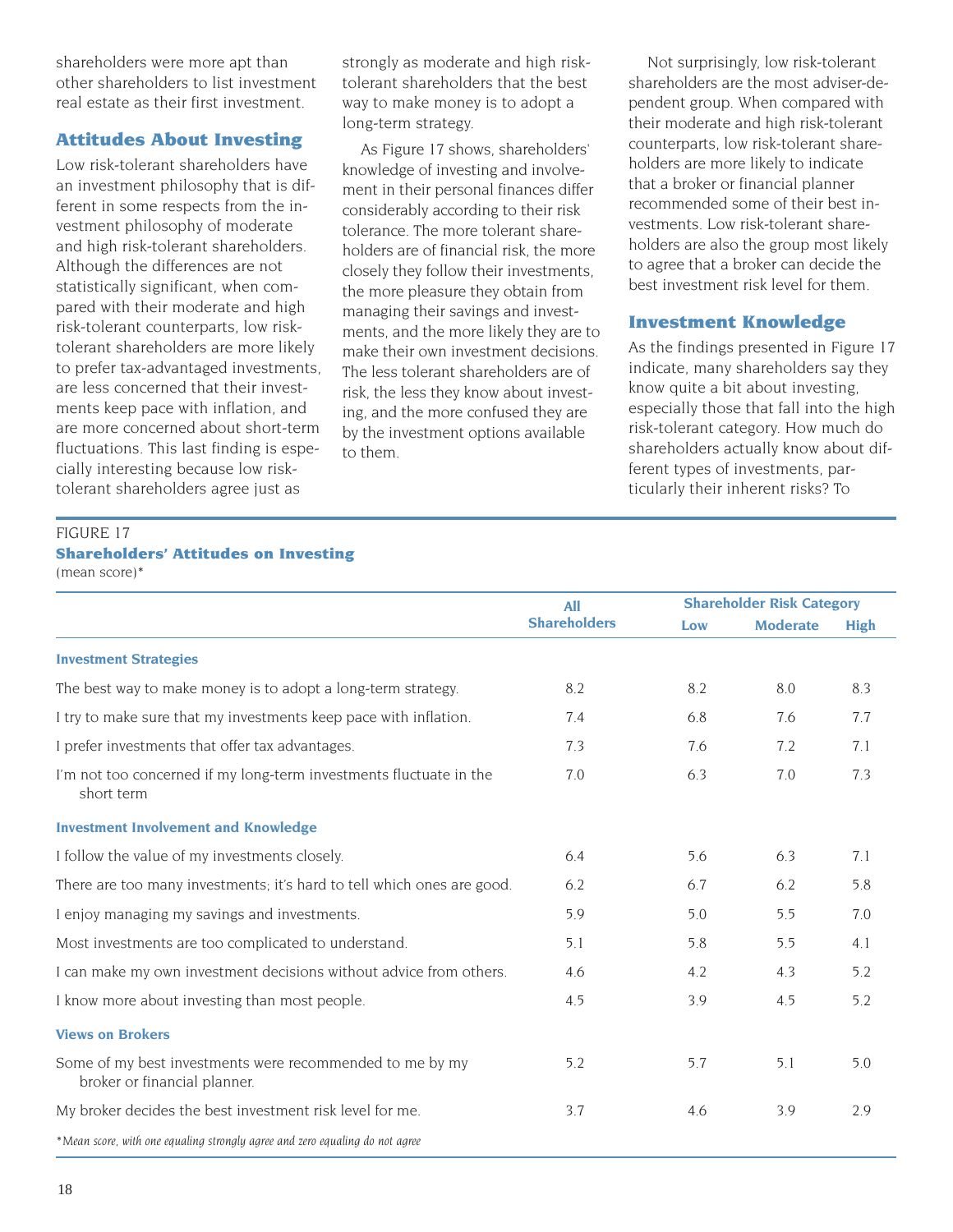answer this question, shareholders were asked to indicate their level of agreement with several statements that were designed to determine how well investors understand the underlying risks of equity and fixed-income investments.

Figure 18 illustrates that the investment knowledge of shareholders is not especially strong. In fact, shareholders' knowledge of fixed-income products is particularly weak. The statement that investors should choose bonds with long maturities for a low-risk bond investment received a mean score of 5.7. In

general, the longer the maturity of a bond or the average weighted maturity of a bond fund portfolio, the greater the variability of the price of the bond in response to changes in interest rates. Thus, bonds carry the risk that their prices will decline as interest rates rise (even though the principal amount outstanding doesn't change), and for a given increase in the interest rate, long-term bonds will experience a greater decline in market price than short-term bonds.

The statement that investors should look for the highest quality bonds in order to achieve the highest possible return in bonds received a mean score of 6.4. Generally, the higher a bond's quality rating, the lower its rate of return.

The data show that high risktolerant shareholders have a better understanding of investment principles than do either low or moderate risk-tolerant shareholders. For example, high risk-tolerant shareholders are more knowledgeable about the relationship between credit ratings and yields. They are also more likely to understand that investing in a bond fund does not provide safety of principal.

#### FIGURE 18 **Shareholders' Investment Knowledge** (mean score)\*

|                                                                                                   | <b>All</b>          | <b>Shareholder Risk Category</b> |                 |      |
|---------------------------------------------------------------------------------------------------|---------------------|----------------------------------|-----------------|------|
|                                                                                                   | <b>Shareholders</b> | Low                              | <b>Moderate</b> | High |
| <b>Equity Investments</b>                                                                         |                     |                                  |                 |      |
| In the long run, individual stocks are the best place for my money.                               | 4.3                 | 3.7                              | 4.2             | 4.8  |
| Over time, stocks have not done as well as putting money in a<br>CD and letting it earn interest. | 3.6                 | 4.7                              | 3.5             | 2.8  |
| <b>Fixed-Income Investments</b>                                                                   |                     |                                  |                 |      |
| For the highest possible return in bonds, look for ones with the.<br>highest quality rating       | 6.4                 | 7.0                              | 6.4             | 5.7  |
| Choose bonds with long maturities for a low-risk bond investment.                                 | 5.7                 | 5.8                              | 5.6             | 5.7  |
| A bond fund can always be sold for the same price for which it<br>was purchased.                  | 3.2                 | 3.4                              | 3.5             | 2.8  |

*\*Mean score, with ten equaling strongly agree and zero equaling do not agree*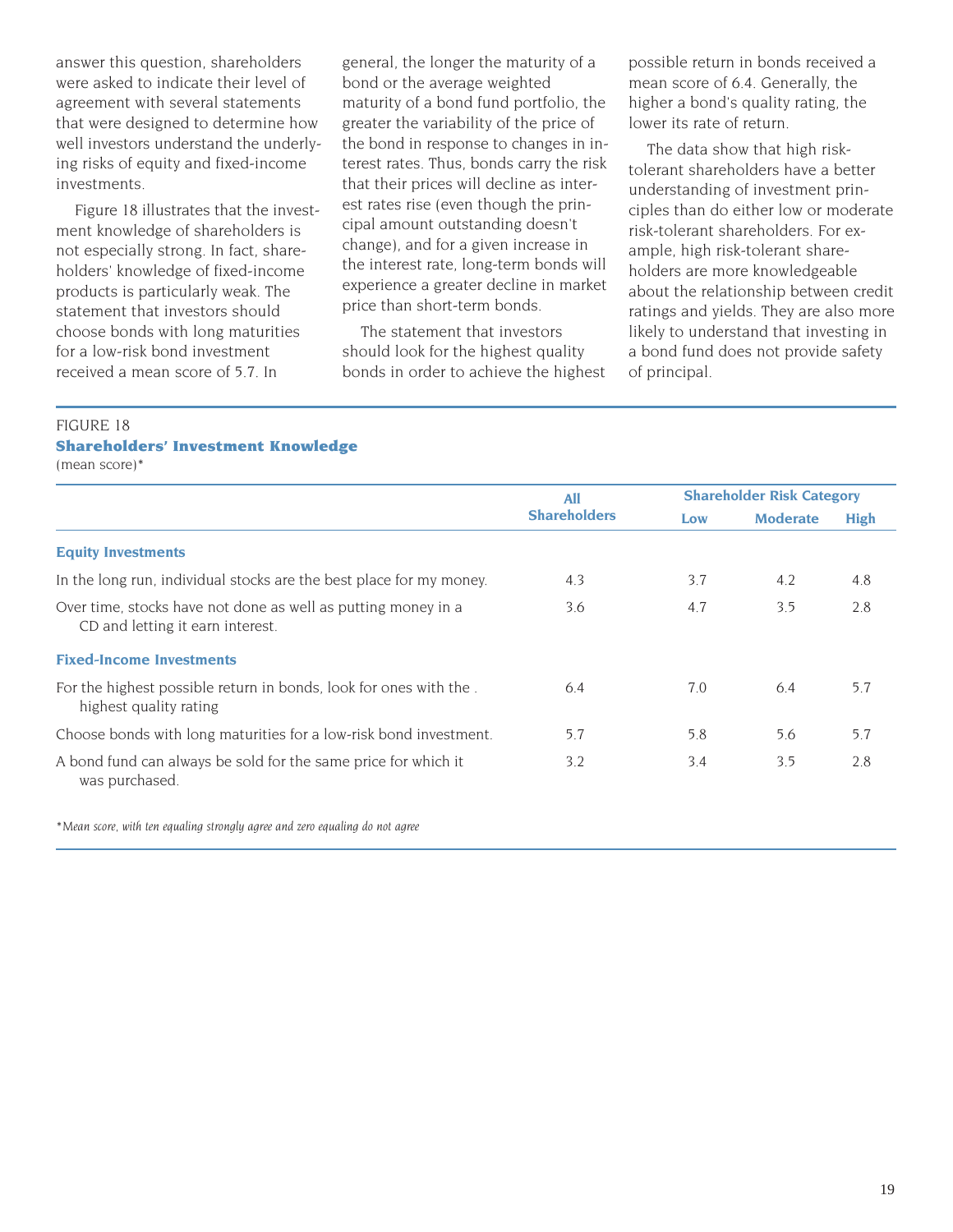❦*Chapter 3*

*Investment Profile*

> *Take calculated risks. That is quite different from being rash.*

> > George S. Patton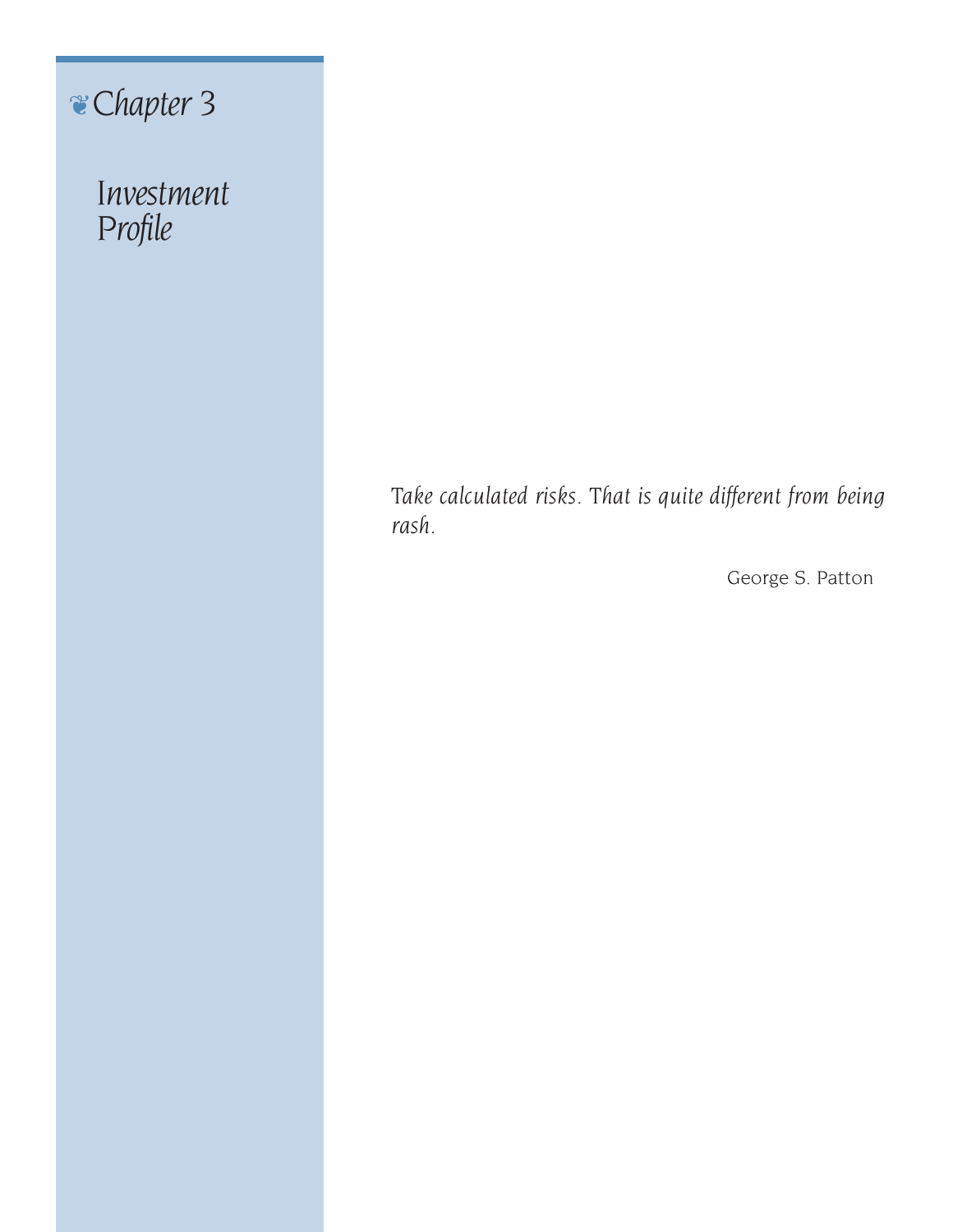# *Chapter 3. Investment Profile*

# *Chapter Summary*

**I**n many instances, the content of a shareholder's portfolio reflects his or her tolerance for financial risk, and in other instances the content shows contradiction. High risk-tolerant shareholders, for example, are the group most likely to own stock funds and individual stocks. At the same time, 60 percent of low risk-tolerant shareholders own individual stock and nearly half own stock funds.

The sources shareholders contact for investment information reflect their level of self-reliance about financial matters. High risk-tolerant shareholders, who are very self-reliant about investing, are the most inclined to read a magazine or newspaper article for investment information. Low and moderate risk-tolerant shareholders are more likely to turn to friends, family, and business associates for investment advice and guidance. Regardless of their risk tolerance level, however, shareholders uniformly indicate that a fund's performance history is the most important piece of information they require before purchasing fund shares.

### FIGURE 19 **Shareholders' Age by Risk Category** (median)



### **Demographic and Financial Characteristics**

Tolerance toward financial risk appears to be related to a variety of demographic factors, including age, income, retirement status, education, and gender. In fact, proximity to retirement seems to be the driving factor. As Figure 20 shows, risk tolerance declines as shareholder age increases. High risk-tolerant shareholders have a median age of 42 years, compared with a median of 60 years for low risk-tolerant shareholders, and 51 years for moderate risk-tolerant shareholders. Because high risk-tolerant shareholders are younger and are in their peak earning years, they are more likely to be employed than retired, and tend to

have greater household incomes than their low and moderate risk-tolerant counterparts. Nevertheless, high risktolerant shareholders have the lowest amount of household financial assets.

As a group, high risk-tolerant shareholders are the most educated. Two thirds of high risk-tolerant shareholders have at least a four-year college degree, compared with 39 percent of low risk-tolerant shareholders and 57 percent of moderate risk-tolerant shareholders. The research findings also indicate that male shareholders are more willing to accept financial risk than female shareholders. Almost six in ten high risk-tolerant shareholders are men, compared with 39 percent of low risktolerant shareholders and 46 percent of moderate risk-tolerant shareholders.

The more risk shareholders will tolerate, the more emphasis they place on long-term investment growth. Among low risk-tolerant shareholders, preservation of principal is a primary investment objective, which is not a surprise because many are retirees who depend on their savings for income. Moreover, considering low risk-tolerant shareholders tend to be older and want to preserve their investment principal, it is not surprising that they are more likely to cite preserving their accumulated assets as their primary financial goal rather than saving for retirement. In contrast, moderate and high risk-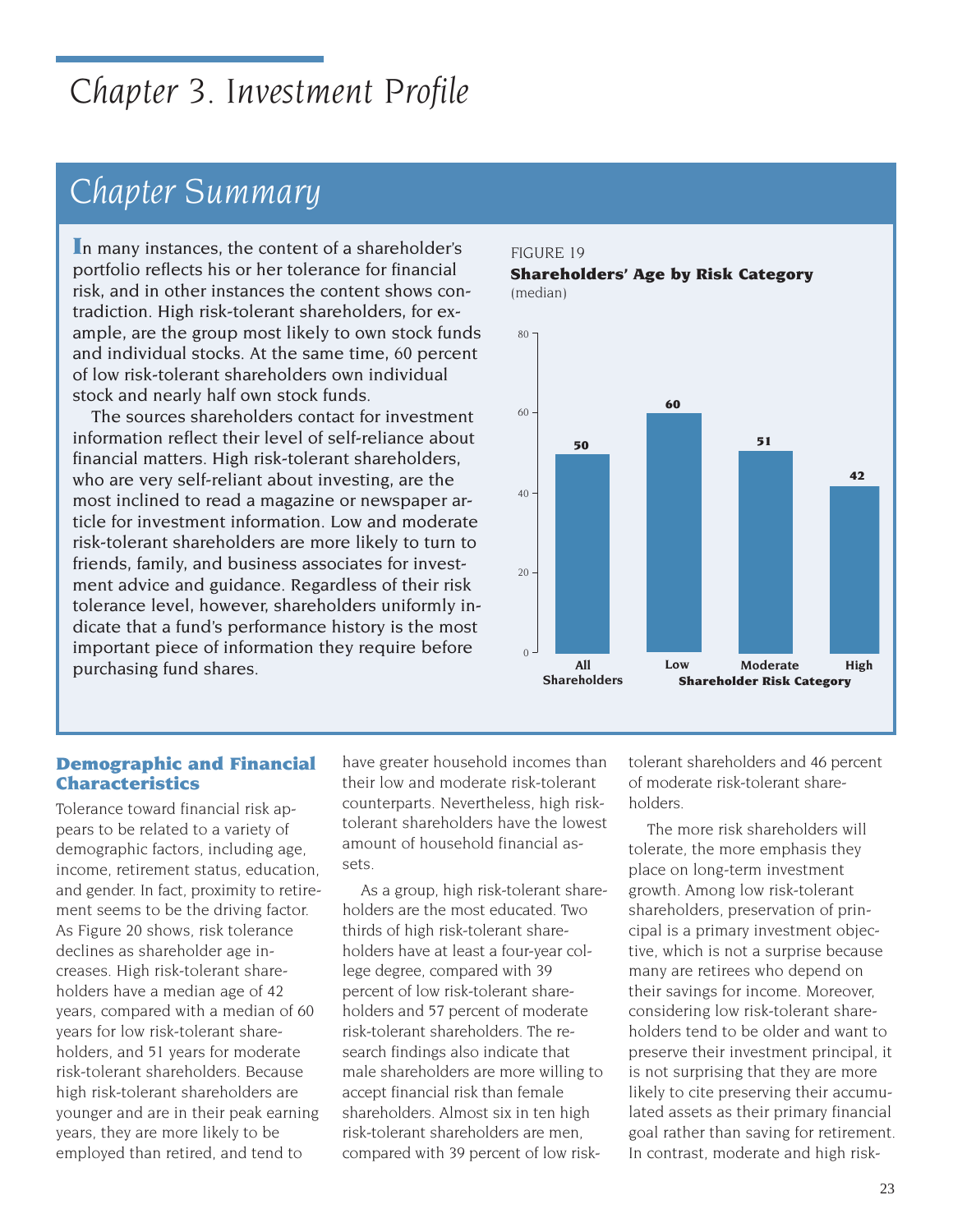#### FIGURE 20

### **Shareholders' Demographic and Financial Characteristics by Risk Category\***

|                                         | <b>Shareholder Risk Category</b><br>All |          |                 |                |  |
|-----------------------------------------|-----------------------------------------|----------|-----------------|----------------|--|
|                                         | <b>Shareholders</b>                     | Low      | <b>Moderate</b> | <b>High</b>    |  |
| Median age (in years)                   | 50                                      | 60       | 51              | 42             |  |
| Median household income                 | \$60,300                                | \$51,400 | \$61,200        | \$66,100       |  |
| Median household financial assets**     | \$70,100                                | \$69,500 | \$100,700       | \$62,000       |  |
| Average number of financial dependents, | 2.4                                     | 2.1      | 2.4             | 2.7            |  |
| <b>Percent of Respondents</b>           |                                         |          |                 |                |  |
| Male                                    | 48%                                     | 39%      | 46%             | 58%            |  |
| Married                                 | 78                                      | 69       | 77              | 85             |  |
| Widowed                                 | 8                                       | 17       | 8               | $\overline{2}$ |  |
| Employed full- or part-time             | 67                                      | 50       | 68              | 80             |  |
| Retired from lifetime occupation        | 31                                      | 53       | 31              | 15             |  |
| Spouse employed***                      | 71                                      | 61       | 75              | 73             |  |
| Four-year college degree or more        | 54                                      | 39       | 57              | 66             |  |
| Graduate degree                         | 23                                      | 22       | 24              | 25             |  |
| <b>Primary investment objective:</b>    |                                         |          |                 |                |  |
| Long-term growth                        | 29                                      | 18       | 30              | 36             |  |
| Preservation of investment principal    | 21                                      | 29       | 21              | 12             |  |
| <b>Primary financial goal</b>           |                                         |          |                 |                |  |
| Saving for retirement                   | 32                                      | 17       | 36              | 38             |  |
| Preserving accumulated assets           | 20                                      | 37       | 16              | 14             |  |
|                                         |                                         |          |                 |                |  |

*\* Respondents were either the household's primary or cofinancial decisionmaker.*

*\*\*Excluding real estate*

*\*\*\*Percent of married respondents*

#### FIGURE 21 **Mutual Fund Ownership by Risk Category**

|                                            | <b>All</b>          |                | <b>Shareholder Risk Category</b> |             |
|--------------------------------------------|---------------------|----------------|----------------------------------|-------------|
|                                            | <b>Shareholders</b> | Low            | <b>Moderate</b>                  | <b>High</b> |
| Median number of funds owned per household | $\overline{2}$      | $\overline{2}$ | 3                                | 2           |
| <b>Percent of Respondent Households</b>    |                     |                |                                  |             |
| Own:                                       |                     |                |                                  |             |
| Stock funds                                | 60%                 | 49%            | 62%                              | 66%         |
| Money market funds                         | 49                  | 61             | 43                               | 48          |
| Balanced funds                             | 34                  | 29             | 40                               | 32          |
| Bond funds                                 | 30                  | 26             | 35                               | 28          |
| Have:*                                     |                     |                |                                  |             |
| Sales force-distributed funds              | 65                  | 64             | 66                               | 66          |
| Direct-marketed funds                      | 39                  | 36             | 34                               | 45          |
| *Multiple responses included               |                     |                |                                  |             |

tolerant shareholders most often mention saving for retirement as their primary financial goal.

# **Current Investment Portfolio**

Low and high risk-tolerant shareholders own a median of two mutual funds per household while moderate risk-tolerant shareholders usually own three per household. Sixty-one percent of low risk-tolerant shareholders own money market funds, 49 percent own stock funds, 29 percent own balanced funds, and 26 percent own bond funds. When compared with their low risk-tolerant counterparts, moderate and high risktolerant shareholders are more apt to own stock funds. More than six in ten moderate and high risk-tolerant shareholders own stock funds. Roughly four or five out of ten in each of these two groups own money market funds. Even though moderate risktolerant shareholders are the group most apt to own balanced funds and bond funds, only about three or four in ten own them.

About two thirds of all responding shareholders own sales force-distributed funds. Exhibiting their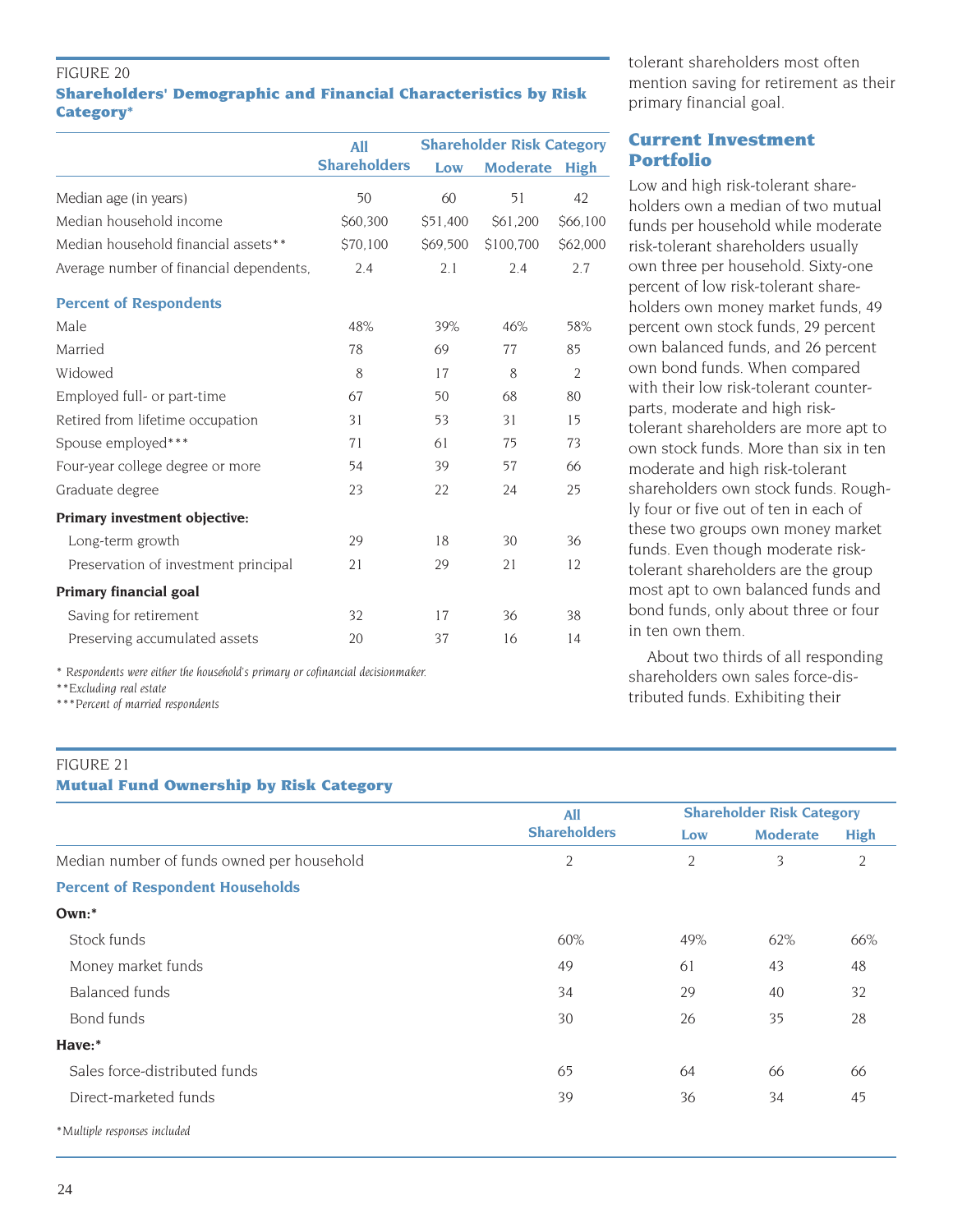greater financial self-reliance, more high risk-tolerant shareholders own direct-marketed funds than do low or moderate risk-tolerant shareholders.

In addition to mutual funds, responding shareholders also own an average of 4.5 other types of investments per household. The two most frequently held nonfund investments among responding shareholders are individual stocks and money market deposit accounts. Not surprisingly, high risk-tolerant shareholders are the most likely to own individual stocks. As Figure 22 shows, low risktolerant shareholders are somewhat more likely to own individual corporate and municipal bonds than their moderate and high risk-tolerant counterparts. Moderate risk-tolerant shareholders are the group most apt to own both fixed and variable annuities. Similar proportions of low and high risk-tolerant shareholders own investment real estate and U.S. Treasury bonds, bills, and notes, an indication that shareholders do not always own investments that match their tolerance for risk.

# **Investment Information Needs**

Regardless of their risk tolerance level, shareholders say they consider a fund's performance history as the most important piece of information they want to know before deciding to purchase fund shares. Curiously, even though low risk-tolerant shareholders tend to describe themselves as uninvolved in their personal finances, they put considerably more weight than other shareholders on knowing the name and background of the fund's portfolio manager. Low risk-tolerant shareholders also put greater emphasis on current yield than do either moderate or high risk-tolerant shareholders.

The shareholders surveyed contact a variety of sources for information

# FIGURE 22 **Ownership of Nonfund Investments by Risk Category**

|                                                       | <b>All</b>          | <b>Shareholder Risk Category</b> |                 |             |
|-------------------------------------------------------|---------------------|----------------------------------|-----------------|-------------|
|                                                       | <b>Shareholders</b> | Low                              | <b>Moderate</b> | <b>High</b> |
| Average number of nonfund *<br>investment types owned | 4.5                 | 4.6                              | 4.6             | 4.2         |
| <b>Percent of Respondents Owning**</b>                |                     |                                  |                 |             |
| Individual stocks                                     | 60%                 | 60%                              | 54%             | 67%         |
| Money market deposit account                          | 54                  | 56                               | 55              | 50          |
| Certificates of deposit                               | 42                  | 46                               | 47              | 31          |
| U.S. savings bonds                                    | 38                  | 35                               | 38              | 40          |
| Investment real estate                                | 26                  | 25                               | 24              | 29          |
| Tangible investments                                  | 25                  | 28                               | 25              | 25          |
| Fixed annuity                                         | 23                  | 19                               | 30              | 18          |
| Individual municipal bonds                            | 15                  | 20                               | 14              | 12          |
| Variable annuity                                      | 15                  | 11                               | 21              | 12          |
| U.S. Treasury bonds, bills, and notes                 | 14                  | 13                               | 18              | 12          |
| Individual corporate bonds                            | 12                  | 17                               | 10              | 10          |
| Options                                               | 10                  | 8                                | 12              | 8           |
| Unit investment trust                                 | 6                   | 10                               | 6               | 4           |

*\* Indiviudal stocks and certificates of deposit are examples of different investment types.*

*\*\*Multiple responses included*

#### FIGURE 23

### **Information Important to the Mutual Fund Investment Decision\*** (percent of respondents indicating very important)

|                                                  | All                 | <b>Shareholder Risk Category</b> |                 |             |
|--------------------------------------------------|---------------------|----------------------------------|-----------------|-------------|
|                                                  | <b>Shareholders</b> | Low                              | <b>Moderate</b> | <b>High</b> |
| Fund performance history                         | 87%                 | 92%                              | 86%             | 84%         |
| Fund company reputation                          | 82                  | 85                               | 81              | 80          |
| Current yield                                    | 78                  | 88                               | 80              | 69          |
| Annual expenses or fees                          | 65                  | 66                               | 63              | 65          |
| Investment philosophy of the fund<br>company     | 59                  | 60                               | 54              | 63          |
| Fund portfolio's investment holdings             | 57                  | 57                               | 54              | 58          |
| Commission or sales charge                       | 55                  | 59                               | 52              | 54          |
| Name and background of fund<br>portfolio manager | 41                  | 51                               | 38              | 36          |
| *Multiple responses included                     |                     |                                  |                 |             |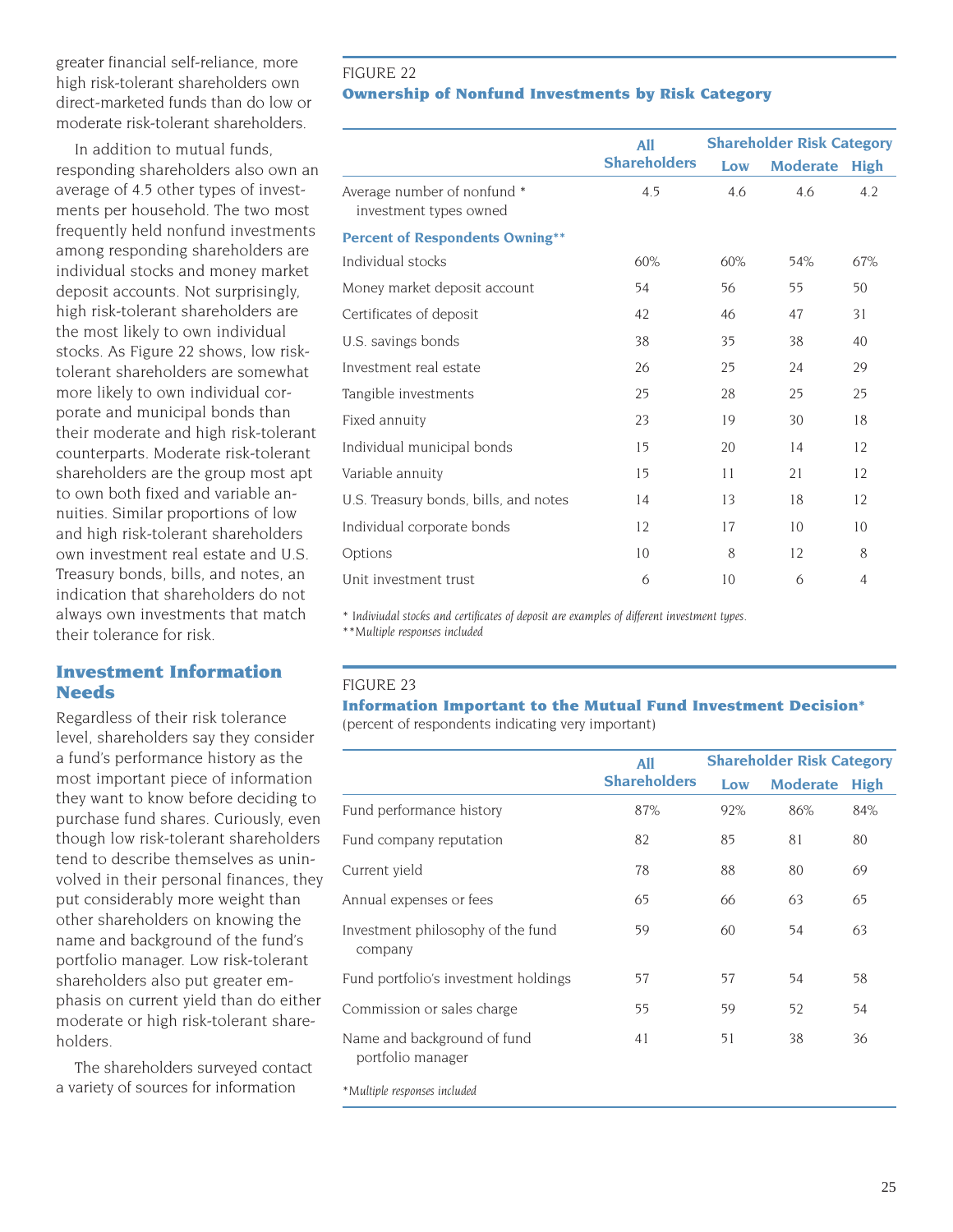on mutual funds and other financial products. However, the source they turn to most often reflects their level of self-reliance about financial matters, an indication that mutual fund communications strategies may need to be tailored to specific groups.

Low and moderate risk-tolerant shareholders, who are not very selfreliant investors, are most likely to approach friends, family, and business associates for investment information. They are also more likely to consult with an accountant or a tax specialist than are high risk-tolerant shareholders. In contrast, high risktolerant shareholders, who tend to be self-reliant investors, are most apt to

obtain investment information from a magazine or newspaper article and to take advantage of information offered by their broker. Further exhibiting their independence in financial matters, high-risk tolerant shareholders are more likely to read a mutual fund prospectus or an investment newsletter than are other shareholders.

#### FIGURE 24

**Sources Shareholders Contact for Investment Information\***

(percent of respondents)

|                                                                     | All                 |     | <b>Shareholder Risk Category</b> |             |
|---------------------------------------------------------------------|---------------------|-----|----------------------------------|-------------|
|                                                                     | <b>Shareholders</b> | Low | <b>Moderate</b>                  | <b>High</b> |
| Friends, family, business associates                                | 45%                 | 43% | 51%                              | 40%         |
| Full-service broker                                                 | 39                  | 38  | 38                               | 44          |
| Newspaper or magazine articles                                      | 30 <sup>°</sup>     | 20  | 25                               | 46          |
| Independent financial planner                                       | 30                  | 32  | 30                               | 29          |
| Bank or trust officer                                               | 29                  | 31  | 31                               | 24          |
| Mutual fund prospectus                                              | 26                  | 13  | 25                               | 38          |
| Accountant or tax specialist                                        | 23                  | 30  | 23                               | 18          |
| Brochures from banks, mutual fund companies, or brokerage<br>houses | 22                  | 11  | 29                               | 25          |
| Investment newsletters                                              | 20                  | 15  | 19                               | 26          |
| Magazine, newspaper, television advertising                         | 18                  | 7   | 21                               | 24          |
| Investment seminars                                                 | 15                  | 10  | 17                               | 16          |
| Financial programs on television                                    | 13                  | 6   | 15                               | 18          |
| Discount broker                                                     | 11                  | 3   | 16                               | 13          |
| Insurance agent                                                     | 11                  | 7   | 11                               | 13          |
| Mutual fund company toll-free number                                | 11                  |     | 15                               | 14          |
| *Multiple responses included                                        |                     |     |                                  |             |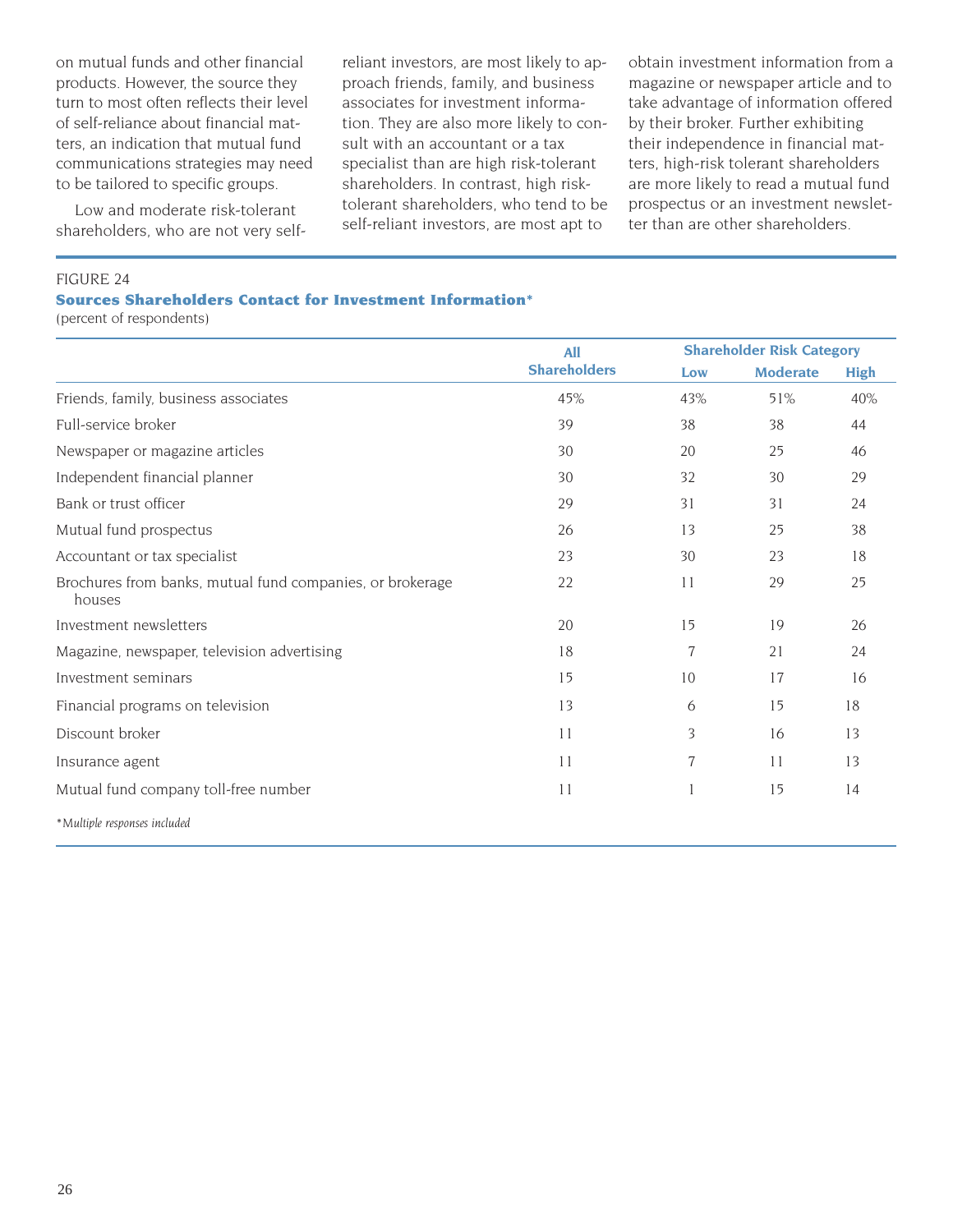# ❦*Chapter 4*

*Segmentation of Shareholder Attitudes Toward Risk*

> *And indeed there will be time to wonder "Do I dare?" and, "Do I dare?"*

> > T.S. Eliot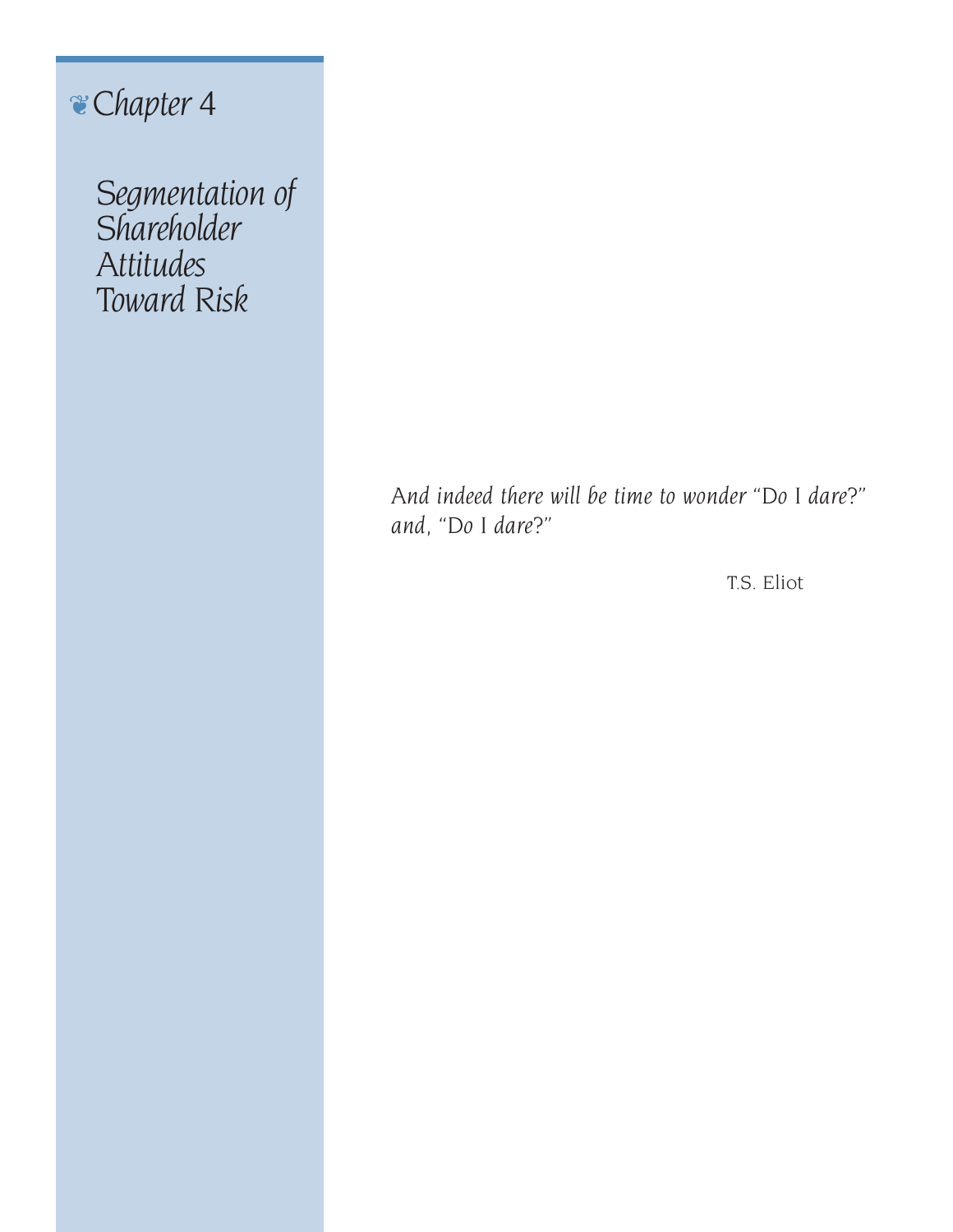# *Chapter 4. Segmentation of Shareholder Attitudes Toward Risk*

# *Chapter Summary*

**T**he analysis in the first three chapters grouped shareholders into three categories based on a risk tolerance score. Chapter 4 uses segmentation analysis to classify shareholders with similar attitudes toward financial risk and investing based on the respondents' answers to 41 statements.3 The analysis produced six clusters, or segments:

- ❦ *Daring Independent Shareholders.* Shareholders in this group are not afraid to take financial risk and prefer to make their own financial decisions. They have little need for professional investment advice.
- ❦ *Daring Directed Shareholders*. Also not afraid to take financial risk, but not as knowledgeable about investing as Daring Independent Shareholders, Daring Directed Shareholders tend to rely on financial professionals for investment advice.
- ❦ *Conservative Disinterested Shareholders*. Willing to take some financial risk, members of this group are not at all captivated by investing. They view investing simply as a means to an end.
- ❦ *Conservative Directed Shareholders*. Conservative Directed Shareholders are somewhat cautious about taking financial risk and have a strong need for professional investment advice.
- ❦ *Apprehensive Directed Shareholders*. They are very cautious about taking financial risk. Like Conservative Directed Shareholders, Apprehensive Directed Shareholders have a strong need for personal guidance.
- ❦ *Apprehensive Independent Shareholders.* Apprehensive Independent Shareholders are fairly cautious about taking financial risk. Even though they say they feel inundated by the investment choices that surround them, shareholders in this group

say they have no need for professional investment advice.

The segmentation analysis provides mutual fund companies with a better understanding of shareholders' knowledge of and views on financial risk, as well as with the information needed to build risk-related communications strategies targeted toward specific groups of shareholders.



 $3$  See Figures 55 and 56 in Appendix B for a complete list of the attitude statements and the mean score of each for the six segments described in this chapter.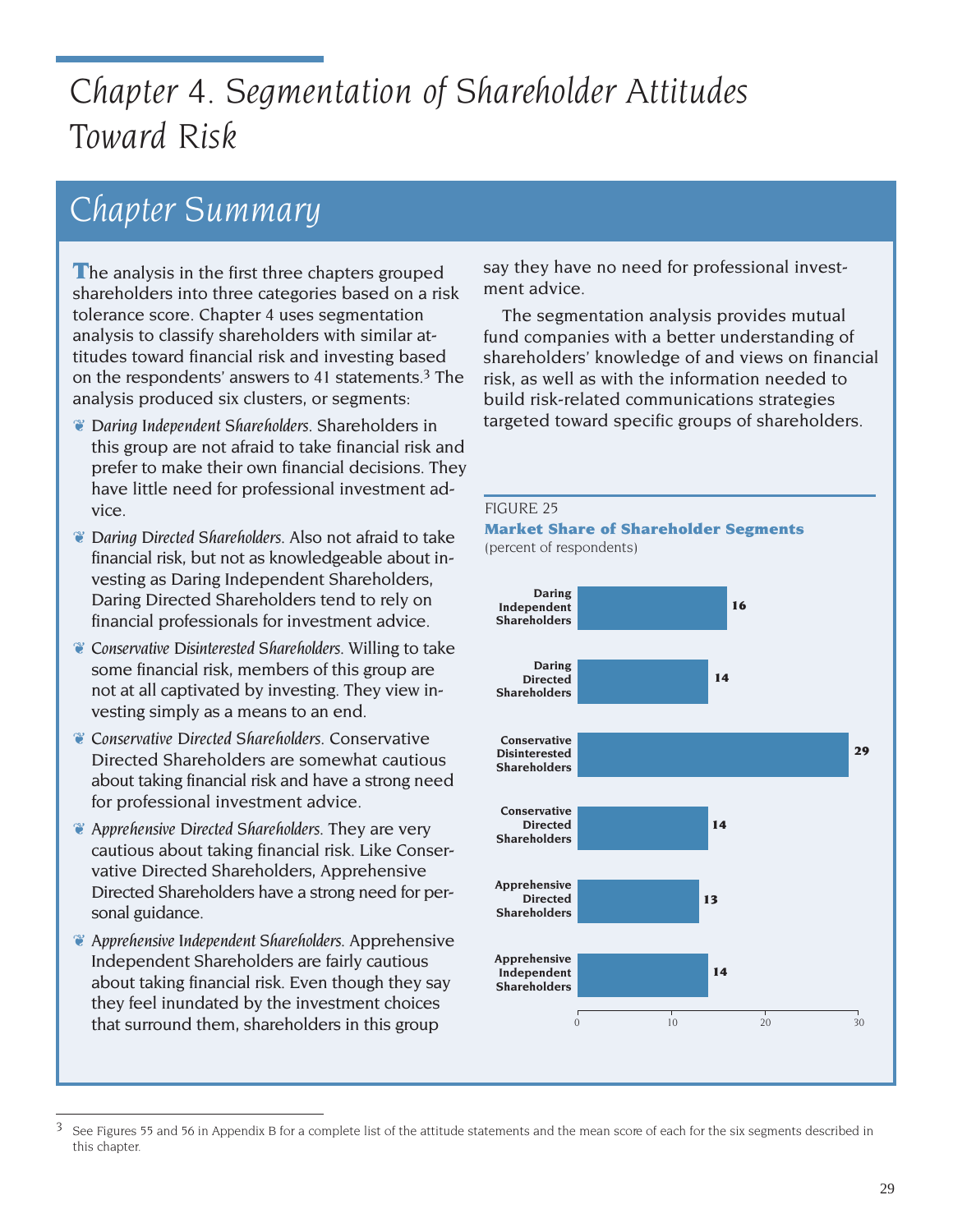# FIGURE 26 **Underlying Risk and Investment Dimensions Based on Respondent Attitudes**

#### **1. Cautious About Taking Risk**

"My approach is to be cautious and avoid all risky investments."

"An investment that involves a great deal of risk isn't really an investment, it's gambling."

#### **2. Only Invest with Extra Money**

"I only invest with extra money I can afford to lose."

"The more money you have, the more risk you can take with your investments."

#### **3. Believe Knowledge Reduces Risk**

"The more familiar you are with an investment,, the less risky it is."

#### **4. Stock-oriented Investment Approach**

"Blue-chip stocks are always good investments." "In the long run,, individual stocks are the best place for my money."

#### **5. Bond-oriented Investment Approach**

"Bond mutual funds are the best way to get a high rate of return."

#### **6. Involved in Investment Decisions**

"I enjoy managing my savings and investments."

"I follow the value of my investments closely."

#### **7. Need for Professional Investment Advice**

"Some of my best investments were recommended to me by my broker or financial planner. "My broker decides the best risk level for me."

#### **8. Confused by Investments**

"There are too many types of investments; it's hard to tell which ones are really good." "Most investments are too complicated to understand."

#### **9. Comfortable with Mutual Funds**

"Mutual funds provide the widest diversification possible." "Mutual fund managers can do a better job of investing than most people can do by themselves."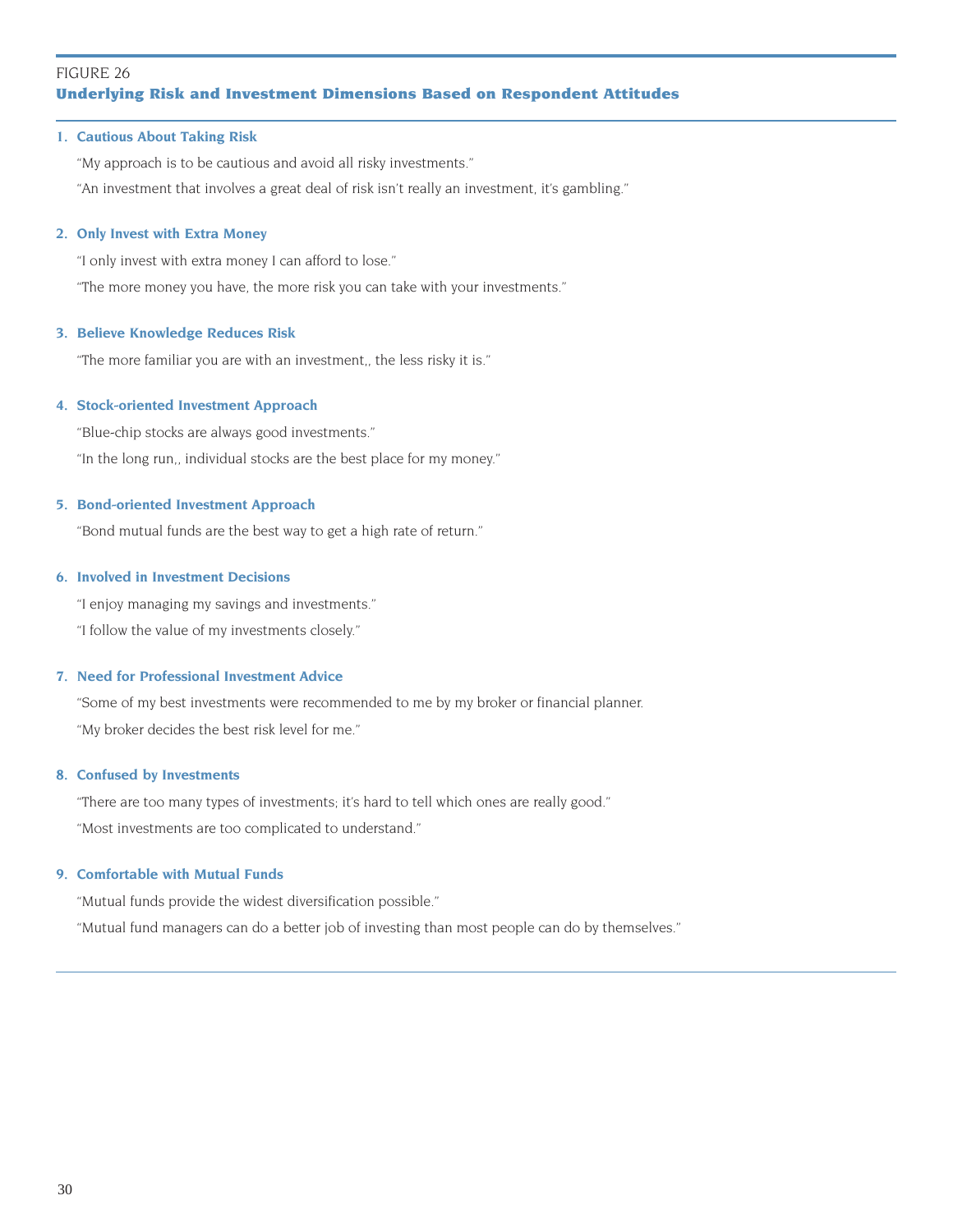Segmentation divides markets into groups according to similar characteristics, such as demographics, purchasing habits, motivations, needs, and attitudes. In this study, segmentation analysis was used to group shareholders with similar attitudes toward financial risk and investing. To determine shareholder attitudes as well as to classify their responses, respondents were asked to indicate their level of agreement with 41 statements about risk and investing. Using factor analysis to analyze the data, nine particular elements emerged.4 The nine elements represent the underlying dimensions of the survey data and are described in Figure 26.

Using the nine underlying risk and investment dimensions, mutual fund shareholders were divided into six groups, or segments.<sup>5</sup> Each segment has been given a name that describes the overall disposition of the individuals in that group. The descriptions relate to shareholder attitudes about financial risk and investing, and represent their views on mutual funds and other investments. The six segments are:

- ❦ Daring Independent Shareholders,
- ❦ Daring Directed Shareholders,
- ❦ Conservative Disinterested Shareholders,
- ❦ Conservative Directed Shareholders,
- ❦ Apprehensive Directed Shareholders, and
- ❦ Apprehensive Independent Shareholders.

The characteristics of each of the six segments are described in the following pages. Figures 45, 46, and 47 at the end of the chapter summarize the key characteristics of each segment. The mean factor scores for the nine underlying risk and investing dimensions are depicted for each shareholder segment. A mean factor score is the value of each underlying dimension for all respondents that comprise a segment. The mean factor scores identify the degree to which each attribute describes each segment relative to the other segments. Each attribute, or factor, is an independent variable. Hence, the factors do not indicate that one particular dimension is any more or less important than another in describing each segment.

In Figure 27, for example, Daring Independent Shareholders have a high positive mean factor score for "comfortable with mutual funds," meaning that, when compared with other segments, Daring Independent Shareholders can be described as comfortable with mutual funds. In contrast, Daring Independent Shareholders have a high negative mean factor score for "confused by investments," meaning that, when compared with other segments, Daring Independent Shareholders are not confused by investments. Because factors such as "comfortable with mutual funds" and "confused by investments " are independent of one another, the analysis does not indicate which is the better description of a particular segment.

<sup>4</sup> See Appendix A, Research Methodology, for an explanation of factor analysis.

<sup>5</sup> Considering the sample size, six segments is high. However, many of the differences among the groups would have been lost if the segments had been further consolidated. Hence, while few of the differences are statistically significant, they may be significant from a marketing standpoint.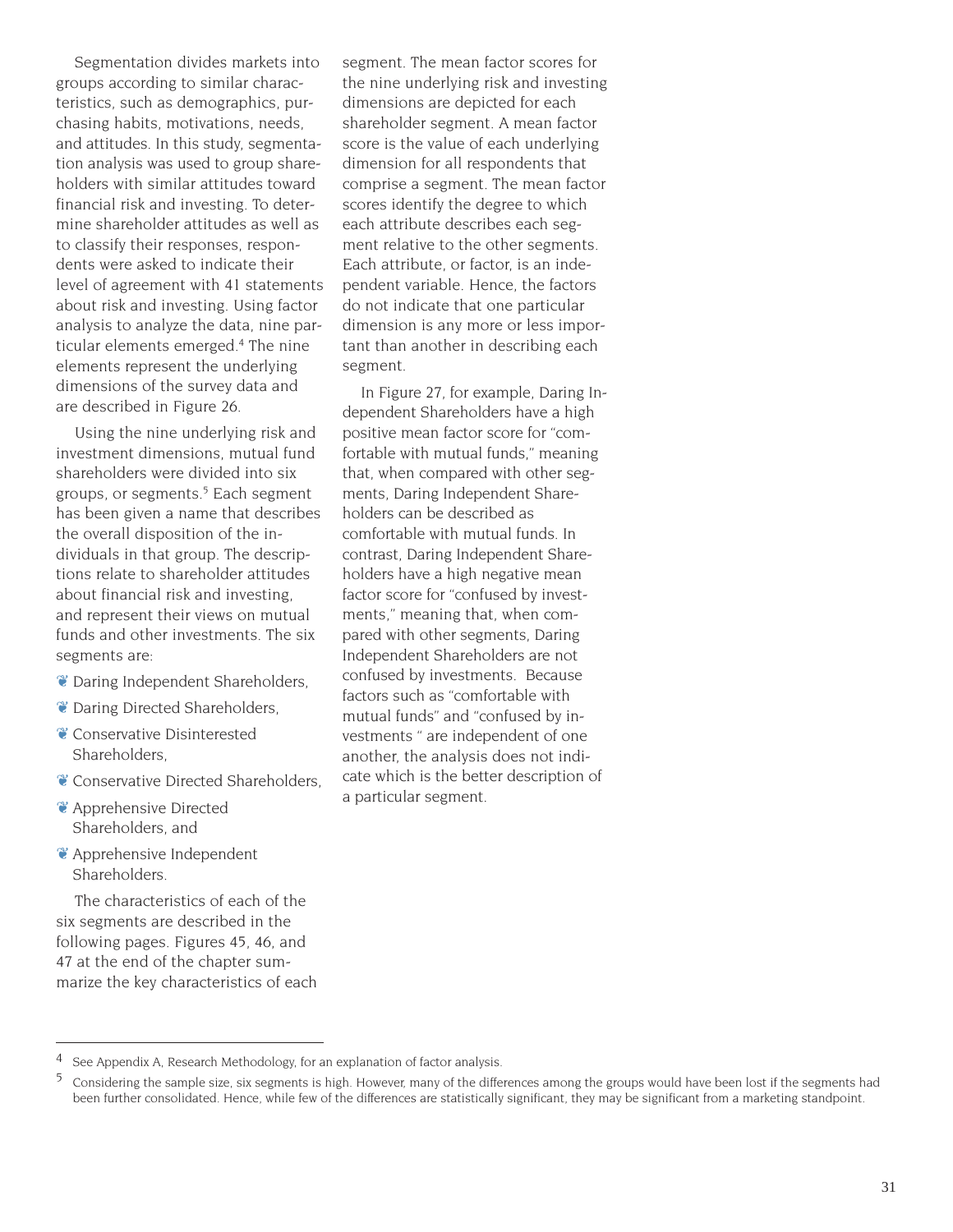# **Daring Independent Shareholders**

# *Overview* **of Daring Independent Shareholders**

**D**aring Independent Shareholders are not afraid to take financial risk. More stock-oriented than bond-oriented in their investment approach, they tend to make their own financial decisions and have little need for professional investment advice. Daring Independent Shareholders have a solid understanding of different investments and are quite comfortable with mutual funds. Not surprisingly, Daring Independent Shareholders are the segment most likely to own directmarketed funds. Because they are typically in their mid-forties, Daring Independent Shareholders primarily are saving for retirement and are concerned with attaining investment earnings that exceed inflation. More than any other group, Daring Independent Shareholders obtain investment information from magazine and newspaper articles, mutual fund prospectuses, and investment newsletters.

#### FIGURE 27

**Underlying Risk and Investment Dimensions of Daring Independent Shareholders** (mean factor scores)

**Cautious about taking risk Only invest with extra money Believe knowledge reduces risk Stock-oriented investment approach Bond-oriented investment approach Involved in investment decisions Need for professional investment advice Confused by investments Comfortable with mutual funds**  $-9$   $-6$   $-3$  0

 $\Box$  aring Independent Shareholders account for 16 percent of all shareholders and are the segment most willing to take financial risk in exchange for financial return. In fact, almost 50 percent of Daring Independent Shareholders say that they are willing to take at least an above-average financial risk in order to obtain at least an above-average return. Similar to other segments, Daring Independent Shareholders believe that a diversified portfolio reduces risk. When compared with other segments, however, Daring Independent Shareholders are the least apt to agree that purchasing an investment they consider extremely risky is analogous to gambling. Also indicative of their risk-tolerant nature,

Daring Independent Shareholders are the segment least likely to say that their investment approach is to be cautious and avoid investments they believe are risky. Moreover, Daring Independent Shareholders say they do not invest only with money that they can afford to lose.

Words and phrases used by financial professionals can also imply risk to investors. To Daring Independent Shareholders, "high-yield," "emerging growth," and "maximum-return" denote a similar level of risk. Furthermore, they associate more risk with the phrase "maximum-return" than do other shareholder segments.

Daring Independent Shareholders are active, self-confident investors.

They say they understand the stock market and how to invest. As their name suggests, Daring Independent Shareholders make their own investment decisions. They prefer to determine their own tolerance for financial risk rather than rely on a broker's assessment. Daring Independent Shareholders enjoy managing their finances and watch the value of their investments closely. More than any other segment, Daring Independent Shareholders are saving and investing for retirement. Toward that goal, they are primarily concerned that their investment earnings exceed inflation. They are not bothered by short-term fluctuations in their long-term investments.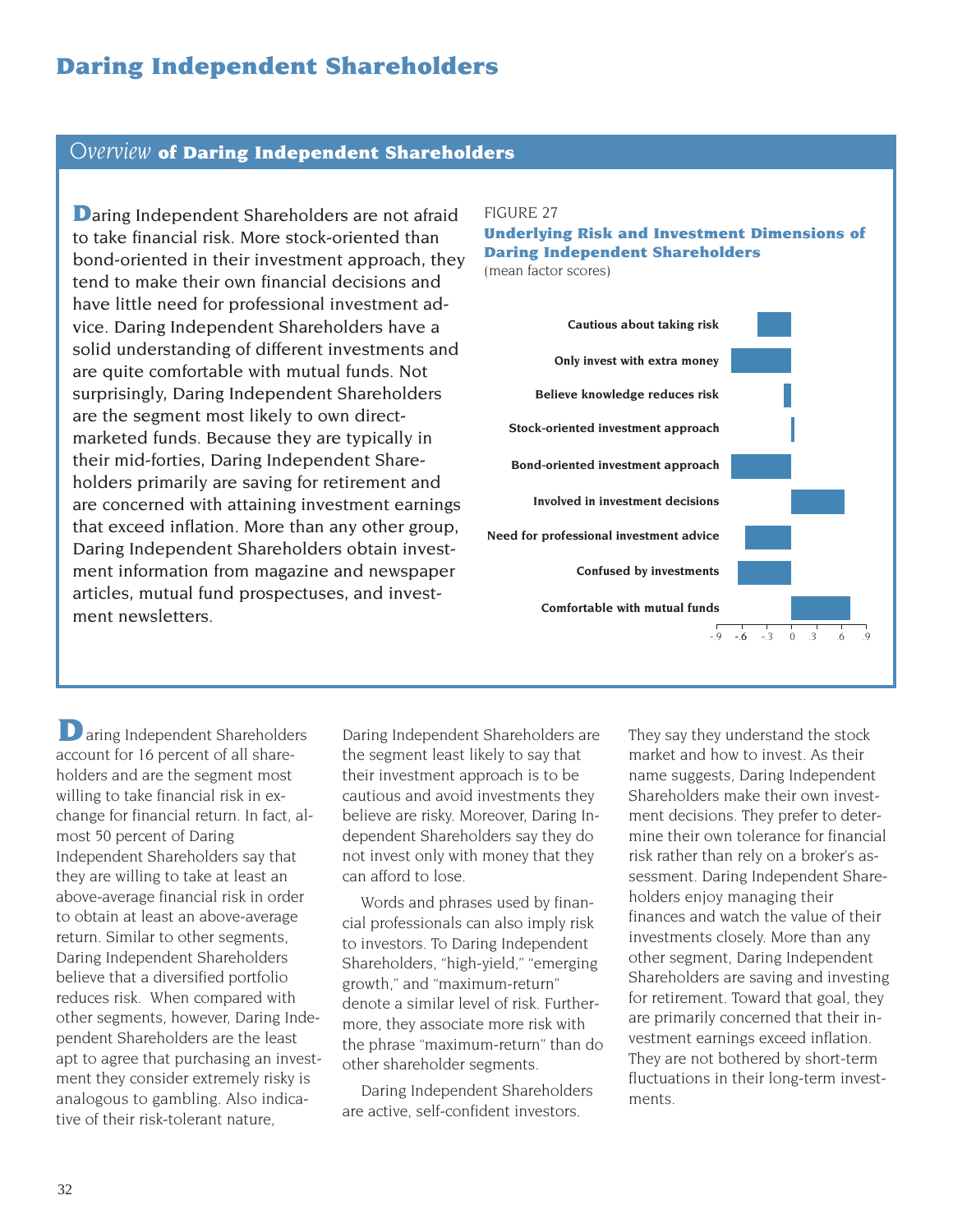Including other members of their households, Daring Independent Shareholders own a median of two mutual funds; 65 percent own stock funds. More than four in ten own money market funds and balanced funds. Indicative of their comfort with investments that tend to carry more risk, only 22 percent of Daring Independent Shareholders own bond funds, the lowest proportion of all the segments. Not surprisingly, they are the segment most likely to own directmarketed funds; 57 percent own funds bought through this channel.

On average, Daring Independent Shareholders own 4.5 types of nonfund investments per household.<sup>6</sup> More than 60 percent own individual stocks, a financial product compatible with their self-reliant nature. Nearly four in ten Daring Independent Shareholders own investment real estate, the highest among the six groups.

Not surprisingly, Daring Independent Shareholders actively research investment opportunities. They are more apt to turn to a magazine article or to a mutual fund prospectus for investment information than they are to another person. Moreover, Daring Independent Shareholders rely on their families, friends, and business associates for investment information more often than any type of investment professional.

Most Daring Independent Shareholders are men in their mid-forties. Nearly two thirds of these investors have at least a four-year college degree, and 20 percent have a graduate degree. Perhaps because they are one of the younger segments, Daring Independent Shareholders are not as affluent as other groups, having a median household income of \$64,400 and median household financial assets of \$62,300.

#### FIGURE 28

#### **Daring Independent Shareholders' Primary Investment Objective** (percent of respondents)



#### FIGURE 29

### **Key Sources Daring Independent Shareholders Contact for Investment Information\***

(percent of respondents)



Individual stocks and certificates of deposit are examples of nonfund investment types.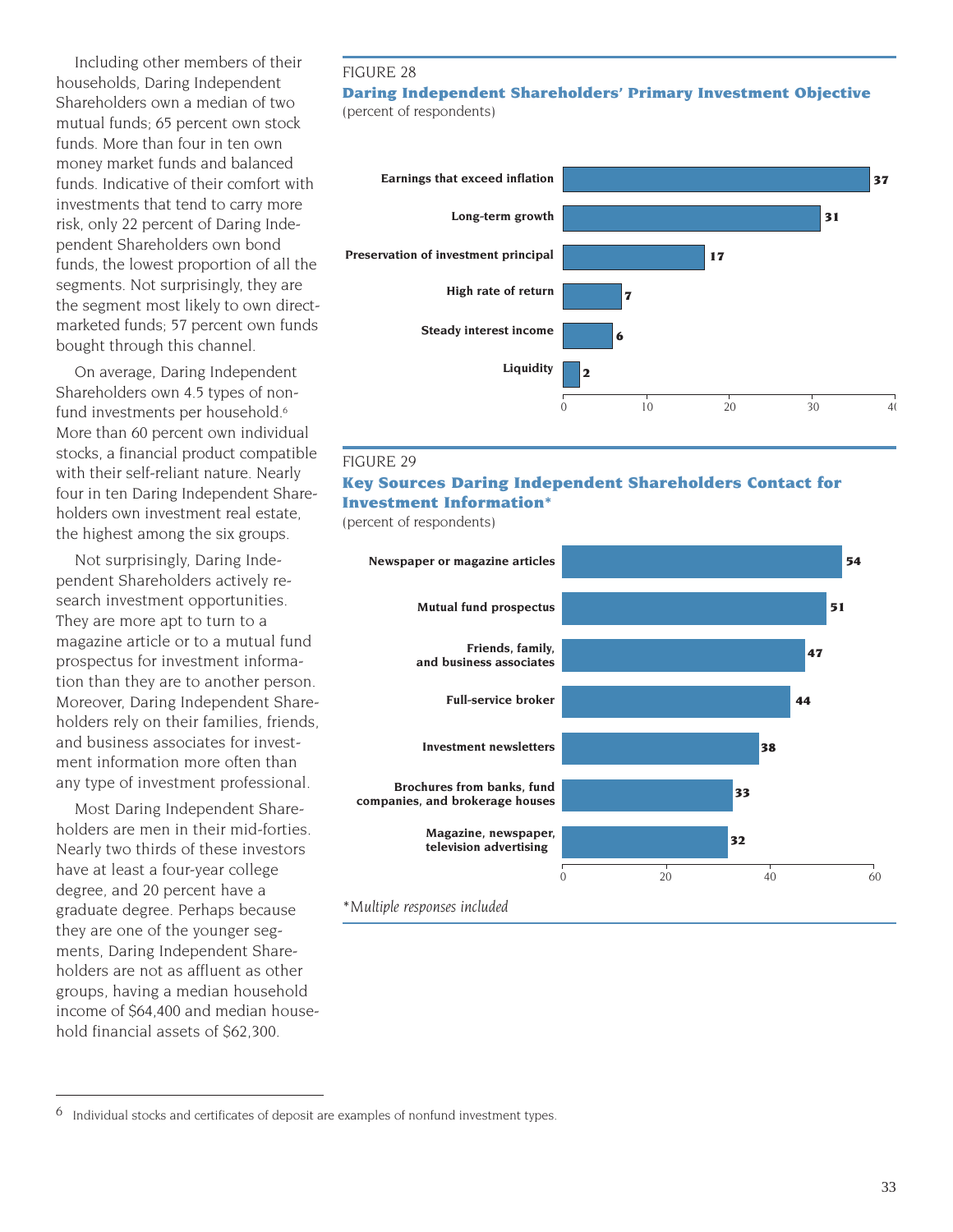# **Daring Directed Shareholders**

# *Overview* **of Daring Directed Shareholders**

**T**he myriad of investment opportunities available to investors tends to confuse Daring Directed Shareholders and, therefore, they tend to rely on financial professionals for investment recommendations. Daring Directed Shareholders prefer to invest only with money they can afford to lose, but say they are willing to tolerate higher risk for a potentially higher reward. They are not especially comfortable with mutual funds, although their households own a median of three. Daring Directed Shareholders are active investors who like diversification. They have the most varied investment portfolio of the six segments.

#### FIGURE 30

# **Underlying Risk and Investment Dimensions of Daring Directed Shareholders**

(mean factor scores)

**Cautious about taking risk Only invest with extra money Believe knowledge reduces risk Stock-oriented investment approach Bond-oriented investment approach Involved in investment decisions Need for professional investment advice Confused by investments Comfortable with mutual funds** -.3 0 .3 .6 .9

**D** aring Directed Shareholders represent 14 percent of the shareholder population. More than one third say they are willing to take above-average financial risk for above-average financial gain; another 9 percent of these shareholders, the largest proportion of all segments, say they are willing to take substantial financial risk in the hope of achieving substantial financial gain. While Daring Directed Shareholders view themselves as financial risk-takers, they prefer to invest only with money they can afford to lose. Similar to other shareholder segments, Daring Directed Shareholders agree that a diversified portfolio reduces risk. Daring Directed Shareholders associate more risk with the terms "managed portfolio" and "taxfree" when compared with other segments.

Above all, their active trading distinguishes Daring Directed Shareholders from other shareholder segments. Members of this cluster are the most likely to say they constantly shift their investments around in order get the best return, even though they say they believe a longterm investment strategy is best. Similar to Daring Independent Shareholders, they enjoy managing their finances and they follow their investments closely. As their name suggests, however, Daring Directed Shareholders tend to rely on investment professionals for financial advice. In fact, most members of this segment say that a broker or financial planner recommended some of their best investments. One reason for their dependence on investment professionals is that Daring Directed Shareholders often find it hard to select the most appropriate financial product.

Daring Directed Shareholders own a median of three mutual funds per household. Similar to Daring Independent Shareholders, the largest proportion of this group, 69 percent, owns stock funds. More than a third own money funds and balanced funds, and 28 percent own bond funds. Reflecting their need for financial advice, 82 percent of Daring Directed Shareholders own sales force-distributed funds and just 22 percent own direct-marketed funds.

In the Daring Directed category, shareholders own an average of 5.1 types of nonfund investments per household, more than any other segment. Moreover, Daring Directed Shareholders are the segment most likely to own individual stocks and options, financial products that fit well with their stated risk preferences.

Exhibiting their dependence on investment professionals, Daring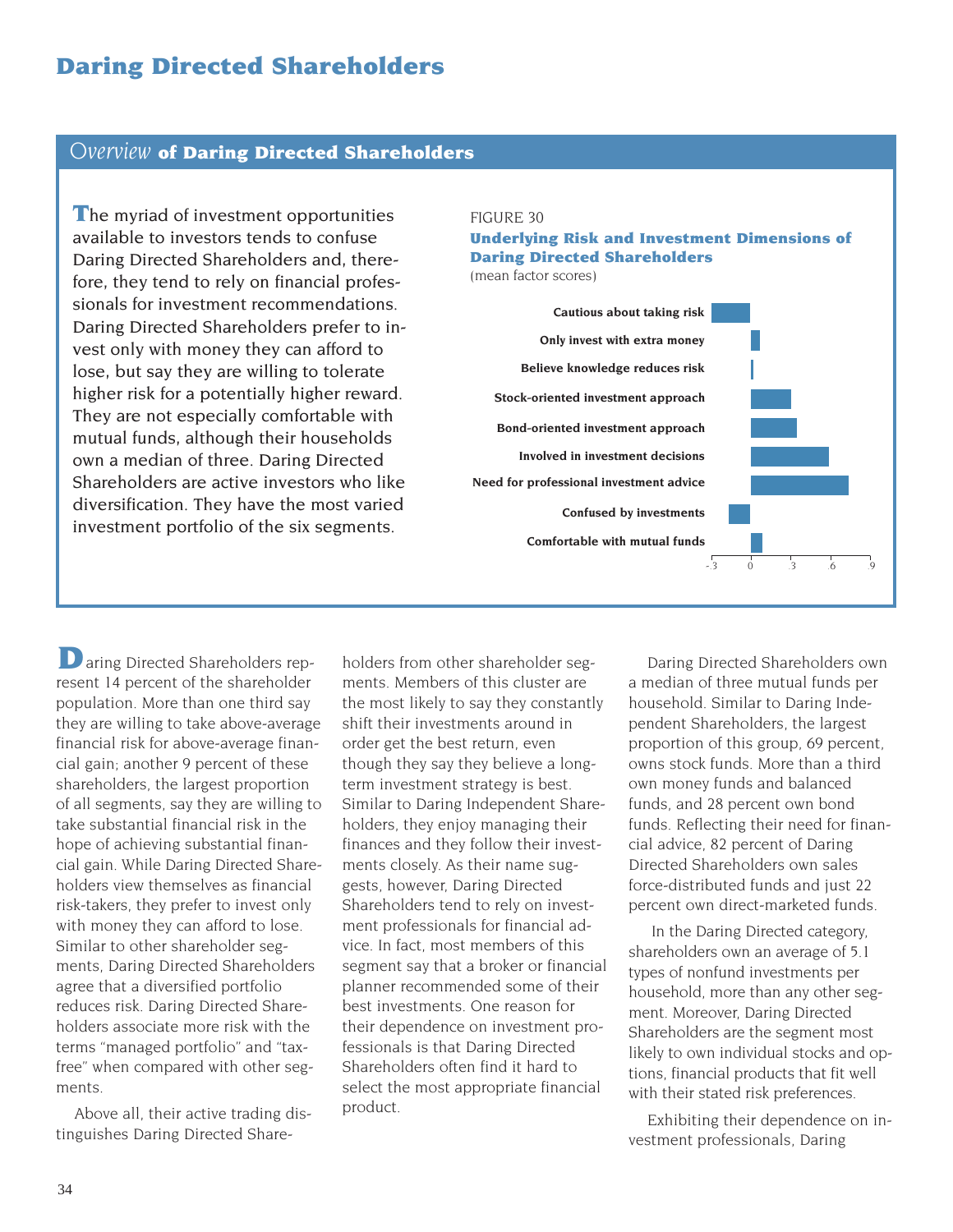Directed Shareholders are most apt to turn to a full-service broker for financial information. They also obtain investment information somewhat regularly from friends, family, and business associates, as well as from newspapers and magazines. When compared with Daring Independent Shareholders, however, Daring Directed Shareholders are less likely to tap a broad range of informational sources. They are particularly less likely to conduct their own investment analysis by reading a mutual fund prospectus or a brochure from a bank, fund company, or brokerage house.

With a median age of 49 years, Daring Directed Shareholders are typically three years older than Daring Independent Shareholders. More than half of Daring Directed Shareholders have been to college, but only 16 percent have a graduate degree. Daring Directed Shareholders have a median household income of \$70,200, the highest of all the segments. This segment's \$100,600 median household financial assets ranks second among all shareholder segments. More than a quarter of Daring Directed Shareholders say that their investment portfolio's performance has exceeded their expectations.

#### FIGURE 31

# **Daring Directed Shareholders' Primary Investment Objective**

(percent of respondents)



#### FIGURE 32

# **Key Sources Daring Directed Shareholders Contact for Investment Information\***

(percent of respondents)



*\*Multiple responses included*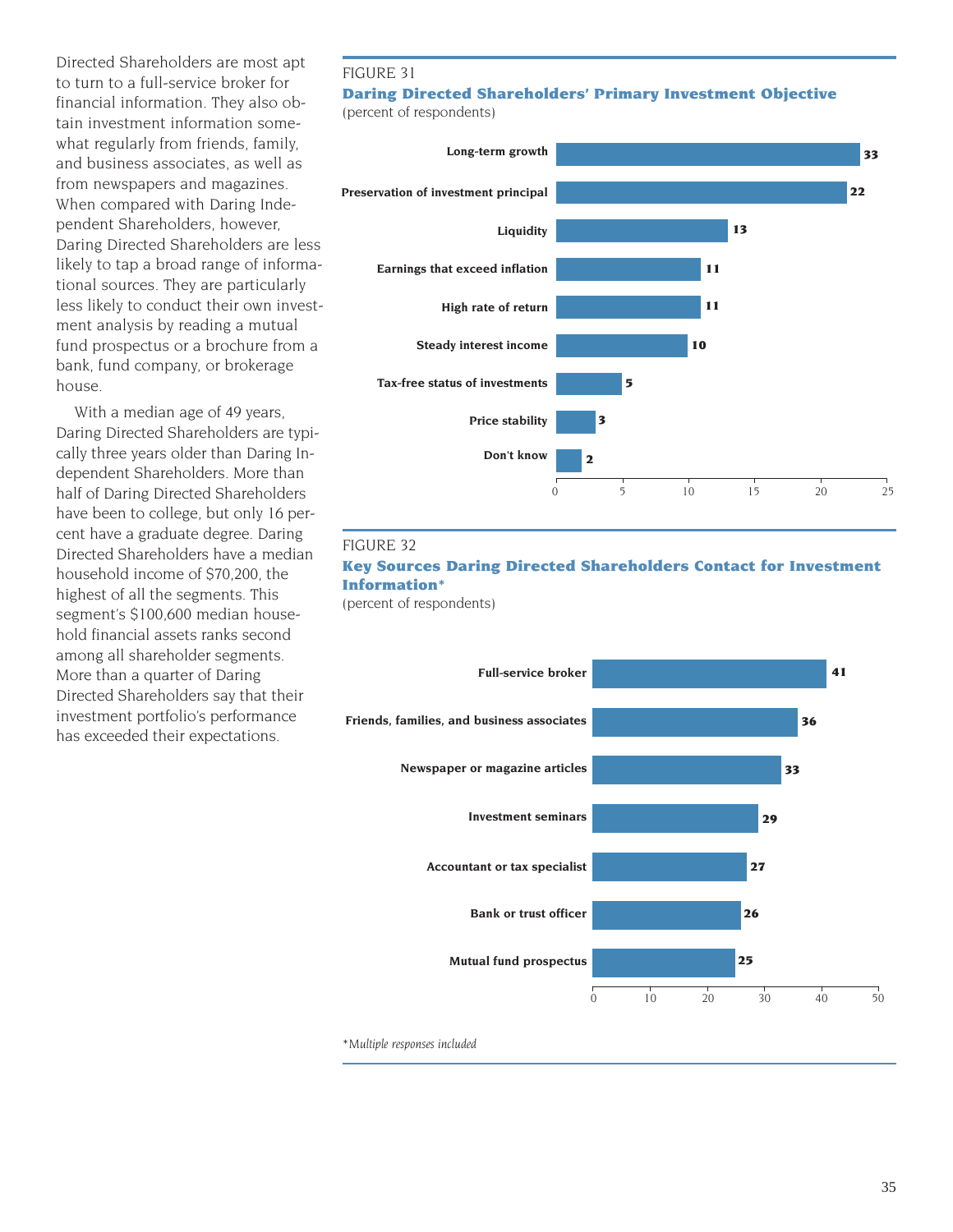# **Conservative Disinterested Shareholders**

### *Overview* **of Conservative Disinterested Shareholders**

**Conservative Disinterested Shareholders are not** at all captivated by investing. They do not enjoy managing their investment portfolios nor do they follow the value of their investments closely. While not at all involved in making financial decisions, they do not have a strong need for professional investment advice. Conservative Disinterested Shareholders perceive themselves as fairly knowledgeable about investing and are somewhat comfortable with mutual funds. They are willing to take some financial risk. More stockthan bond-oriented in their investment approach, Conservative Disinterested Shareholders' primary investment objective is ,most often, long-term growth. Conservative Disinterested Shareholders, of whom a third hold a graduate degree, are the most educated segment. This group usually depends on friends, family, and business associates for investment information.

#### FIGURE 33

#### **Underlying Risk and Investment Dimensions of Conservative Disinterested Shareholders** (mean factor scores)



Comprising 29 percent of the shareholder population—the largest cluster—most Conservative Disinterested Shareholders say they are willing to take an average amount of financial risk in order to achieve an average financial gain. Reflecting their financially cautious nature, Conservative Disinterested Shareholders prefer to invest only with money they can afford to lose. They do not consider playing the stock market fun and exciting. Similar to other segments, however, Conservative Disinterested Shareholders recognize that a diversified investment portfolio reduces risk and that safe investments are not necessarily those insured by the federal government. "High-yield" is an investment term than connotes more risk to Conservative Disinterested

Shareholders than "maximum-return," "emerging growth," or "international."

As their name suggests, Conservative Disinterested Shareholders are not at all captivated by investing. For this segment, investing appears to be merely a means toward an end. For example, they do not enjoy managing their investment portfolio and do not follow the value of their investments closely. Even though Conservative Disinterested Shareholders want to obtain long-term financial gains, they are not overly concerned about whether or not their investments keep pace with inflation—another sign of their general lack of interest.

Conservative Disinterested Shareholders own a median of two mutual funds per household. Supporting the

notion that stock mutual funds can meet the needs of financially cautious investors, 66 percent of Conservative Disinterested Shareholders own stock funds. Almost 60 percent own money market funds, and less than 30 percent own balanced funds or bond funds. Conservative Disinterested Shareholders are more apt to purchase sales force-distributed funds than direct-marketed funds.

Altogether, Conservative Disinterested Shareholders and other members of their households own an average of 4.5 types of nonfund investments. Nearly two thirds own individual stocks, and 36 percent own certificates of deposit.

Exhibiting their indifference toward investing, Conservative Disin-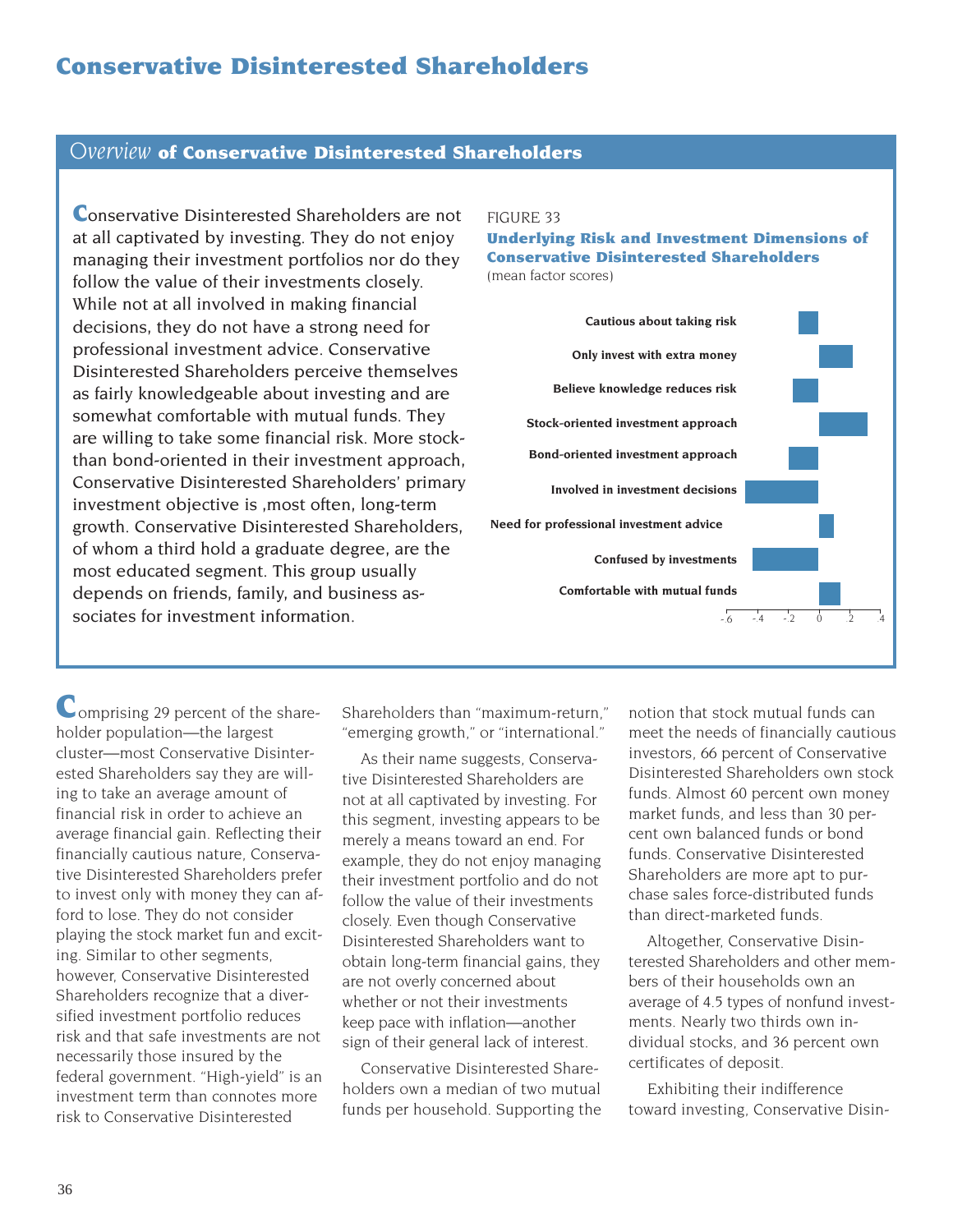terested Shareholders are not especially active seekers of investment information, a finding that indicates they may be a hard-to-reach market segment. Conservative Disinterested Shareholders usually depend on friends, family, and business associates for investment information rather than on investment professionals such as full-service brokers, independent financial planners, or bankers. Although a third have turned to a newspaper or magazine article for financial information, when compared with other segments such as the Daring Independent Shareholders, Conservative Disinterested Shareholders are less likely to consult published information.

The most educated segment, more than a third of Conservative Disinterested Shareholders have a graduate degree. With a median household income of \$66,000 and median household financial assets of \$68,100, Conservative Disinterested Shareholders are not as affluent as several other shareholder segments, including Daring Independent Shareholders and Daring Directed Shareholders.

# FIGURE 34 **Conservative Disinterested Shareholders' Primary Investment Objective**

(percent of respondents)



#### FIGURE 35

### **Key Sources Conservative Disinterested Shareholders Contact for Investment Information\***

(percent of respondents)

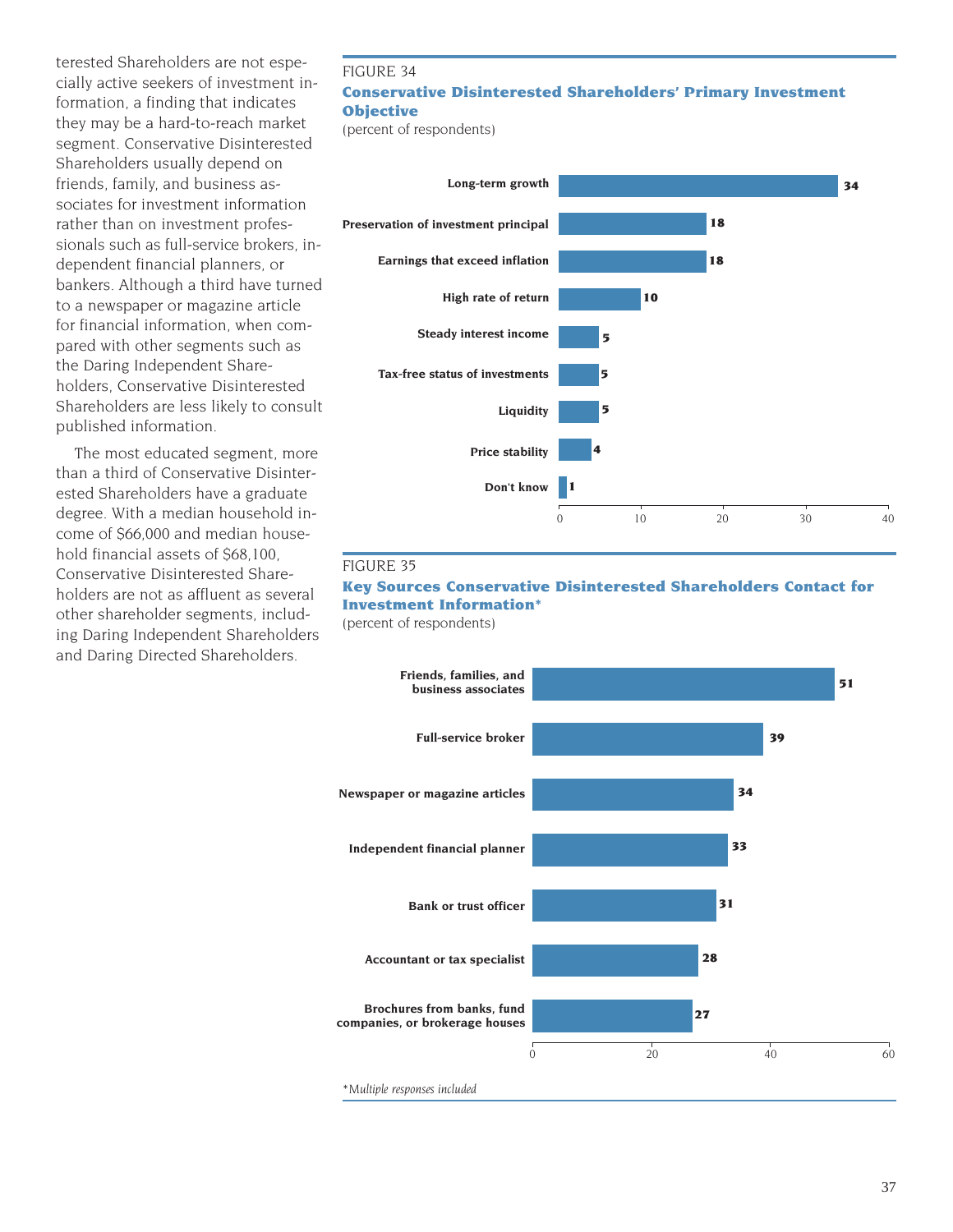# **Conservative Directed Shareholders**

### *Overview* **of Conservative Directed Shareholders**

**Conservative Directed Shareholders have a** strong need for professional investment advice and are not very involved in making their investment decisions. More bond-oriented than stock-oriented in their investment approach, Conservative Directed Shareholders are somewhat cautious about taking financial risk. However, they do not invest only with extra money they can afford to lose. Conservative Directed Shareholders do not believe that being more knowledgeable about a particular financial product reduces its investment risk. They are not overly confused by investments and are comfortable with mutual funds. Not surprisingly, they primarily purchase mutual funds from the sales force channel and are most apt to turn to a fullservice broker for investment information. Conservative Directed Shareholders have the greatest household financial assets of all segments and are in their early fifties.

#### FIGURE 33

#### **Underlying Risk and Investment Dimensions of Conservative Disinterested Shareholders** (mean factor scores)

**Cautious about taking risk Only invest with extra money Believe knowledge reduces risk Stock-oriented investment approach Bond-oriented investment approach Involved in investment decisions Need for professional investment advice Confused by investments Comfortable with mutual funds**  $-1.2$   $-8$   $-4$  0  $.4$   $.8$ 

onservative Directed Shareholders **C**comprise 14 percent of the shareholder population. The largest proportion of this segment, 49 percent, say they are willing to take average financial risk in the hope of obtaining average financial gain, and 30 percent say they are unwilling to take any financial risk. Similar to Daring Independent Shareholders, they say they do not invest only with money they can afford to lose. When compared with other segments, Conservative Directed Shareholders associate less risk with the terms "maximum-return" and "high-yield."

Conservative Directed Shareholders generally consult others for

financial advice. In fact, many indicate that a broker recommended some of their best investments. Conservative Directed Shareholders do not enjoy managing their finances, a characteristic they share with Conservative Disinterested Shareholders.

Altogether, Conservative Directed Shareholders and other members of their households own a median of three mutual funds. Similar to the Daring Independent, Daring Directed, and Conservative Disinterested Shareholders, two thirds of Conservative Directed Shareholders own stock funds. Between four and five out of ten own money market funds, balanced funds, and bond funds. In

fact, more Conservative Directed Shareholders own bond funds than does any other shareholder segment. Because Conservative Directed Shareholders are dependent on financial advisers, 82 percent of Conservative Directed Shareholders own sales force-distributed funds, and only 34 percent own direct-marketed funds.

In the Conservative Directed category, shareholders own an average of three types of nonfund investments per household. Similar to most other shareholder segments, 63 percent of Conservative Directed Shareholders own individual stocks. Roughly three in ten own certificates of deposit and fixed annuities,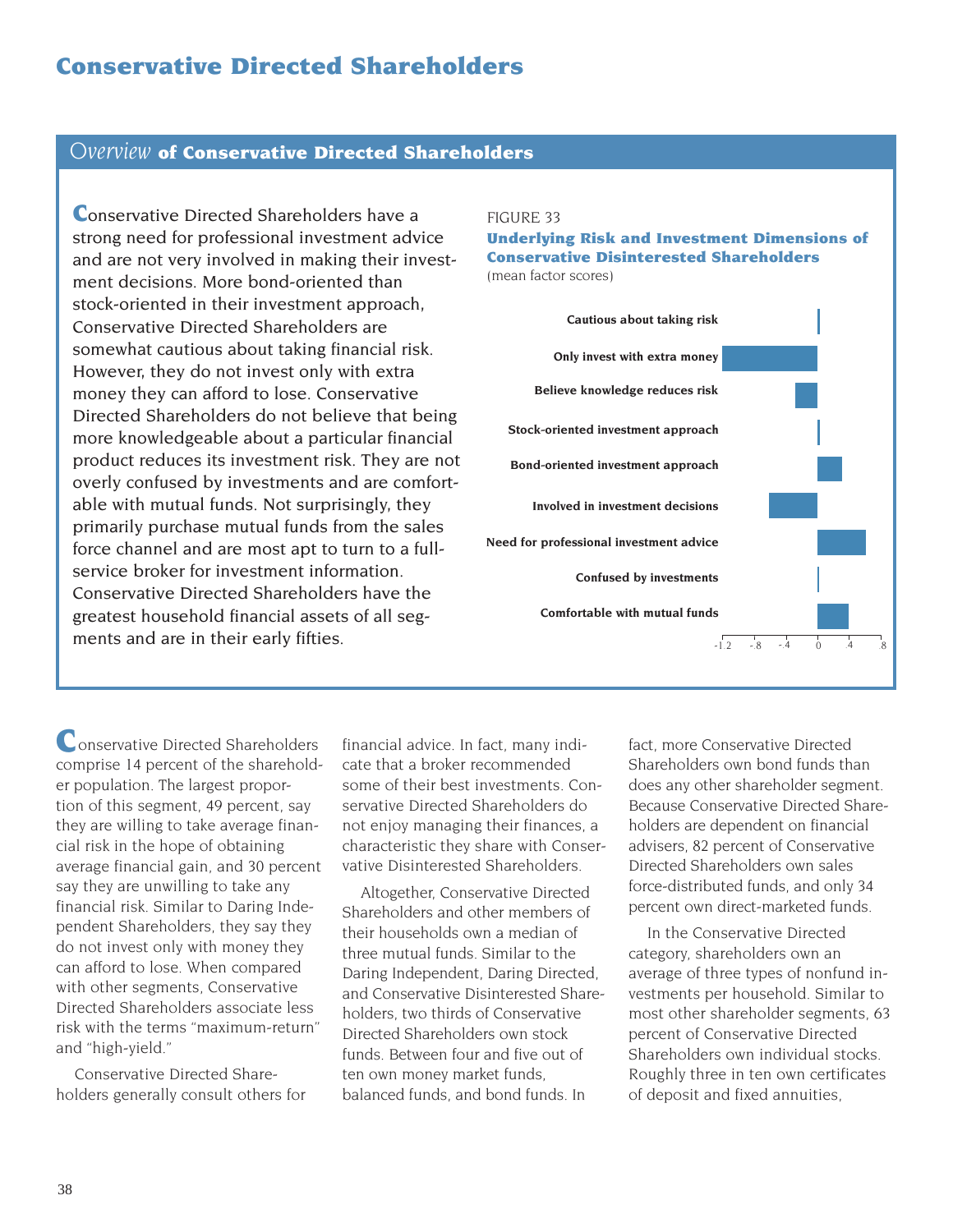products that are appropriate to their risk-averse disposition. Nevertheless, 29 percent own investment real estate. Perhaps this group equates the tangibility of real estate with investment security.

Aside from full-service brokers, Conservative Directed Shareholders are most apt to consult friends, family, business associates, and independent financial planners for investment information. This group rarely undertakes its own financial analysis through reading magazines, newspapers, or newsletters for financial information.

Women make up 60 percent of Conservative Directed Shareholders. This group has the largest investment portfolio of any segment, holding household financial assets with a median value of \$115,000. Three in ten say that their portfolio's performance has exceeded their expectations, the largest proportion of any shareholder segment.

### FIGURE 37

#### **Conservative Directed Shareholders' Primary Investment Objective** (percent of respondents)



#### FIGURE 38

# **Key Sources Conservative Directed Shareholders Contact for Investment Information\***

(percent of respondents)



39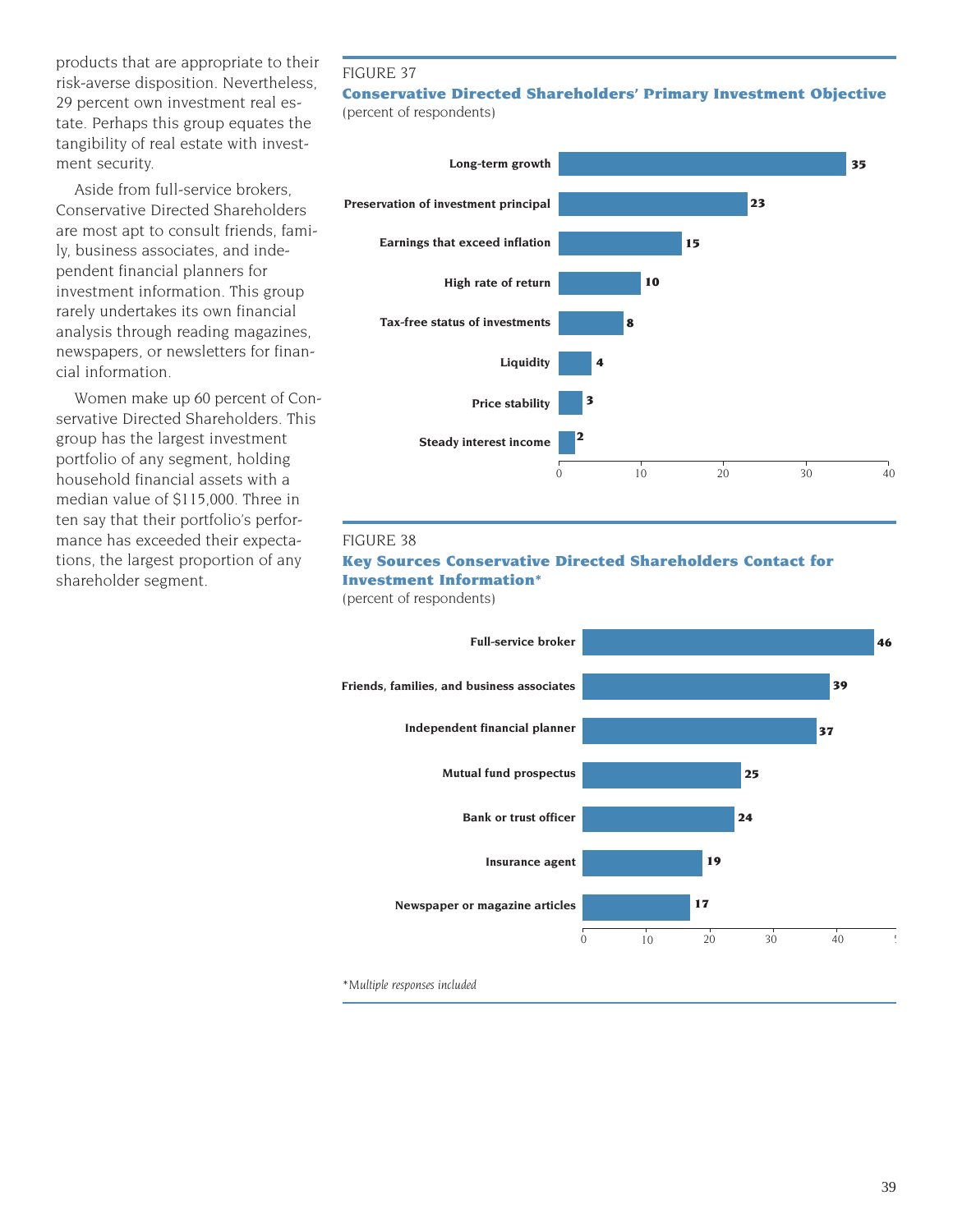# **Apprehensive Directed Shareholders**

#### *Overview* **of Apprehensive Directed Shareholders**

**A**pprehensive Directed Shareholders are very cautious about taking financial risk. They say they invest only with money they can afford to lose. Apprehensive Directed Shareholders say they think the more knowledge an investor has about a particular investment, the less risky that investment becomes. This segment has a strong need for professional investment advice. Apprehensive Directed Shareholders are comfortable with mutual funds and, including other members of their households, typically own three. Most Apprehensive Directed Shareholders purchased their fund shares from the sales force channel. Predictably, this group often turns to a full-service broker for financial information. More than half of all Apprehensive Directed Shareholders are retired, making this group the oldest of the six segments.

#### FIGURE 39

# **Underlying Risk and Investment DImensions of Apprehensive Directed Shareholders**

(mean factor scores)



pprehensive Directed Share-**A**holders comprise 13 percent of the shareholder population. They are profoundly risk-averse. In fact, 38 percent say they are unwilling to take any kind of financial risk. More than any other segment, Apprehensive Directed Shareholders believe that purchasing investments they consider extremely risky is analogous to gambling. The members of this segment are also the most likely to say they prefer to play it safe and avoid any investments they deem risky. When compared with other segments, this group is somewhat more likely to associate the phrase "short-term" with risk.

As their name suggests, Apprehensive Directed Shareholders are adviser-dependent. Most indicate that some of their best investments were recommended by a broker. More

than any other segment, Apprehensive Directed Shareholders prefer to let their broker decide the best investment risk level for them. Primarily concerned with preserving their principal, Apprehensive Directed Shareholders are not especially worried about whether their investments keep pace with inflation. They say that a long-term investment strategy is best, but also say that short-term fluctuations concern them. Not surprisingly, Apprehensive Directed Shareholders do not enjoy managing their finances and do not watch their investments very closely.

Apprehensive Directed Shareholders own a median of three mutual funds per household. Exhibiting their risk-averse nature, 45 percent of Apprehensive Directed Shareholders own money market

funds and just 42 percent own stock funds. Thirty-eight percent of Apprehensive Directed Shareholders own balanced funds, and 33 percent own bond funds. Seventy percent of Apprehensive Directed Shareholders own sales force-distributed funds. Just 27 percent own direct-marketed funds.

Apprehensive Directed Shareholders own an average of 4.4 types of nonfund investments per household. More than half own individual stocks and certificates of deposit. Illustrating their aversion to risk, Apprehensive Directed Shareholders are one of the shareholder segments least likely to own investment real estate or options.

When seeking investment information, Apprehensive Directed Share-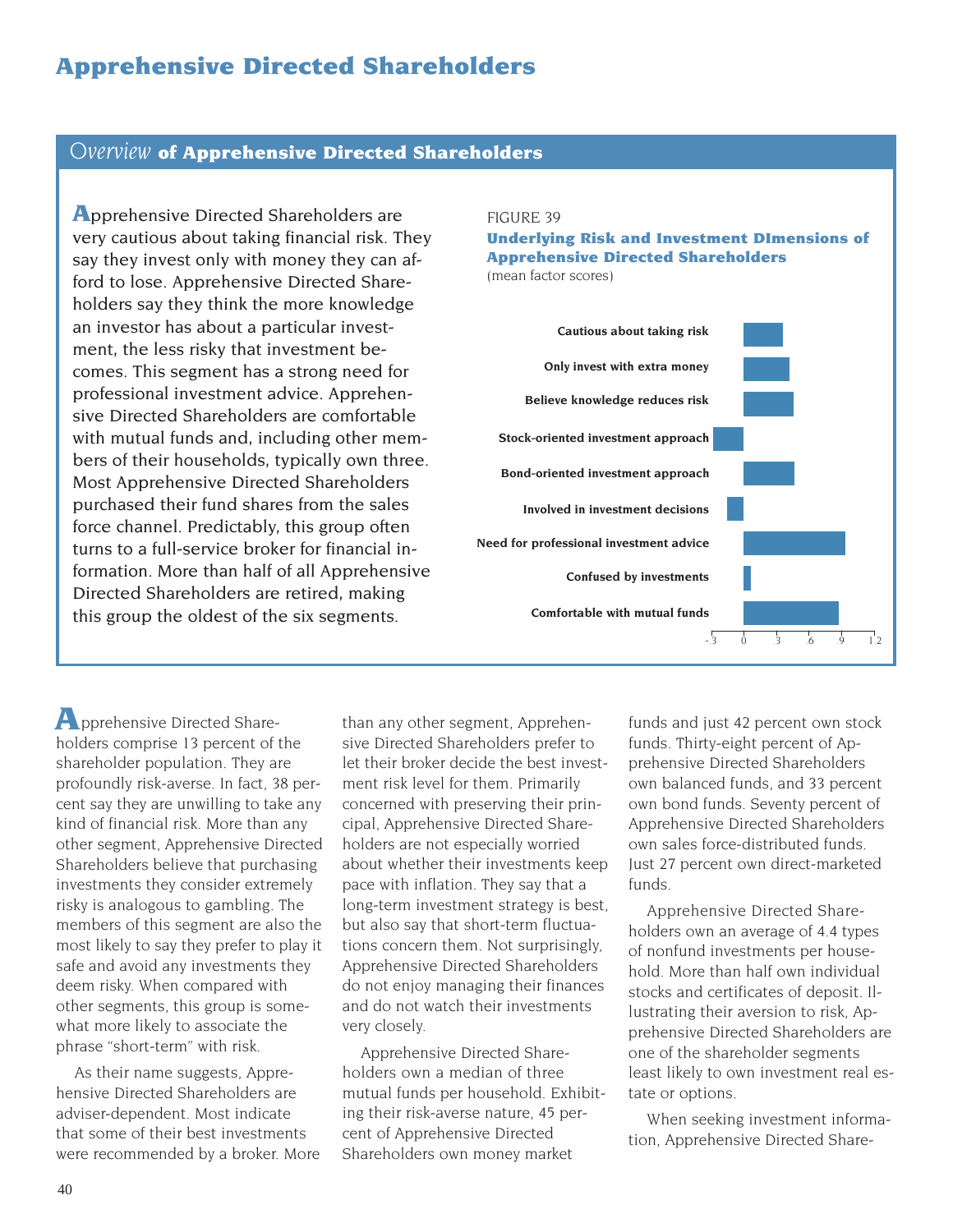holders will generally turn to a person, primarily a full-service broker, rather than to published information. Four in ten say they have obtained financial information from a fullservice broker, and roughly three in ten say they have received information from friends, family, business associates, independent financial planners, and bank officers.

Apprehensive Directed Shareholders reinforce the concept that individuals become more financially conservative as they approach retirement. Their median age is 60 years, making them the oldest segment. Retirees comprise 56 percent of this group. Women make up 60 percent of Apprehensive Directed Shareholders. Nearly two in ten members of this segment are widowed.

#### FIGURE 40

#### **Apprehensive Directed Shareholders' Primary Investment Objective** (percent of respondents)



#### FIGURE 41

### **Key Sources Apprehensive Directed Shareholders Contact for Investment Information\***

(percent of respondents)



*\*Multiple responses included*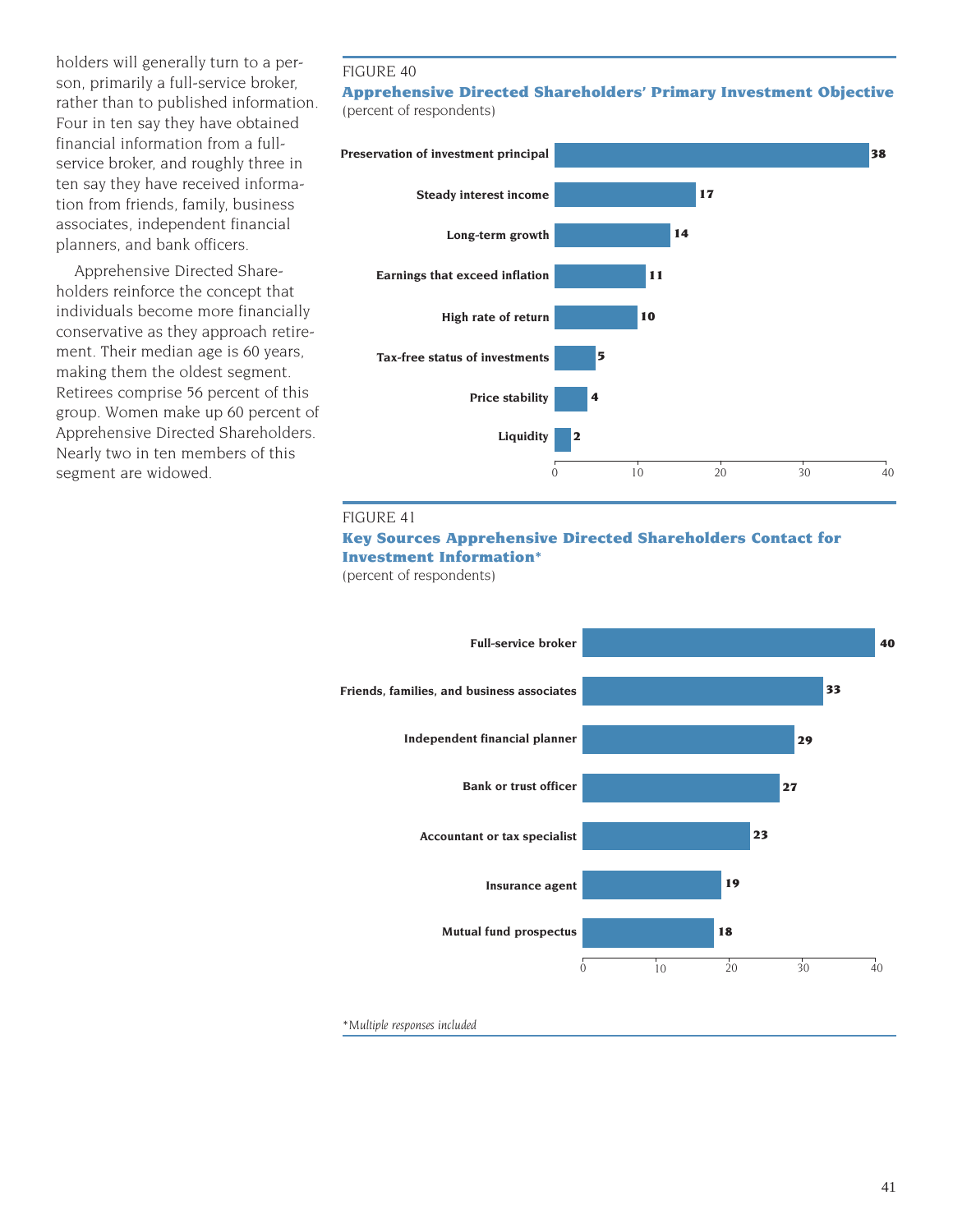# **Apprehensive Independent Shareholders**

# *Overview* **of Apprehensive Independent Shareholders**

**N**either stock- nor bond-oriented in their investment approach, Apprehensive Independent Shareholders are fairly cautious about taking financial risk. They say they invest only with extra money they can afford to lose. They believe that more knowledge of an investment reduces its perceived risk. Although Apprehensive Independent Shareholders are confused by investments, they do not seek professional investment advice. They say they are comfortable with mutual funds, but are the shareholder segment least likely to own them. Apprehensive Independent Shareholders are also the least affluent of the six segments. The best way to reach this segment may be through the bank channel because Apprehensive Independent Shareholders are more apt to rely on bank officers for investment information than they are any other financial professional.

#### FIGURE 42

#### **Underlying Risk and Investment DImensions of Apprehensive Independent Shareholders** (mean factor scores)

**Cautious about taking risk Only invest with extra money Believe knowledge reduces risk Stock-oriented investment approach Need for professional investment advice Bond-oriented investment approach Involved in investment decisions Confused by investments Comfortable with mutual funds** -.9 -.6 -.3 0 .3 .6 .9

pprehensive Independent Share-**A**holders account for 14 percent of the shareholder population. More than 20 percent of Apprehensive Independent Shareholders say they are more willing to take at least above-average risk to achieve above-average gain. At the same time, however, more than one third of Apprehensive Independent Shareholders say they are unwilling to take any risk.

The term "blue-chip" implies more risk to Apprehensive Independent Shareholders than it does to other segments.

Apprehensive Directed and Apprehensive Independent Shareholders view investment risk similarly. Both believe it is best to play it safe

and avoid all investments they regard as risky. What primarily distinguishes Apprehensive Independent Shareholders from Apprehensive Directed Shareholders is their attitude about investing. More so than Apprehensive Directed Shareholders, Apprehensive Independent Shareholders feel inundated by the investment alternatives available to them, and many think that financial products are too complicated to understand. When compared with other segments, however, Apprehensive Independent Shareholders are the least likely to turn to brokers for investment assistance. In fact, Apprehensive Independent Shareholders are the segment least apt to say that a broker has recommended some of their best investments. More than half, however, indicate that friends, family, and business associates are key sources of investment information.

Apprehensive Independent Shareholders own a median of two mutual funds per household. The largest proportion, 55 percent, own money market funds. Along with Apprehensive Directed Shareholders, Apprehensive Independent Shareholders are far less likely to own stock mutual funds than are shareholders in other segments. In fact, only 40 percent of Apprehensive Independent Shareholders own stock funds, 28 percent own bond funds, and 21 percent own balanced funds. Apprehensive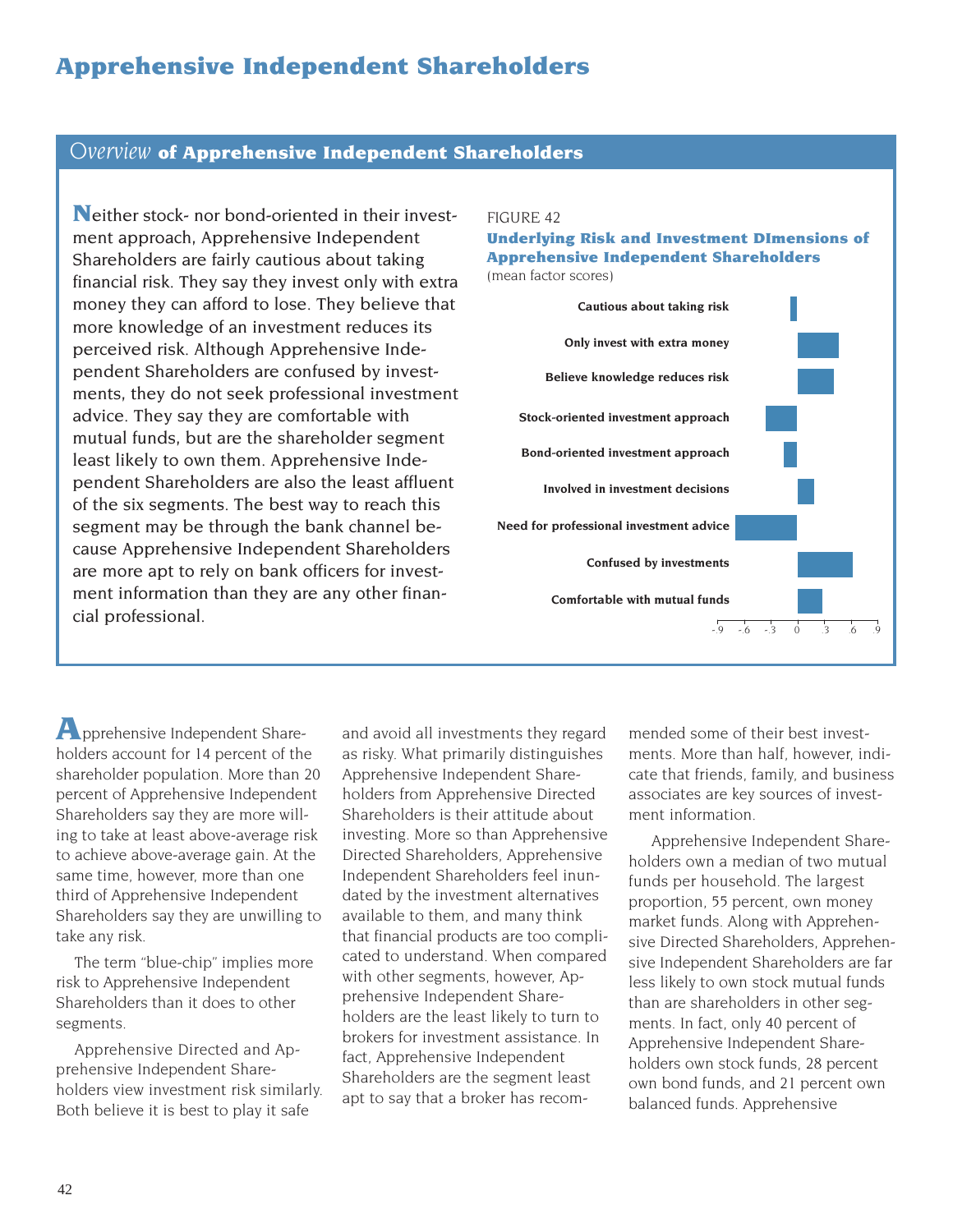Independent Shareholders are most apt to be customers of the sales force channel, although a comparatively large proportion also own directmarketed funds.

Altogether, Apprehensive Independent Shareholders and other members of their households own an average of 3.7 types of nonfund investments, the least of all segments. Almost half own certificates of deposit. Only 30 percent own individual stocks, the smallest proportion of all segments. A quarter own investment real estate.

Other than through family, friends, and business associates, it appears that the best way to reach Apprehensive Independent Shareholders is through the bank channel. In fact, when compared with other segments, this group is the most likely to turn to bank and trust officers for investment information.

Apprehensive Independent Shareholders have a median household income of \$48,200 and median household financial assets of \$66,200. They are one of the least affluent segments. Many are retired and most do not have a college degree. This group's relatively low wealth and limited education may explain their reluctance to use financial advisers. Not surprisingly, Apprehensive Independent Shareholders are most likely to indicate that their investment portfolio's performance has not met expectations.

### FIGURE 43 **Apprehensive Independent Shareholders' Primary Investment Objective**

(percent of respondents)



#### FIGURE 44

# **Key Sources Apprehensive Independent Shareholders Contact for Investment Information\***

(percent of respondents)

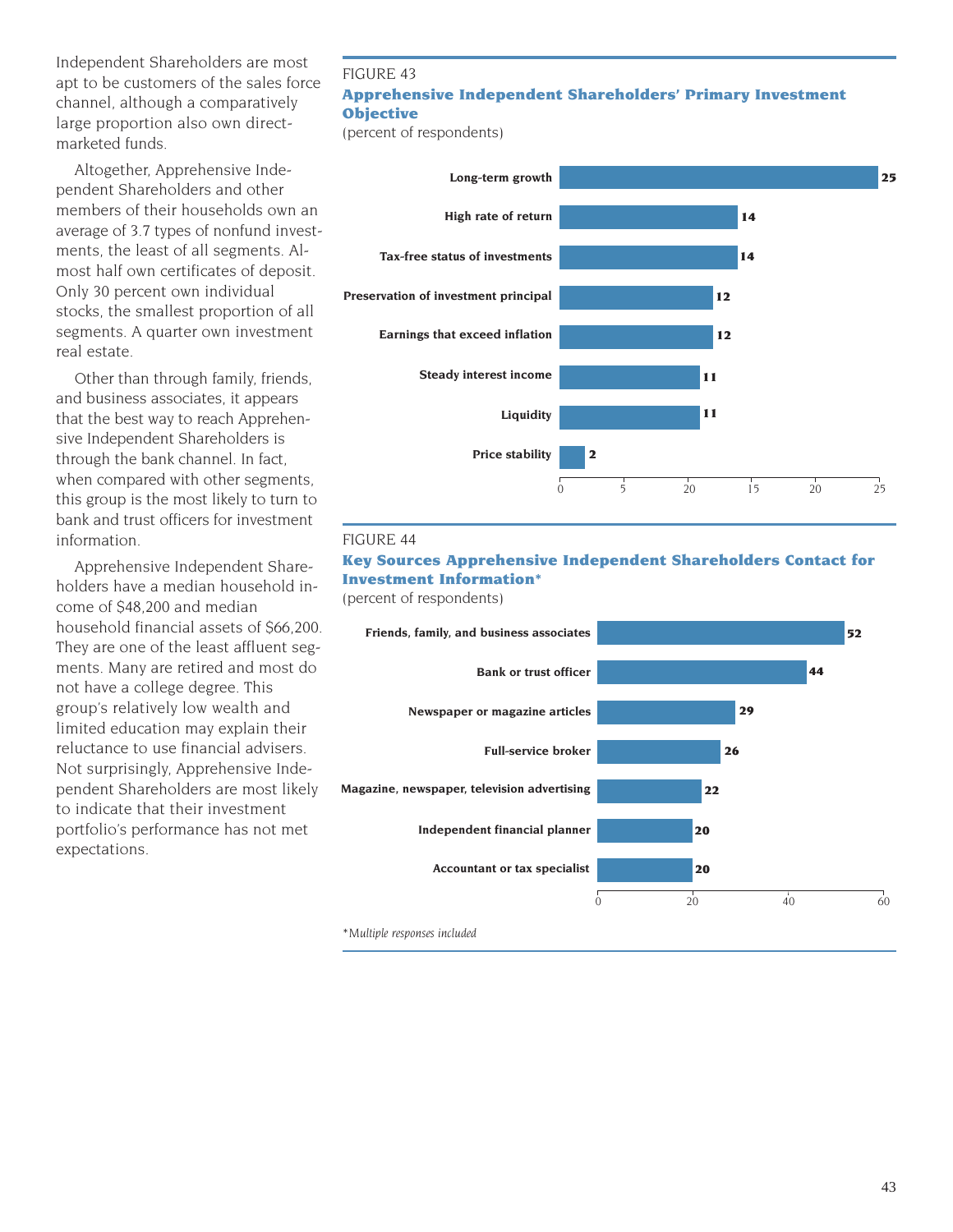# FIGURE 45 **Investment Profile of Shareholder Segments**

|                                                                       | <b>Daring</b><br>Independent<br><b>Shareholders</b> | <b>Daring</b><br><b>Directed</b><br><b>Shareholders</b> | <b>Conservative</b><br><b>Disinterested</b><br><b>Shareholders</b> | <b>Conservative</b><br><b>DIrected</b><br><b>Shareholders</b> | <b>Apprehensive</b><br><b>Directed</b><br><b>Shareholders</b> | <b>Apprehensive</b><br>Independent<br><b>Shareholders</b> |
|-----------------------------------------------------------------------|-----------------------------------------------------|---------------------------------------------------------|--------------------------------------------------------------------|---------------------------------------------------------------|---------------------------------------------------------------|-----------------------------------------------------------|
| Median number of mutual<br>funds owned<br>per household*              | 2.0                                                 | 3.0                                                     | 2.0                                                                | 3.0                                                           | 3.0                                                           | 2.0                                                       |
| Average number of nonfund<br>investment types owned<br>per household* | 4.5                                                 | 5.1                                                     | 4.5                                                                | 4.5                                                           | 4.4                                                           | 3.7                                                       |
| <b>Percent of Respondent Households</b>                               |                                                     |                                                         |                                                                    |                                                               |                                                               |                                                           |
| $Own: **$                                                             |                                                     |                                                         |                                                                    |                                                               |                                                               |                                                           |
| Stock funds                                                           | 65%                                                 | 69%                                                     | 66%                                                                | 66%                                                           | 42%                                                           | 40%                                                       |
| Money market funds                                                    | 42                                                  | 36                                                      | 59                                                                 | 49                                                            | 45                                                            | 55                                                        |
| <b>Balanced</b> funds                                                 | 44                                                  | 35                                                      | 28                                                                 | 45                                                            | 38                                                            | 21                                                        |
| Bond funds                                                            | 22                                                  | 28                                                      | 29                                                                 | 44                                                            | 33                                                            | 28                                                        |
| Individual stocks                                                     | 63                                                  | 77                                                      | 65                                                                 | 63                                                            | 52                                                            | 30                                                        |
| Certificates of deposit                                               | 43                                                  | 46                                                      | 36                                                                 | 31                                                            | 53                                                            | 47                                                        |
| Fixed annuity                                                         | 22                                                  | 31                                                      | 16                                                                 | 32                                                            | 26                                                            | 21                                                        |
| Individual stocks or stock<br>index options                           | 5                                                   | 30                                                      | 11                                                                 | 10                                                            | 3                                                             | $\overline{0}$                                            |
| Investment real estate                                                | 38                                                  | 14                                                      | 26                                                                 | 29                                                            | 19                                                            | 25                                                        |
| Have:**                                                               |                                                     |                                                         |                                                                    |                                                               |                                                               |                                                           |
| Sales force-distributed<br>funds                                      | 52                                                  | 82                                                      | 58                                                                 | 82                                                            | 70                                                            | 55                                                        |
| Direct-marketed funds                                                 | 57                                                  | 22                                                      | 44                                                                 | 34                                                            | 27                                                            | 39                                                        |
| Investment portfolio's<br>performance exceeded<br>expectations        | 12                                                  | 27                                                      | 16                                                                 | 30                                                            | 23                                                            | $\overline{7}$                                            |

*\*Individual stocks and certificates of deposit are examples of nonfund investment types*

*\*\*Multiple responses included*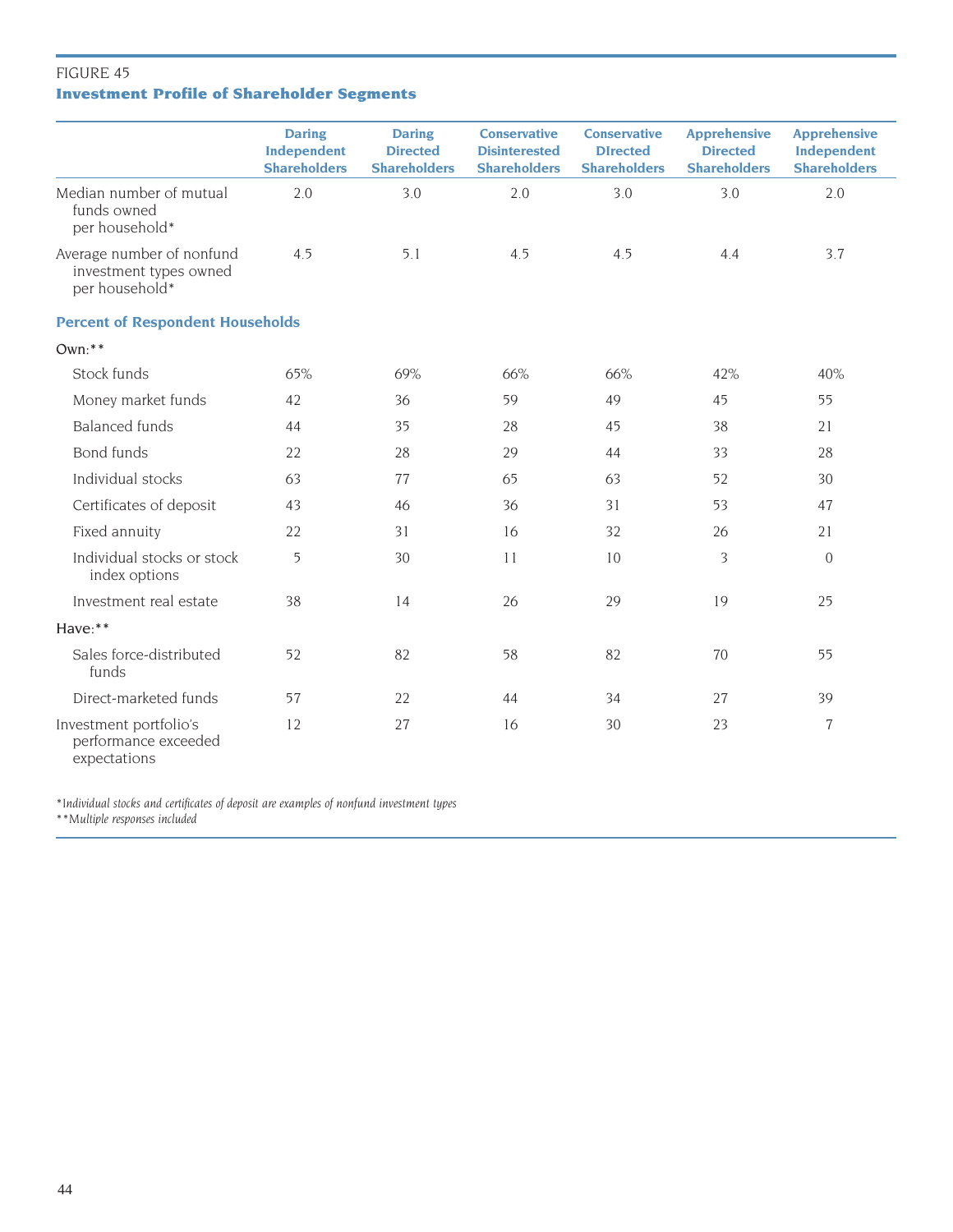# FIGURE 46 **Shareholder Segments' Association of Risk with Selected Investment Terms**



*The closer a segment is to any given investment term, the greater the association of that segment with that investment term. For instance, Conservative Disinterested Shareholders associate risk with "high-yield" and "international" Daring Independent Shareholders associate "maximum-return" with risk. See page 54 in Appendix A, Research Methodology, for guidelines on how to interpret this map. See Figure 54 on page 58 in Appendix B, Detailed Tabulations, for shareholders' mean scores on these items.*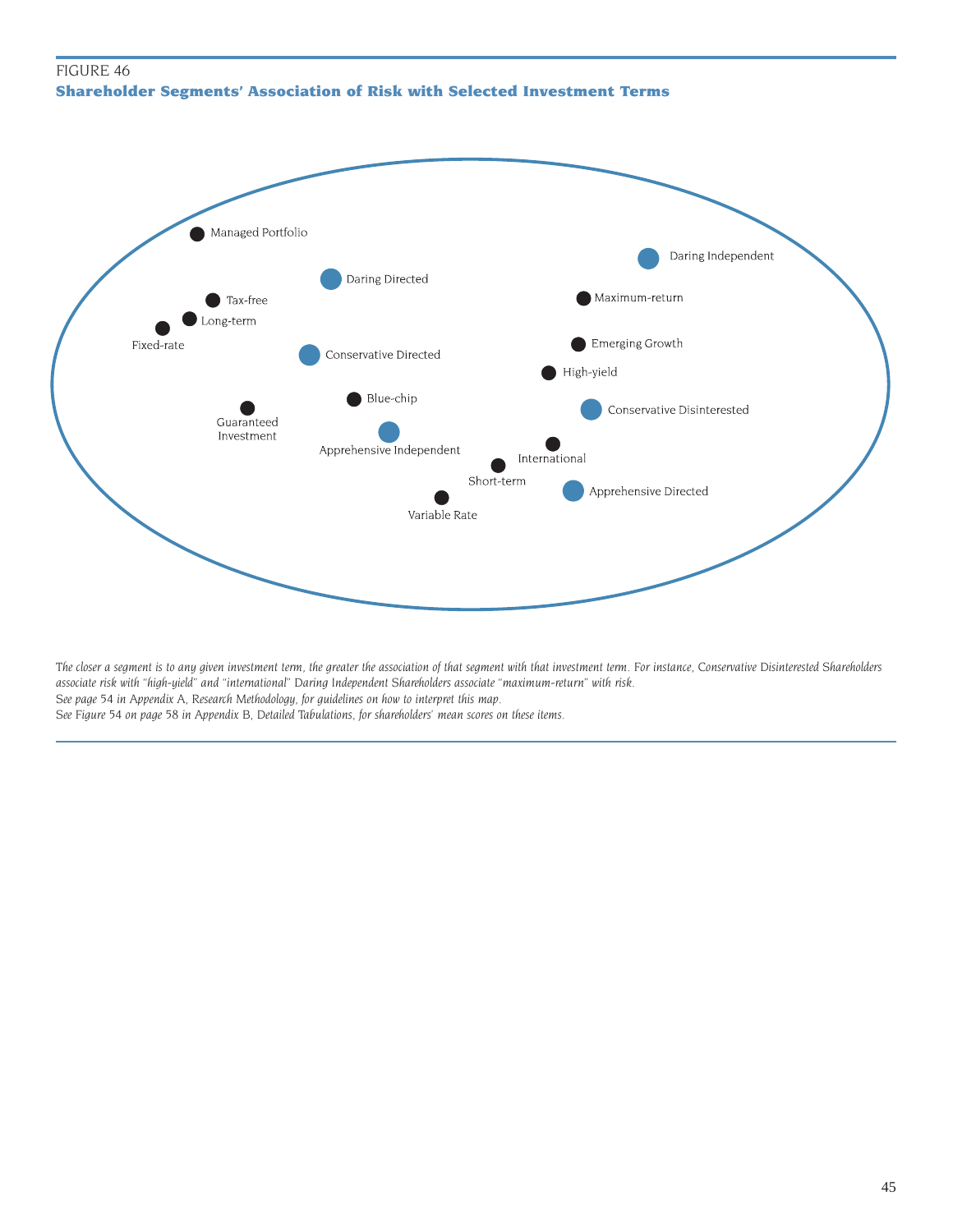# FIGURE 47 **Demographic Profile of Shareholder Segments\***

|                                              | <b>Daring</b><br>Independent<br><b>Shareholders</b> | <b>Daring</b><br><b>Directed</b><br><b>Shareholders</b> | <b>Conservative</b><br><b>Disinterested</b><br><b>Shareholders</b> | <b>Conservative</b><br><b>Directed</b><br><b>Shareholders</b> | <b>Apprehensive</b><br><b>Directed</b><br><b>Shareholders</b> | <b>Apprehensive</b><br>Independent<br><b>Shareholders</b> |
|----------------------------------------------|-----------------------------------------------------|---------------------------------------------------------|--------------------------------------------------------------------|---------------------------------------------------------------|---------------------------------------------------------------|-----------------------------------------------------------|
| Median age                                   | 46                                                  | 49                                                      | 45                                                                 | 51                                                            | 60                                                            | 54                                                        |
| Median household income                      | \$64,400                                            | \$70,200                                                | \$66,000                                                           | \$55,400                                                      | \$50,300                                                      | \$48,200                                                  |
| Average household financial<br>assets**      | \$62,300                                            | \$100,600                                               | \$68,100                                                           | \$115,100                                                     | \$70,400                                                      | \$66,200                                                  |
| <b>Percent of Respondents</b>                |                                                     |                                                         |                                                                    |                                                               |                                                               |                                                           |
| Male                                         | 68%                                                 | 52%                                                     | 43%                                                                | 40%                                                           | 40%                                                           | 52%                                                       |
| Married                                      | 85                                                  | 83                                                      | 82                                                                 | 67                                                            | 67                                                            | 76                                                        |
| Widowed                                      | $\overline{4}$                                      | $\sqrt{2}$                                              | 8                                                                  | $\mathcal{Q}$                                                 | 17                                                            | 12                                                        |
| Employed full- or part-time                  | 75                                                  | 75                                                      | 75                                                                 | 68                                                            | 51                                                            | 50                                                        |
| Retired from lifetime occupation             | 22                                                  | 30                                                      | 20                                                                 | 32                                                            | 56                                                            | 45                                                        |
| Spouse employed***                           | 68                                                  | 57                                                      | 80                                                                 | 70                                                            | 68                                                            | 70                                                        |
| Four-year college degree or more             | 65                                                  | 54                                                      | 66                                                                 | 40                                                            | 44                                                            | 41                                                        |
| Graduate degree                              | 20                                                  | 16                                                      | 34                                                                 | 19                                                            | 18                                                            | 18                                                        |
| Primary financial goal:                      |                                                     |                                                         |                                                                    |                                                               |                                                               |                                                           |
| Saving for retirement                        | 44                                                  | 31                                                      | 30                                                                 | 31                                                            | 25                                                            | 27                                                        |
| Preserving accumulated assets                | 13                                                  | 19                                                      | 21                                                                 | 19                                                            | 30                                                            | 22                                                        |
| Willing to take:                             |                                                     |                                                         |                                                                    |                                                               |                                                               |                                                           |
| Substantial risk for substantial gain        | 3                                                   | 9                                                       | $\mathbf{0}$                                                       | 5                                                             | $\overline{4}$                                                | $\overline{2}$                                            |
| Above-average risk for<br>above-average gain | 46                                                  | 35                                                      | 33                                                                 | 17                                                            | 7                                                             | 19                                                        |
| Average risk for average gain                | 42                                                  | 44                                                      | 53                                                                 | 49                                                            | 51                                                            | 45                                                        |
| Not willing to take risk                     | 6                                                   | 12                                                      | 14                                                                 | 30                                                            | 38                                                            | 35                                                        |

*\*Respondents were either the household's primary or cofinancial decisionmaker.*

*\*\*Excluding real estate*

*\*\*\*Percent of married respondents*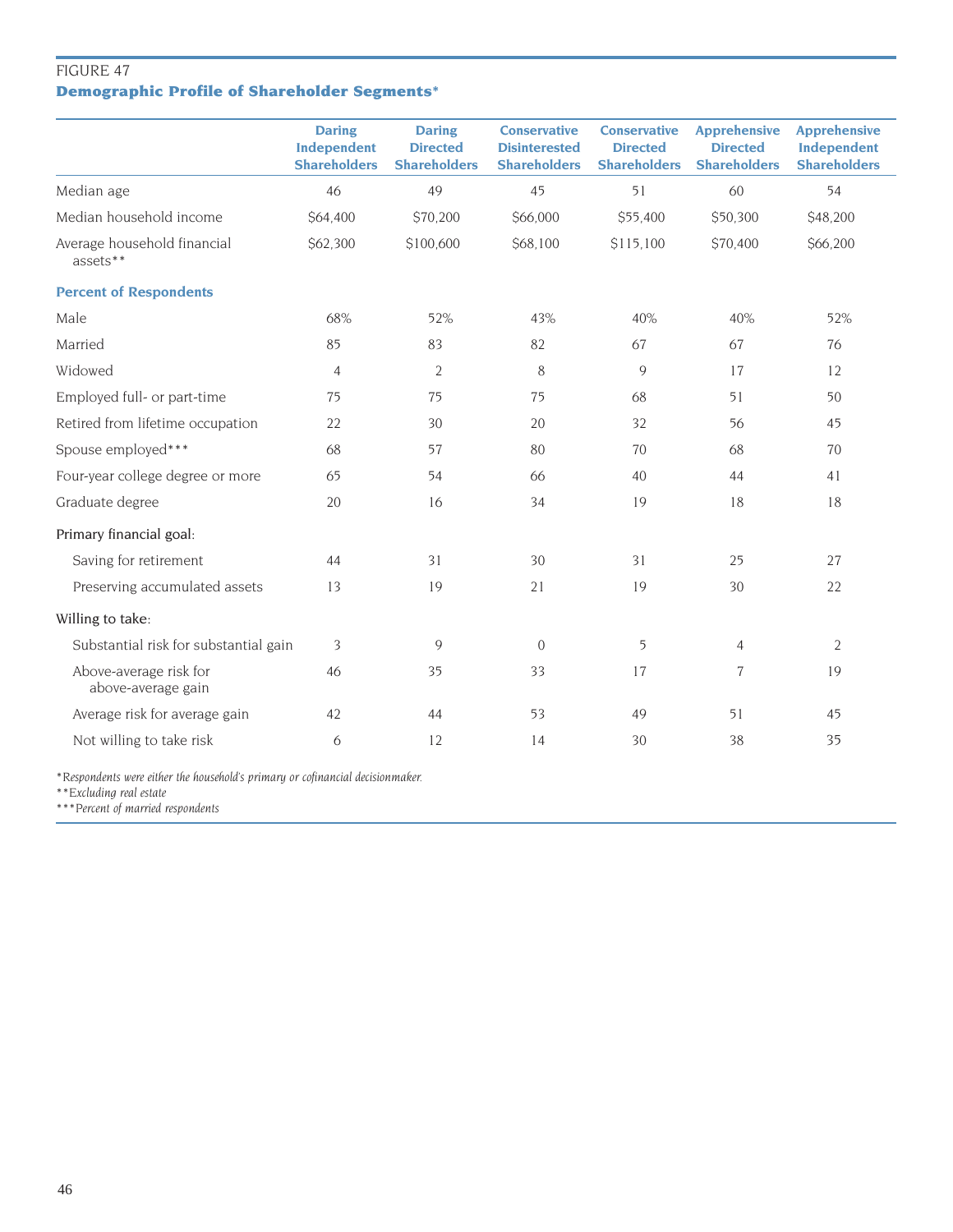# ❦*Chapter 5*

*A Comparison With Nonshareholders*

> *It ain't by princerples nor men My preudunt course is steadied— I scent wich pays the best, an' then Go into it baldheaded.*

> > James Russell Lowell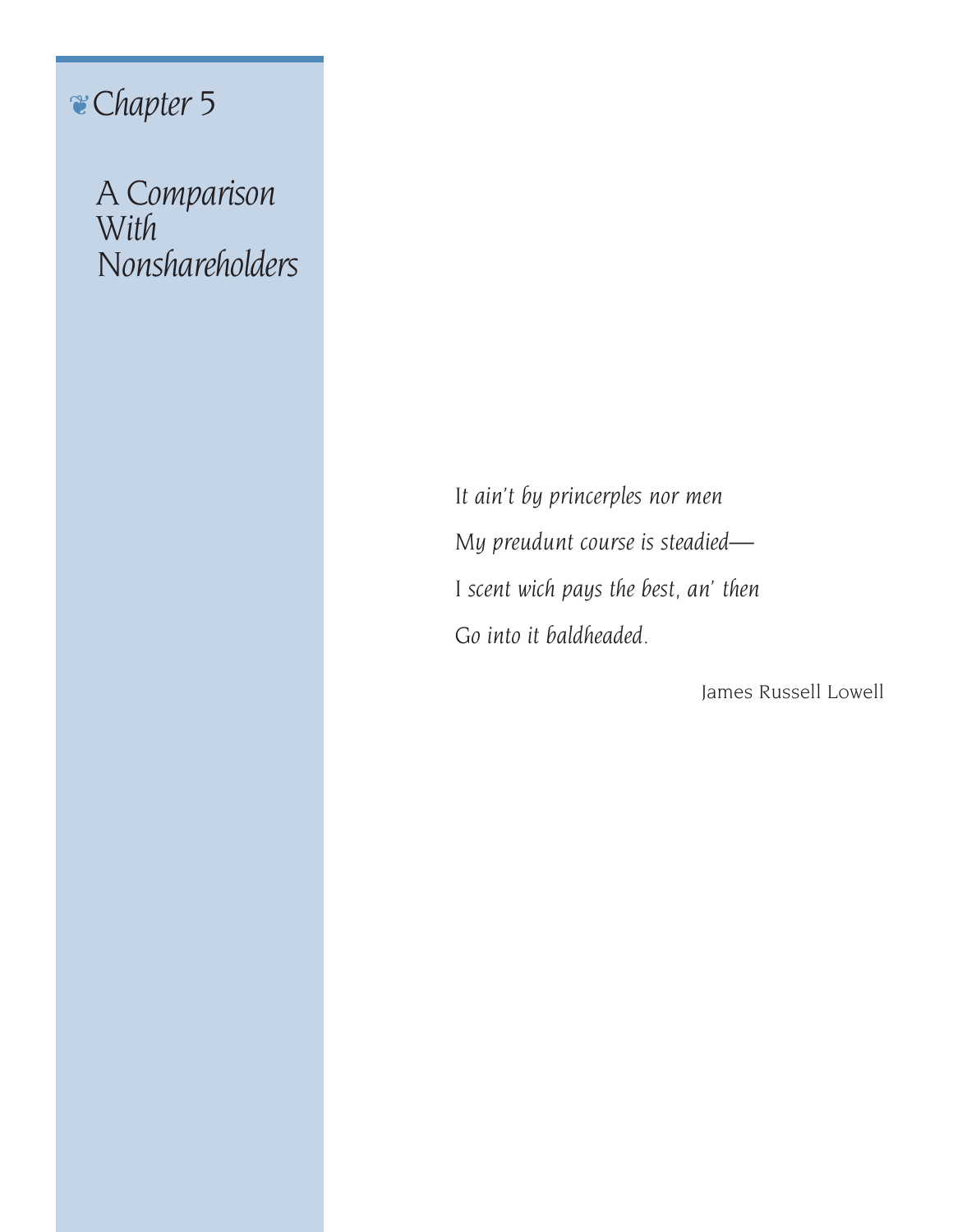# *Chapter 5. A Comparison with Nonshareholders*

# *Chapter Summary*

**I**n order to put mutual fund shareholders' perceptions of risk into perspective, their responses to several risk-related questions were compared with nonshareholders' responses. This comparison reveals that mutual fund shareholders are generally more willing to take financial risk and are more apt to have increased their willingness to take risk from the time of their first investment. While the two groups have very different attitudes about investment risk, the level of risk they associate with investment terms is comparable, as is the level of risk and return they associate with specific investment products. These findings indicate that fund owners and nonowners generally have the same perceptions about the words frequently used to describe financial concepts so that written communications designed for shareholders also may be appropriate for nonshareholders. The findings also indicate that high expectations about returns from fixed-income products is not a perception limited to mutual fund owners, but is a widely held opinion among investors in general.

#### FIGURE 48

#### **Comparison of Shareholders' and Nonshareholders' Current Risk Tolerance with Risk Tolerance at Time of First Investment** (percent of respondents)



### **Self-Assessment of Risk Tolerance**

Mutual fund shareholders are more willing to take a financial risk than nonshareholders. When both groups were asked to describe how much risk they are usually willing to take when making an investment, 31 percent of nonshareholders said they are unwilling to take any financial risk, compared with 21 percent of shareholders. In contrast, 18 percent of nonshareholders indicated that they are willing to take above-average risk, compared with 28 percent of shareholders. (See Figure 5 in the Executive Summary, page 5.)

Moreover, shareholders are more likely than nonshareholders to say that their willingness to take financial risk has increased from the time of their first investment. In fact, twice as many shareholders as nonshareholders describe themselves as more willing to take on risk. Nearly half the members in both groups, however, maintain that their tolerance for risk has not changed.

# **Perception of Risk**

Shareholders' and nonshareholders' attitudes toward financial risk are generally similar. However, some differences are worth noting. For example, shareholders are significantly more likely than nonshareholders to believe that a diversified investment portfolio reduces risk. Shareholders are also less likely to say they prefer to avoid all investments they perceive as risky and invest only with money they can afford to lose. They are also less likely to equate purchasing an investment they consider extremely risky with gambling. Perhaps one reason for the divergence in shareholders' and nonshareholders' investment outlook is that more nonshareholders than shareholders say the need to liquidate quickly prohibits them from purchasing riskier investments.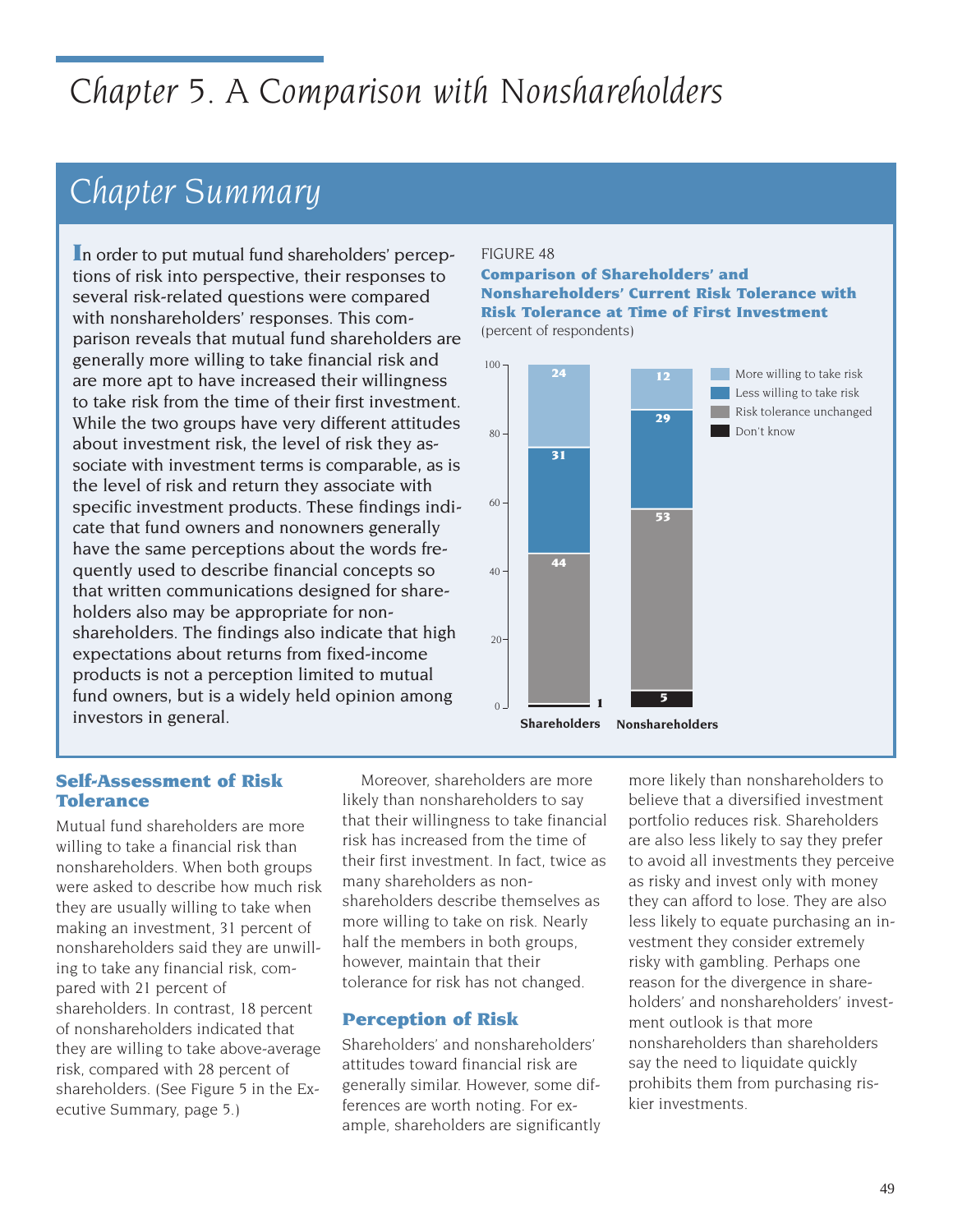#### FIGURE 49

#### **Comparison of Shareholders' and Nonshareholders' Attitudes About Financial Risk**

(mean score)\*

|                                                                                                         | <b>Shareholders</b> | <b>Nonshareholders</b> |
|---------------------------------------------------------------------------------------------------------|---------------------|------------------------|
| A diversified investment portfolio reduces risk.                                                        | 7.8                 | 6.9                    |
| The older people get, the less willing they are to take investment risk.                                | 7.6                 | 7.4                    |
| An investment that involves a great deal of risk isn't an investment, it's gambling.                    | 7.5                 | 8.0                    |
| The higher an investment's yield or rate of return, the greater is its associated risk.                 | 7.5                 | 7.3                    |
| My approach is to be cautious and avoid all risky investments.                                          | 6.4                 | 7.3                    |
| I only invest with extra money that I can afford to lose.                                               | 5.9                 | 6.8                    |
| The more money one has, the more investment risk one can take.                                          | 5.7                 | 5.7                    |
| The more familiar an investment, the less risky it is.                                                  | 5.5                 | 5.9                    |
| The need to liquidate an investment prohibits me from considering riskier products.                     | 5.0                 | 6.0                    |
| Having a broker or financial planner make investment decisions is riskier than making<br>them yourself. | 4.7                 | 4.9                    |
| My broker decides the best investment risk level for me.                                                | 3.7                 | 3.3                    |
| *Mean score, with ten equaling strongly agree and zero equaling do not agree                            |                     |                        |

# **Investment Terms and Risk**

With just a few exceptions, shareholders and nonshareholders also do not differ in the degree of risk they associate with a list of 13 investment terms. As Figure 50 shows, when compared with nonshareholders, shareholders associate slightly more risk with the terms "high-yield," "maximum-return," and "emerging growth." These findings indicate that fund owners and nonowners generally have the same perceptions about the words frequently used to describe financial concepts.

# **Views on Product Risk and Return**

Shareholders and nonshareholders hold similar views on the perceived risk and expected return of global equity funds, blue-chip stocks, longterm municipal bond funds, and U.S. Treasury bonds. For example, on a scale of zero to ten, with a score of

#### FIGURE 50

**Comparison of the Level of Risk Associated with Investment Terms by Shareholders and Nonshareholders** (mean score)\*

|                       | <b>Shareholders</b> | <b>Nonshareholders</b> |
|-----------------------|---------------------|------------------------|
| High-yield            | 7.2                 | 6.9                    |
| Emerging growth       | 6.9                 | 6.4                    |
| Maximum-return        | 6.7                 | 6.2                    |
| International         | 6.6                 | 6.9                    |
| Variable rate         | 6.3                 | 6.4                    |
| Short-term            | 5.5                 | 5.5                    |
| Blue-chip             | 4.9                 | 5.0                    |
| Managed portfolio     | 4.5                 | 4.6                    |
| Balanced              | 4.3                 | 4.3                    |
| Long-term             | 4.2                 | 4.3                    |
| Tax-free              | 3.7                 | 3.8                    |
| Fixed-rate            | 3.5                 | 3.5                    |
| Guaranteed investment | 3.2                 | 3.1                    |

*\*Mean score, with ten equaling great deal of risk and zero equaling no risk*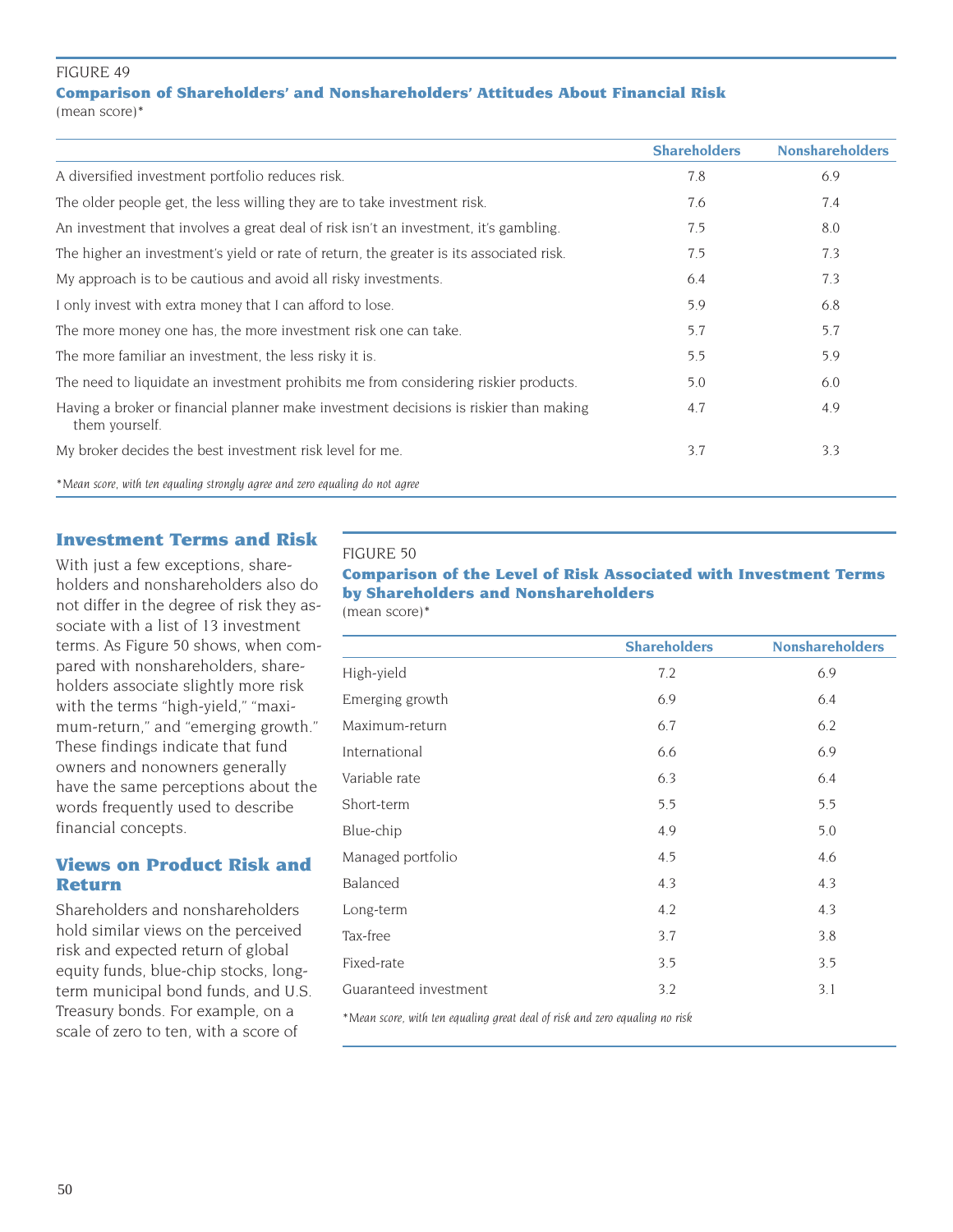ten equaling very risky, global equity funds garnered a mean score of 6.2 from shareholders and 6.1 from nonshareholders. Likewise, on a scale from zero to ten, with a score of ten equaling very high return, global equity funds received a mean score of 6.3 from shareholders and a score of 6.1 from nonshareholders.

Shareholders and nonshareholders alike associate less risk with the two fixed-income products used in the example, but identify them with relatively high potential returns. This finding reveals that the unrealistically high expectations about the returns of fixed-income investments is not a perception limited to mutual fund owners but is a widely held opinion among individual investors.

#### FIGURE 51

# **Comparison of Shareholders' and Nonshareholders' Views on Product Risk and Return**

(mean score)\*



*Mean score, with ten equaling very risky or very high return and zero equaling not very risky or very low return*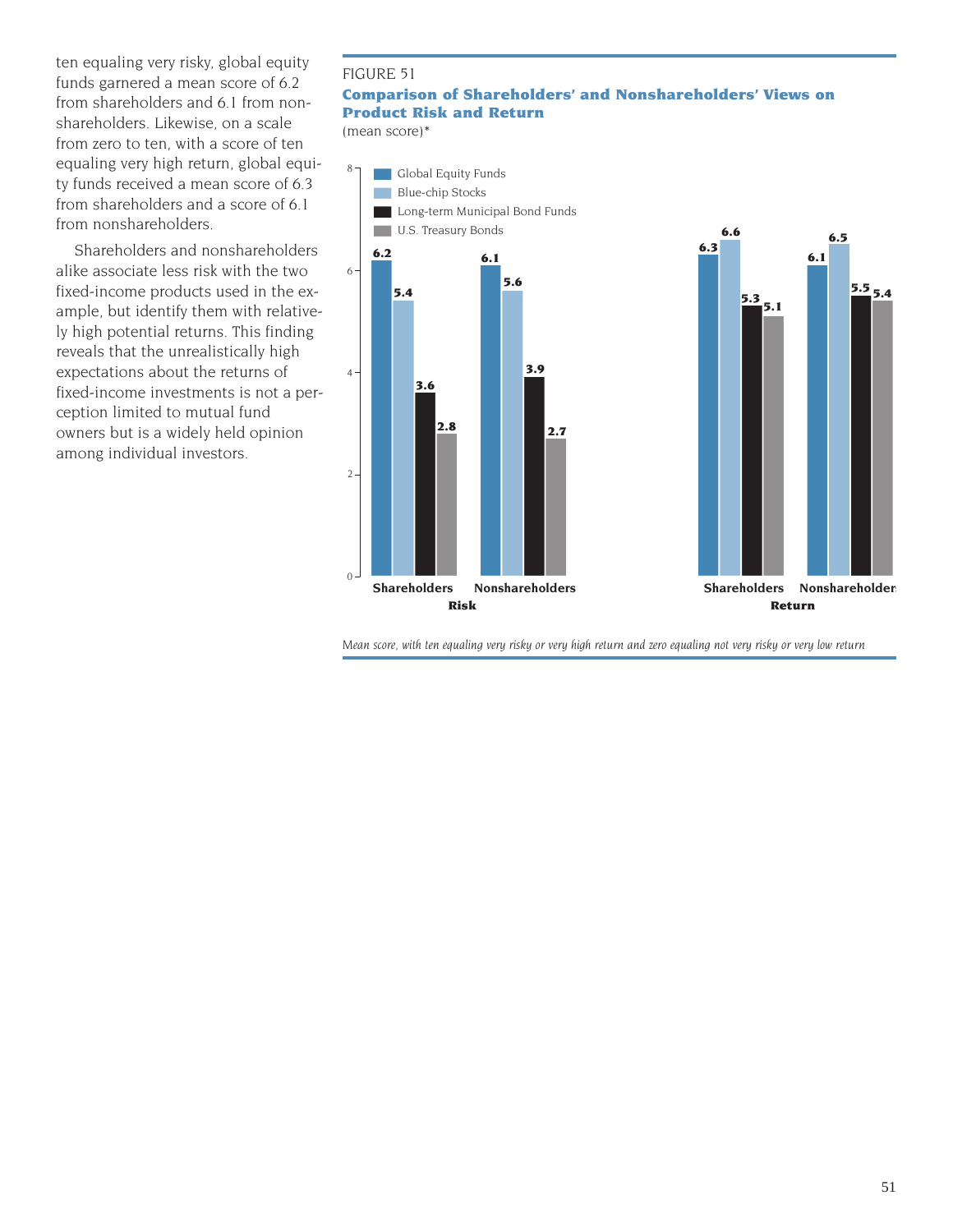# ❦*Appendix A*

# *Research Methodology*

#### **Research Design**

The data presented in this report are the result of an extensive survey undertaken by the Response Analysis Corporation, under the direction of the Investment Company Institute's Research Department. The research program consisted of two stages.

In Stage One, Response Analysis conducted focus group interviews with mutual fund owners and nonowners. The objectives were to explore and understand fund owners' and nonfund owners' perception of risk, the language they use to describe risk, their attitudes about risk, what factors influence their willingness to take financial risk, and their knowledge of the various components of risk.

Stage Two comprised the quantitative phase of the research program. A comprehensive questionnaire was constructed based on the focus group findings and input from Institute staff, Research Committee members, and Response Analysis staff. Experienced and trained interviewers from the Response Analysis team conducted in-person interviews in the summer of 1992. Each interview took about one hour and was arranged by appointment. A total of 604 interviews were completed—311 with fund owners and 293 with nonfund owners. To ensure the likelihood that nonfund owners had investments, this group was limited to households with income levels of \$50,000 or more, or savings and investments totaling \$50,000 or more. Regional quotas

were established to ensure an appropriate distribution of the owner and nonowner samples. The data were weighted by region to correct for differences in cooperation and to project it to the universe of mutual fund owners and nonowners.

Survey respondents were the household's primary or codecisionmaker for saving and investments. Among the fund-owning households, 50 percent had joint financial decisionmakers, 30 percent had a male decisionmaker, and 20 percent had a female decisionmaker. The pattern was similar among the nonfundowning households.

#### **The Risk Score**

A score was developed to group the shareholders who participated in the survey according to their tolerance for financial risk. The score is based on their level of agreement with four statements about financial risk, as well as their self-assessment of their willingness to take financial risk. An analysis of the survey results identified these items as indicators of shareholders' risk tolerance.

The four statements with which respondents were asked to agree or disagree are:

- $\bullet$  The risk involved in playing the stock market is fun and exciting.
- ❦ I only invest with extra money I can afford to lose.
- $\bullet$  An investment that involves a great deal of risk isn't really an investment, it's gambling.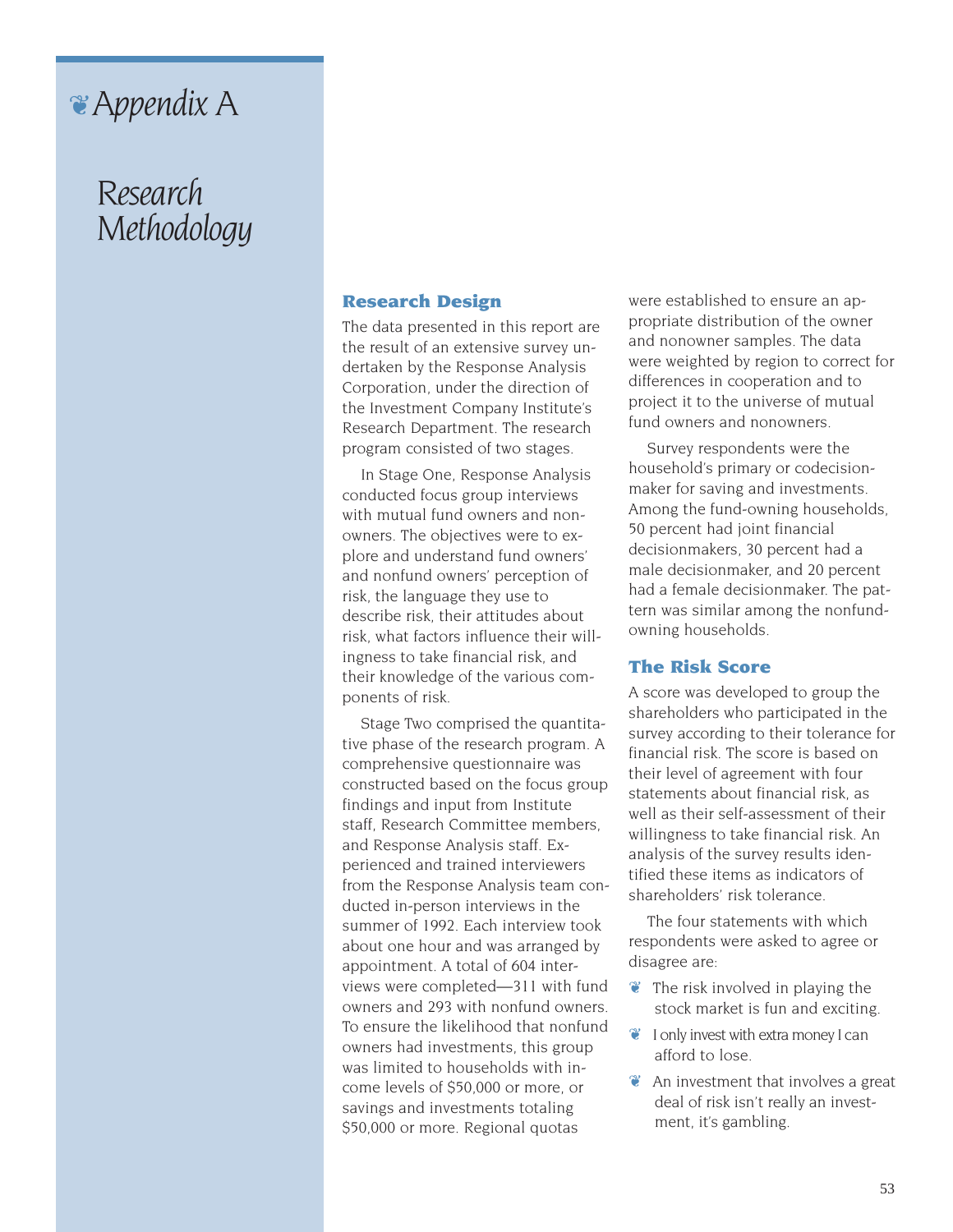$\bullet$  My approach is to be cautious and avoid all "risky" investments.

Respondents used a zero to ten scale to rate their level of agreement with each of these statements. For their first statement, a rating of ten signified high risk tolerance, and zero signified low risk tolerance. For the remaining three statements, the scale was reversed—a ten signified low risk tolerance and a zero signified high risk tolerance.

Respondents' self-assessment of their willingness to take financial risk consisted of selecting one of the following four statements to describe themselves:

- $\bullet$  I am willing to take a substantial financial risk in the hope of making a substantial monetary gain.
- $\bullet$  I am willing to take above-average financial risk in the hope of making an above-average monetary gain.
- $\bullet$  I am willing to take average financial risk in the hope of making an average monetary gain.
- $\bullet$  I am not willing to take any financial risk.

Each of these statements was assigned a value on a ten-point scale. Willingness to take substantial risk was given a value of ten, willingness to take above-average risk was assigned a value of seven, willingness to take average risk was given a value of four, and unwillingness to take any financial risk was assigned a value of one.

A total score was then calculated for each responding shareholder. Possible scores ranged from a low of one to a high of 50. Shareholders were categorized low, moderate, and high risk-tolerant according to their score. Altogether, 34 percent of responding shareholders fell into the low risktolerant group, 36 percent fell into the moderate risk-tolerant group, and 30 percent fell into the high risktolerant group.

# **Factor Analysis**

Factor analysis is a data reduction technique that was used in this study. Because practical problems arise when a large number of variables are analyzed, data reduction techniques are often applied to remove the redundancy from a set of correlated variables and represent them with a smaller set of "derived" variables, or factors. Hence, factor analysis can be thought of as removing duplicative information from a set of variables through the grouping of similar variables.

Factor analysis can be applied to a variety of data analysis situations. In this study, factor analysis was used to identify the factors underlying a large set of variables—the 41 attitude statements on financial risk and investing. It reduced the 41 attitude statements to nine underlying factors, or dimensions.

The factor analysis procedure comprises three key stages. The first is the creation of the original data matrix the ratings of each respondent to the 41 attitude statements. The second key stage is the creation of the correlation matrix, which is the systematic arrangement of the correlation coefficients that exist between each combination of two variables. The third stage is the creation of a factor matrix.

The cell entries of the factor matrix are called factor loadings and may vary in value from -1.00 to +1.00. Factor loadings represent the degree to which each of the variables correlates with each of the factors. Variables with high loadings on a factor (either + or -) provide the meaning and interpretation for that factor. Variables with a low or zero loading on a particular factor do not contribute to the meaning of that factor. Factors are typically given names that reflect their high loading variables.

Each respondent has a value for each of the factors. These values are called factor scores. A factor score is a summation of a respondent's score on each of the attitude statements that comprise a factor multiplied by its factor loading. In this study, mean factor scores were derived for the six shareholder segments discussed in Chapter 4. The mean factor scores identify the degree to which each factor describes each segment relative to the other segments. Because factors are independent variables, mean factor scores do not indicate that one particular dimension is any more or less important than another in describing a segment.

# **Perceptual Mapping**

Perceptual mapping is a pictorial representation of data obtained from a multidimensional scaling procedure. Like factor analysis, perceptual mapping is also a data reduction technique. Perceptual maps are designed to provide an overall impression of the data. Individual relationships and measures in any map must be confirmed by cross-tabulations.

Some general rules for interpreting the maps in this report are described below. When applying the guidelines to Figure 13 (page 12), the "segments" are the four investment products, for example, global equity funds and blue-chip stocks; the "terms" are the investment objectives, such as liquidity and long-term growth. When applying the guidelines to Figure 46 (page 45), the "segments" are the six shareholder groups, for example, Daring Independent Shareholders and Daring Directed Shareholders; the "terms" are the investment terms, such as maximum-return and managed portfolio.

❦ The closer a segment is to the center of the map, the less distinct it tends to be from other groups. Conversely, the farther away the group is from the center, the stronger its association (or disassociation) with another item on the map.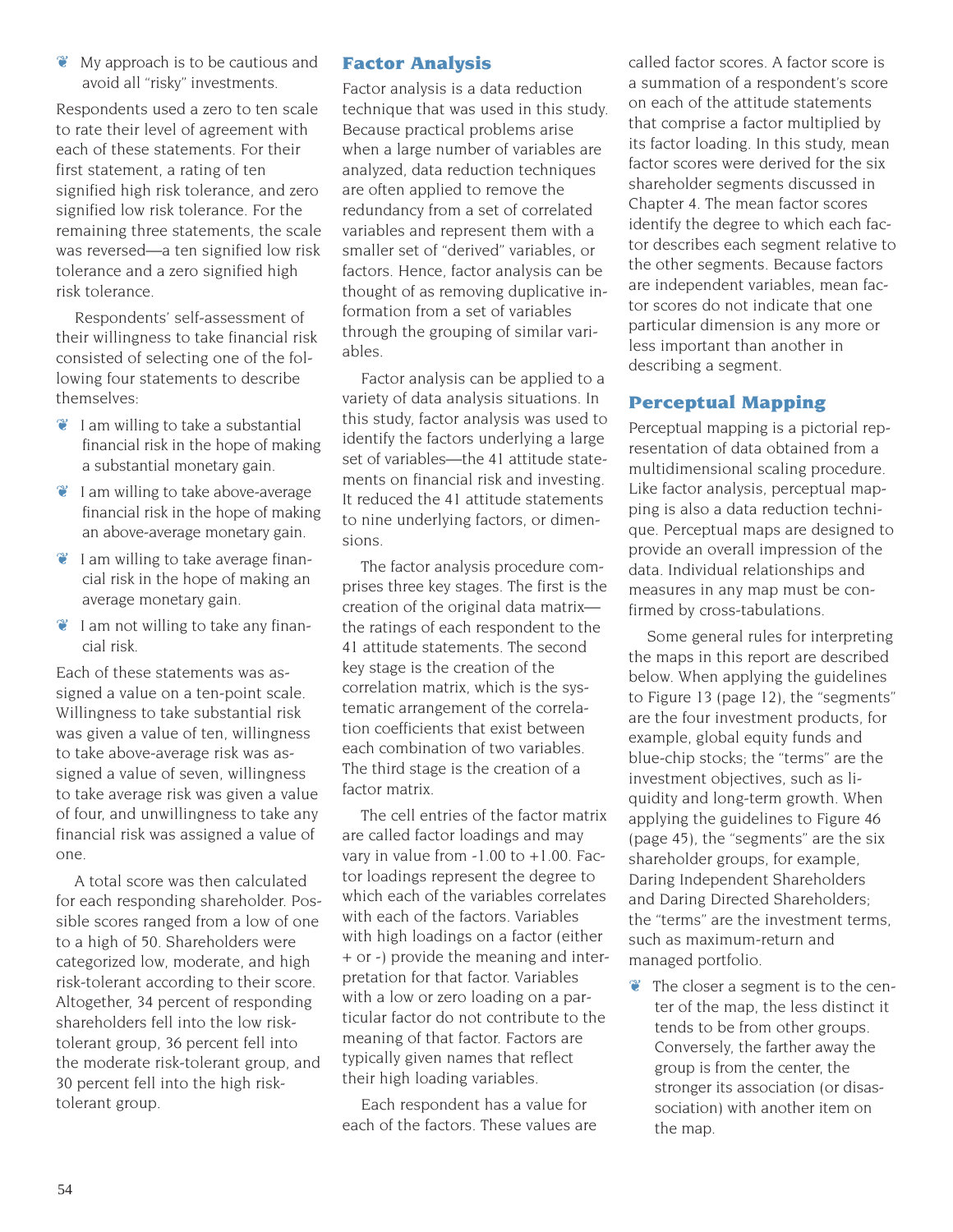- ❦ Items close to the center of the map tend to be "shared" by most segments on the map. Items close to the edges of the map tend to be associated more strongly with some segments than others depending on the proximity to those groups.
- ❦ Segments close to each other tend to have similar associations.
- $\bullet$  The closer a segment is to an item, the more closely it is associated with that item.

# **Sampling Error**

As sample size increases, the level of potential sampling error generally becomes smaller. Figure 52 shows the approximate minimum difference required for statistical significance at the 95 percent confidence level of observed percentages for various sample sizes.

#### FIGURE 52

## **Statistical Reliability for Determining Accuracy of Observed Percentages Within a Sample**

|                    | <b>Observed Percentages</b> |                                                           |            |            |           |  |  |  |  |  |
|--------------------|-----------------------------|-----------------------------------------------------------|------------|------------|-----------|--|--|--|--|--|
|                    | 10/90                       | 30/70                                                     | 50/50      | 70/30      | 90/10     |  |  |  |  |  |
|                    |                             | <b>Sampling Errors at the 95 Percent Confidence Level</b> |            |            |           |  |  |  |  |  |
| <b>Sample Size</b> |                             |                                                           |            |            |           |  |  |  |  |  |
| 50                 | $\pm 8.2$                   | ±12.7                                                     | $\pm$ 13.8 | $\pm$ 12.7 | $\pm 8.2$ |  |  |  |  |  |
| 100                | ±5.9                        | $\pm 8.9$                                                 | ±9.6       | $\pm 8.9$  | ±5.9      |  |  |  |  |  |
| 150                | $\pm 4.8$                   | $\pm 7.3$                                                 | $\pm 8.0$  | $\pm 7.3$  | $\pm 4.8$ |  |  |  |  |  |

*In a hypothetical case, if the observed percentage for a "yes" answer was 10 percent in a sample of 100, then the reader can be 95 percent confident in inferring that the sample reflects the total population with a sampling error of + or - 5.9 percent*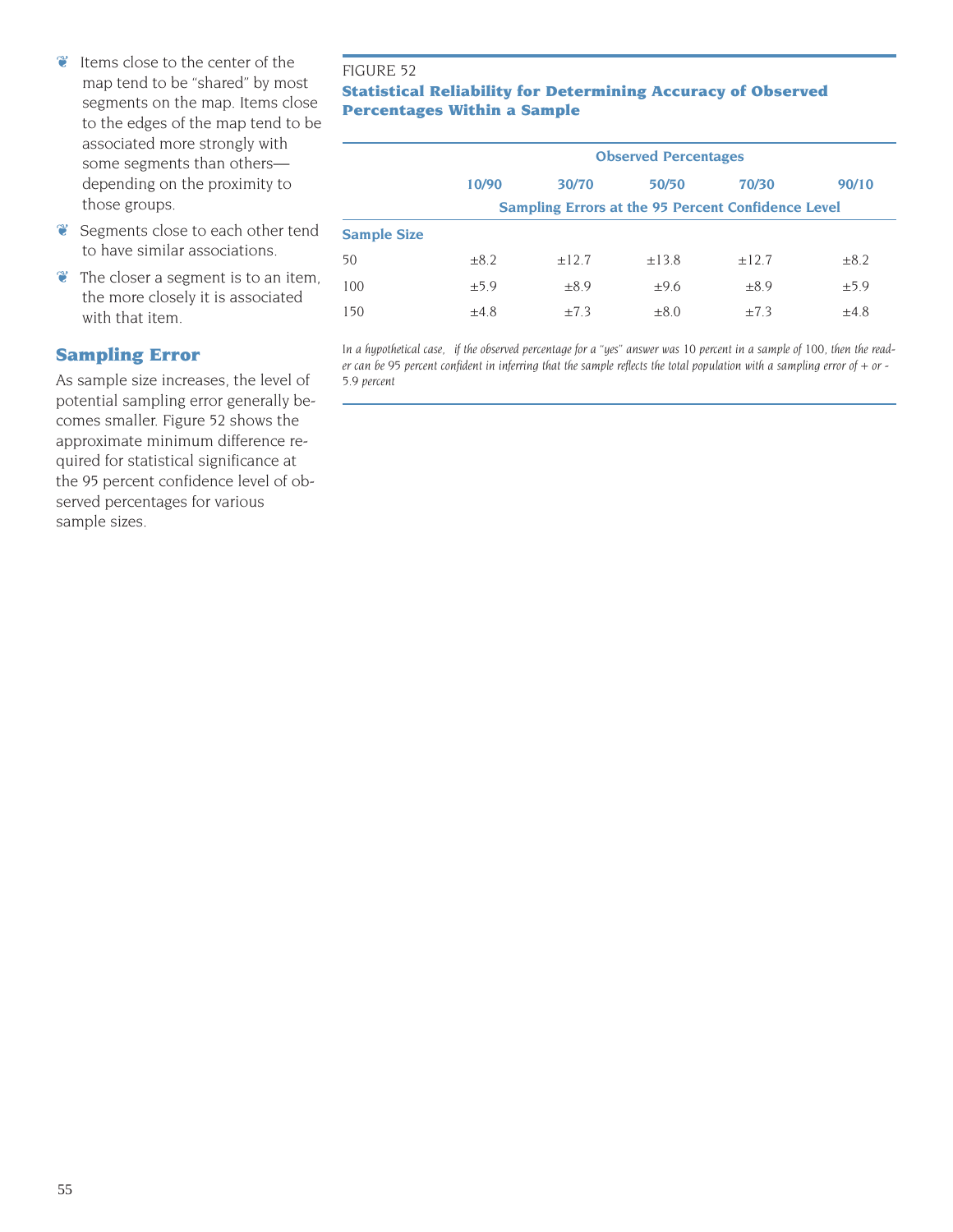# ❦*Appendix B*

# *Detailed Tabulations*

#### FIGURE 53

**Mean Scores for Shareholders' Association of Selected Investments with Investment Objectives\***

|                                            | Long-term                             | <b>U.S.</b>                     |                                   | Global                        |
|--------------------------------------------|---------------------------------------|---------------------------------|-----------------------------------|-------------------------------|
|                                            | <b>Municipal</b><br><b>Bond Funds</b> | <b>Treasury</b><br><b>Bonds</b> | <b>Blue-chip</b><br><b>Stocks</b> | <b>Equity</b><br><b>Funds</b> |
| Tax-free status                            | 7.5                                   | 6.1                             | 3.5                               | 3.4                           |
| Preservation of<br>investment<br>principal | 7.2                                   | 8.3                             | 5.3                               | 4.9                           |
| Price stability                            | 7.1                                   | 7.7                             | 5.3                               | 4.8                           |
| Long-term growth                           | 6.4                                   | 6.7                             | 6.7                               | 6.2                           |
| Steady interest<br>income                  | 6.5                                   | 6.3                             | 5.9                               | 5.2                           |
| Earnings that<br>exceed inflation          | 5.6                                   | 5.5                             | 6.7                               | 6.2                           |
| High rate of return                        | 5.6                                   | 5.5                             | 6.8                               | 6.3                           |
| Liquidity                                  | 4.0                                   | 4.8                             | 6.6                               | 5.7                           |

*\*Mean score, with ten equaling completely meets objective and zero equaling does not meet objective*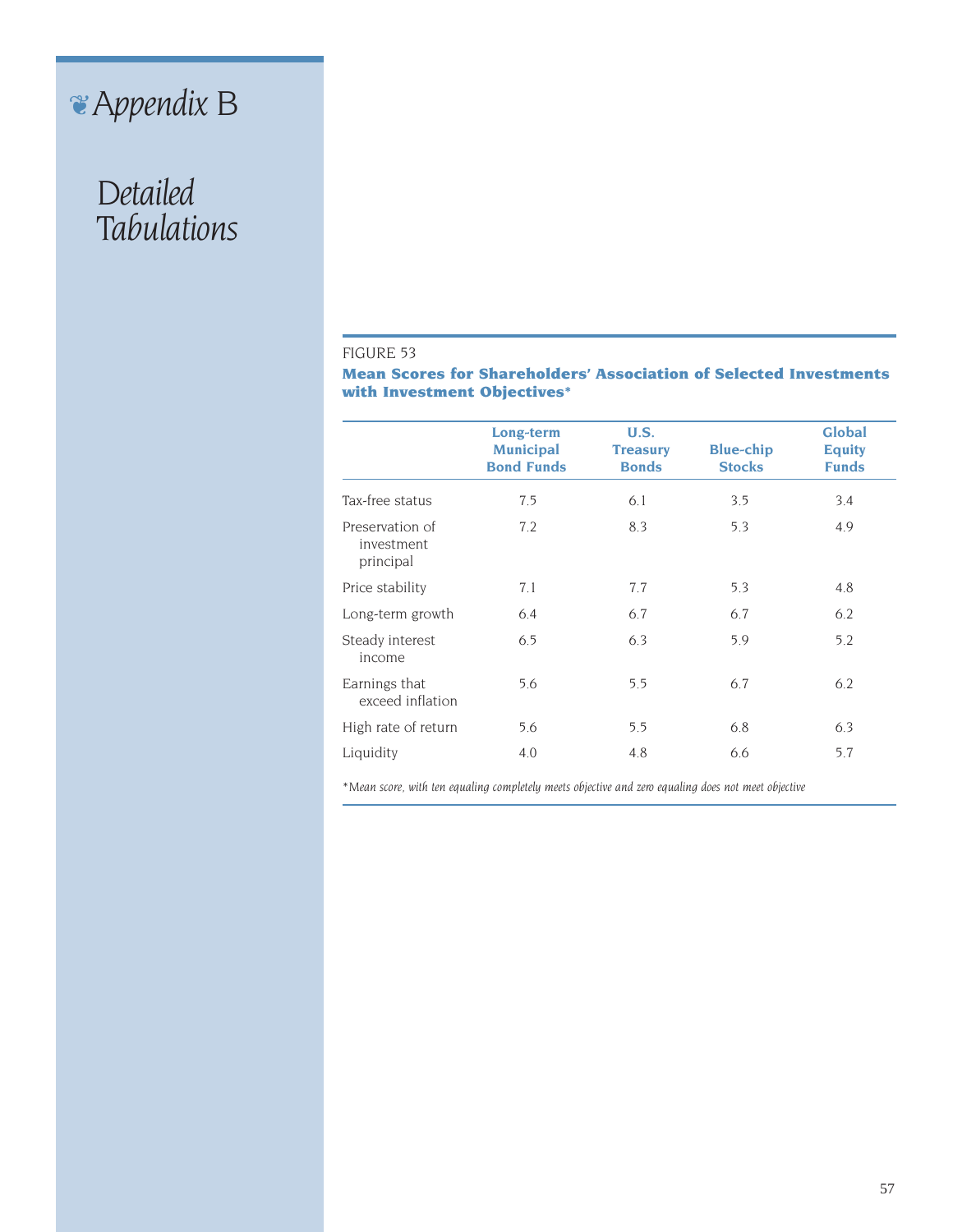# FIGURE 54 **Means Scores for Shareholder Segments' Association of Risk with Selected Investment Terms\***

|                          | <b>All</b><br><b>Shareholders</b> | <b>Daring</b><br>Independent<br><b>Shareholders</b> | <b>Daring</b><br><b>Directed</b><br><b>Shareholders</b> | <b>Conservative</b><br><b>Disinterested</b><br><b>Shareholders</b> | <b>Conservative</b><br><b>DIrected</b><br><b>Shareholders</b> | <b>Apprehensive</b><br><b>Directed</b><br><b>Shareholders</b> | <b>Apprehensive</b><br>Independent<br><b>Shareholders</b> |
|--------------------------|-----------------------------------|-----------------------------------------------------|---------------------------------------------------------|--------------------------------------------------------------------|---------------------------------------------------------------|---------------------------------------------------------------|-----------------------------------------------------------|
| High-yield               | 7.2                               | 7.6                                                 | 7.2                                                     | 7.3                                                                | 6.7                                                           | 7.9                                                           | 6.8                                                       |
| Emerging growth          | 6.9                               | 7.4                                                 | 6.7                                                     | 7.0                                                                | 6.5                                                           | 6.7                                                           | 7.1                                                       |
| Maximum return           | 6.7                               | 7.9                                                 | 6.5                                                     | 6.8                                                                | 5.9                                                           | 6.9                                                           | 6.1                                                       |
| International            | 6.6                               | 6.6                                                 | 6.3                                                     | 6.6                                                                | 6.4                                                           | 6.7                                                           | 7.1                                                       |
| Variable rate            | 6.3                               | 6.1                                                 | 6.2                                                     | 6.4                                                                | 6.1                                                           | 6.7                                                           | 6.1                                                       |
| Short-term               | 5.5                               | 5.5                                                 | 5.4                                                     | 5.5                                                                | 5.1                                                           | 5.5                                                           | 5.6                                                       |
| Blue-chip                | 4.9                               | 4.7                                                 | 5.2                                                     | 5.0                                                                | 4.1                                                           | 5.0                                                           | 5.5                                                       |
| Managed portfolio        | 4.5                               | 4.3                                                 | 4.9                                                     | 4.5                                                                | 4.4                                                           | 4.2                                                           | 4.8                                                       |
| Balanced                 | 4.3                               | 3.9                                                 | 4.6                                                     | 4.3                                                                | 4.3                                                           | 3.9                                                           | 4.7                                                       |
| Long-term                | 4.2                               | 3.6                                                 | 4.6                                                     | 4.2                                                                | 4.3                                                           | 3.8                                                           | 4.6                                                       |
| Tax-free                 | 3.7                               | 3.4                                                 | 3.9                                                     | 4.3                                                                | 3.4                                                           | 3.2                                                           | 3.4                                                       |
| Fixed-rate               | 3.5                               | 3.2                                                 | 4.0                                                     | 3.2                                                                | 3.3                                                           | 3.5                                                           | 4.0                                                       |
| Guaranteed<br>investment | 3.2                               | 2.8                                                 | 3.3                                                     | 3.4                                                                | 2.8                                                           | 3.1                                                           | 3.6                                                       |

*\*Mean score, with ten equaling great deal of risk and zero equaling no risk*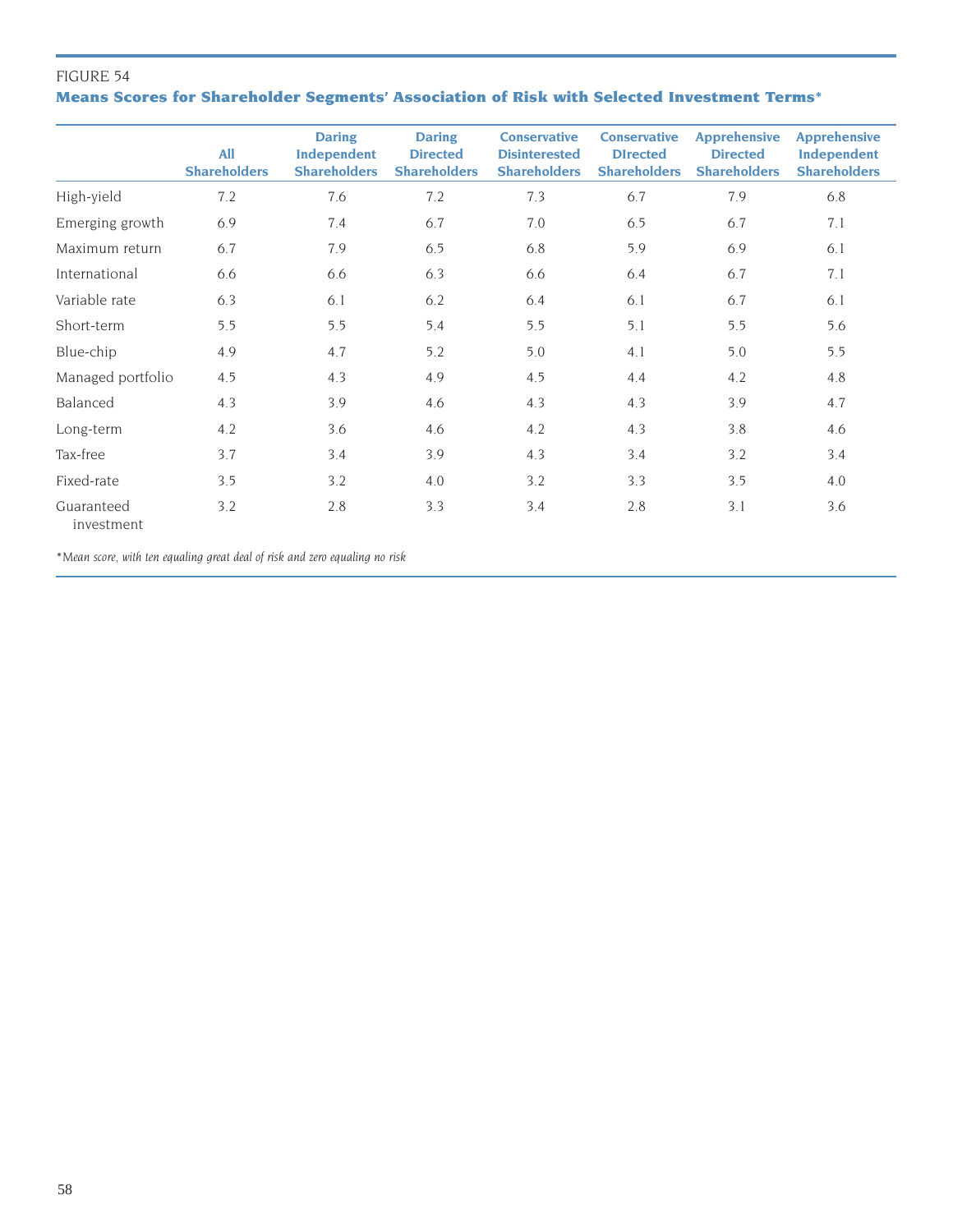# FIGURE 55 **Level of Agreement with Statements About Risk**

(mean score)\*

|                                                                                                                     | <b>All</b><br><b>Shareholders</b> | <b>Daring</b><br>Independent<br><b>Shareholders</b> | <b>Daring</b><br><b>Directed</b><br><b>Shareholders</b> | <b>Conservative</b><br><b>Disinterested</b><br><b>Shareholders</b> | <b>Conservative</b><br><b>Directed</b><br><b>Shareholders</b> | <b>Apprehensive</b><br><b>Directed</b><br><b>Shareholders</b> | <b>Apprehensive</b><br>Independent<br><b>Shareholders</b> |
|---------------------------------------------------------------------------------------------------------------------|-----------------------------------|-----------------------------------------------------|---------------------------------------------------------|--------------------------------------------------------------------|---------------------------------------------------------------|---------------------------------------------------------------|-----------------------------------------------------------|
| A diversified invest-<br>ment portfolio<br>reduces risk.                                                            | 7.8                               | 8.3                                                 | 7.9                                                     | 7.8                                                                | 7.8                                                           | 8.1                                                           | 7.3                                                       |
| The older people get,<br>the less willing they<br>are to take invest-<br>ment risk.                                 | 7.6                               | 7.5                                                 | 7.6                                                     | 7.2                                                                | 7.3                                                           | 8.4                                                           | 7.9                                                       |
| An investment that in-<br>volves a great deal of<br>risk isn't really invest-<br>ing it's gambling.                 | 7.5                               | 6.3                                                 | 7.6                                                     | 7.5                                                                | 6.8                                                           | 8.6                                                           | 8.3                                                       |
| The higher an<br>investment's yield or<br>rate of return, the<br>greater its associated<br>risk.                    | 7.5                               | 7.9                                                 | 6.9                                                     | 7.3                                                                | 6.8                                                           | 8.3                                                           | 7.9                                                       |
| My approach is to be<br>cautious and avoid<br>all risky investments.                                                | 6.4                               | 4.6                                                 | 6.0                                                     | $6.0\,$                                                            | 6.5                                                           | 8.6                                                           | 7.4                                                       |
| I only invest with extra<br>money that I can<br>afford to lose.                                                     | 5.9                               | 2.8                                                 | 6.4                                                     | 7.6                                                                | 1.6                                                           | 8.1                                                           | 7.5                                                       |
| The more money one<br>has, the more invest-<br>ment risk one can<br>take.                                           | 5.7                               | 4.8                                                 | 5.7                                                     | 5.9                                                                | 4.7                                                           | 6.2                                                           | 6.6                                                       |
| The more familiar an<br>investment, the less<br>risky it is.                                                        | 5.5                               | 4.5                                                 | $6.0\,$                                                 | 4.4                                                                | $5.0$                                                         | 7.6                                                           | 6.9                                                       |
| The need to liquidate<br>quickly prohibits me<br>from considering<br>riskier products.                              | 5.0                               | 3.4                                                 | 5.6                                                     | 5.3                                                                | 4.0                                                           | 5.6                                                           | 5.8                                                       |
| Having a broker or<br>financial planner<br>make investment<br>decisions is riskier<br>than making them<br>yourself. | 4.7                               | 5.0                                                 | 5.2                                                     | 4.8                                                                | 3.5                                                           | 4.7                                                           | 5.3                                                       |
| My broker decides the<br>best investment risk<br>level for me.                                                      | 3.7                               | 1.4                                                 | 4.9                                                     | 3.7                                                                | 4.4                                                           | 6.1                                                           | 2.5                                                       |

*\*Mean score, with ten equaling strongly agree and zero equaling do not agree*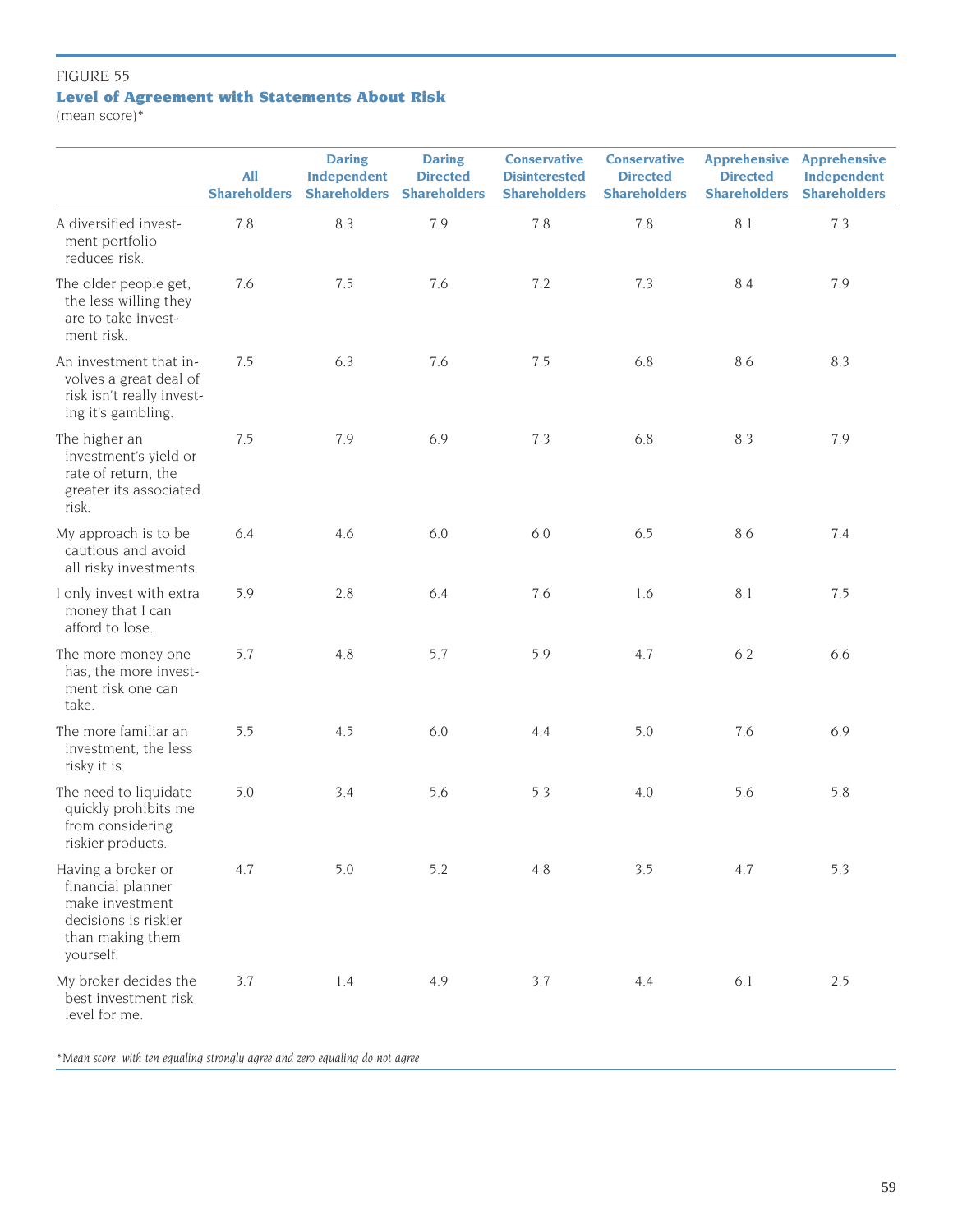# FIGURE 56 **Level of Agreement with Statements About Investing**

(mean score)\*

|                                                                                                         | <b>All</b><br><b>Shareholders</b> | <b>Daring</b><br>Independent<br><b>Shareholders</b> | <b>Daring</b><br><b>Directed</b> | <b>Conservative</b><br><b>Disinterested</b> | <b>Conservative</b><br><b>Directed</b><br><b>Shareholders Shareholders Shareholders</b> | <b>Apprehensive Apprehensive</b><br><b>Directed</b><br><b>Shareholders Shareholders</b> | Independent |
|---------------------------------------------------------------------------------------------------------|-----------------------------------|-----------------------------------------------------|----------------------------------|---------------------------------------------|-----------------------------------------------------------------------------------------|-----------------------------------------------------------------------------------------|-------------|
| The best way to make<br>money is to adopt a long-<br>term strategy.                                     | 8.2                               | 8.4                                                 | 8.5                              | 7.9                                         | 7.7                                                                                     | 8.7                                                                                     | 8.1         |
| Mutual fund managers can<br>do a better job of invest-<br>ing than most people can<br>do by themselves. | 7.4                               | 7.3                                                 | 7.2                              | 6.9                                         | 7.5                                                                                     | 8.5                                                                                     | 7.3         |
| I try to make sure that my in-<br>vestments keep pace with<br>inflation.                                | 7.4                               | 8.1                                                 | 8.3                              | 6.7                                         | 7.3                                                                                     | 7.2                                                                                     | 7.6         |
| I prefer investments with tax<br>advantages.                                                            | 7.3                               | 5.9                                                 | 8.2                              | 6.9                                         | 7.9                                                                                     | 7.6                                                                                     | 7.6         |
| Mutual funds provide the<br>widest diversification of<br>any investment vehicle.                        | 7.3                               | $8.0\,$                                             | 7.5                              | 6.4                                         | 7.5                                                                                     | 8.3                                                                                     | 7.0         |
| The small investor can still<br>make money in the stock<br>market.                                      | 7.2                               | 7.7                                                 | 7.5                              | 7.0                                         | 7.0                                                                                     | 7.4                                                                                     | 6.9         |
| Mutual funds tend to be<br>less volatile than other<br>investments.                                     | 7.0                               | 7.1                                                 | 6.9                              | 7.0                                         | 6.8                                                                                     | 8.1                                                                                     | 6.4         |
| I am not concerned about<br>short-term fluctuations in<br>my long-term investments.                     | 7.0                               | 8.2                                                 | 7.1                              | 6.9                                         | 6.7                                                                                     | 6.0                                                                                     | 6.7         |
| For the highest possible<br>return in bonds, look for<br>ones with the highest<br>quality rating.       | 6.4                               | 5.3                                                 | 6.6                              | 5.9                                         | 6.6                                                                                     | 7.5                                                                                     | 7.0         |
| I follow my investments<br>closely.                                                                     | 6.4                               | 7.6                                                 | 7.7                              | 5.7                                         | 6.5                                                                                     | 6.1                                                                                     | 5.8         |
| There are too many invest-<br>ments; it's hard to tell<br>which ones are good.                          | 6.2                               | 4.2                                                 | 7.2                              | 5.1                                         | 6.4                                                                                     | 7.0                                                                                     | 8.7         |
| I enjoy managing my<br>savings and investments.                                                         | 5.9                               | 8.1                                                 | 7.9                              | 4.7                                         | 4.2                                                                                     | 5.8                                                                                     | 6.5         |
| Stock mutual funds general-<br>ly perform better than the<br>stock market.                              | 5.8                               | 5.3                                                 | 6.9                              | 5.5                                         | 5.6                                                                                     | 5.9                                                                                     | 6.1         |
| Blue-chip stocks are always<br>good investments.                                                        | 5.7                               | 5.3                                                 | 6.8                              | 6.5                                         | 5.6                                                                                     | 5.4                                                                                     | 3.6         |
| For low risk in a bond invest-<br>ment, look for ones with<br>long maturities                           | 5.7                               | 4.9                                                 | 6.3                              | 5.6                                         | 6.5                                                                                     | 6.5                                                                                     | 5.2         |
| The only safe investments<br>are guaranteed by the<br>federal government                                | 5.3                               | 4.1                                                 | 6.6                              | 4.6                                         | 5.6                                                                                     | 6.3                                                                                     | 5.5         |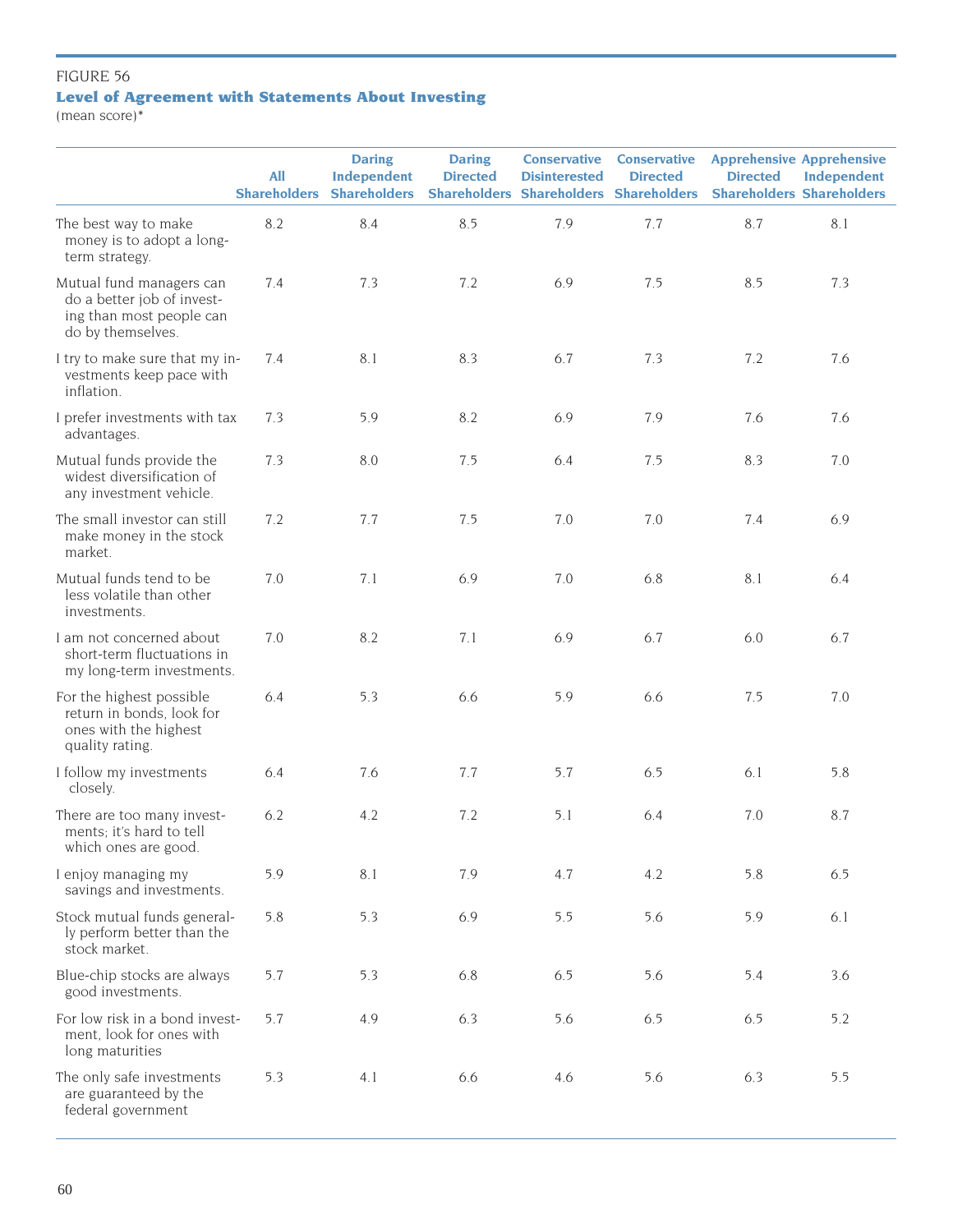# FIGURE 56 (continued)

# **Level of Agreement with Statements About Investing**

(mean score)\*

|                                                                                                                                                | <b>All</b><br><b>Shareholders</b> | <b>Daring</b><br>Independent<br><b>Shareholders</b> | <b>Daring</b><br><b>Directed</b> | <b>Conservative</b><br><b>Disinterested</b> | <b>Conservative</b><br><b>Directed</b><br><b>Shareholders Shareholders Shareholders</b> | <b>Apprehensive Apprehensive</b><br><b>Directed</b> | Independent<br><b>Shareholders Shareholders</b> |
|------------------------------------------------------------------------------------------------------------------------------------------------|-----------------------------------|-----------------------------------------------------|----------------------------------|---------------------------------------------|-----------------------------------------------------------------------------------------|-----------------------------------------------------|-------------------------------------------------|
| Some of my best invest-<br>ments were recommended<br>to me by my broker or<br>financial planner.                                               | 5.2                               | 2.5                                                 | 7.4                              | 5.0                                         | 7.9                                                                                     | 8.2                                                 | 1.3                                             |
| Most investments are too<br>complicated to under-<br>stand.                                                                                    | 5.1                               | 3.3                                                 | 5.3                              | 4.9                                         | 5.6                                                                                     | 5.9                                                 | 6.1                                             |
| I can make my own invest-<br>ment decisions without<br>advice from others.                                                                     | 4.6                               | 5.8                                                 | 5.7                              | 4.3                                         | 2.9                                                                                     | 3.9                                                 | 5.2                                             |
| Over time, stocks have not<br>done as well as putting<br>money in a CD and letting<br>it earn interest.                                        | 3.6                               | 1.3                                                 | 5.1                              | 3.4                                         | 3.5                                                                                     | 4.7                                                 | 4.4                                             |
| I know more about investing<br>than most people.                                                                                               | 4.5                               | 5.8                                                 | 5.6                              | 4.6                                         | 3.0                                                                                     | 3.7                                                 | 4.3                                             |
| If I can break even on an in-<br>vestment, I don't feel I've<br>lost money.                                                                    | 3.0                               | 1.6                                                 | 3.6                              | 3.1                                         | 2.9                                                                                     | 4.1                                                 | 3.1                                             |
| The risk associated with<br>playing the stock market is<br>fun and exciting.                                                                   | 3.9                               | 4.9                                                 | 4.8                              | 3.6                                         | 2.6                                                                                     | 3.6                                                 | 4.2                                             |
| Today the "smart" money is<br>going into high-yield<br>bonds.                                                                                  | 4.8                               | 3.4                                                 | 5.7                              | 4.6                                         | 4.3                                                                                     | 6.2                                                 | 5.1                                             |
| Bond mutual funds are the<br>best way to get a high rate<br>of return.                                                                         | 4.9                               | 3.0                                                 | 5.5                              | 4.7                                         | 6.0                                                                                     | 6.4                                                 | 4.3                                             |
| In the long run, individual<br>stocks are the best place<br>for my money.                                                                      | 4.3                               | 4.7                                                 | 5.3                              | 3.9                                         | 4.2                                                                                     | 3.8                                                 | 4.1                                             |
| Mutual funds tend not to do<br>as well as other types of in-<br>vestments.                                                                     | 3.8                               | 2.5                                                 | 4.5                              | 4.2                                         | 3.7                                                                                     | 3.3                                                 | 4.2                                             |
| Putting money into mutual<br>funds that invest overseas<br>is less risky than putting<br>money in mutual funds<br>that only invest in the U.S. | 3.3                               | 2.2                                                 | 4.9                              | 3.2                                         | 3.7                                                                                     | 4.7                                                 | 1.7                                             |
| A bond fund can always be<br>sold for the same price for<br>which it was purchased.                                                            | 3.2                               | 2.1                                                 | 4.6                              | 3.1                                         | 2.5                                                                                     | 4.2                                                 | 3.4                                             |
| I constantly shift my invest-<br>ments around to get the<br>best return.                                                                       | 2.8                               | 2.5                                                 | 7.6                              | 2.3                                         | 1.7                                                                                     | 2.1                                                 | 1.6                                             |

*\*Mean score, with ten equaling strongly agree and zero equaling do not agree*